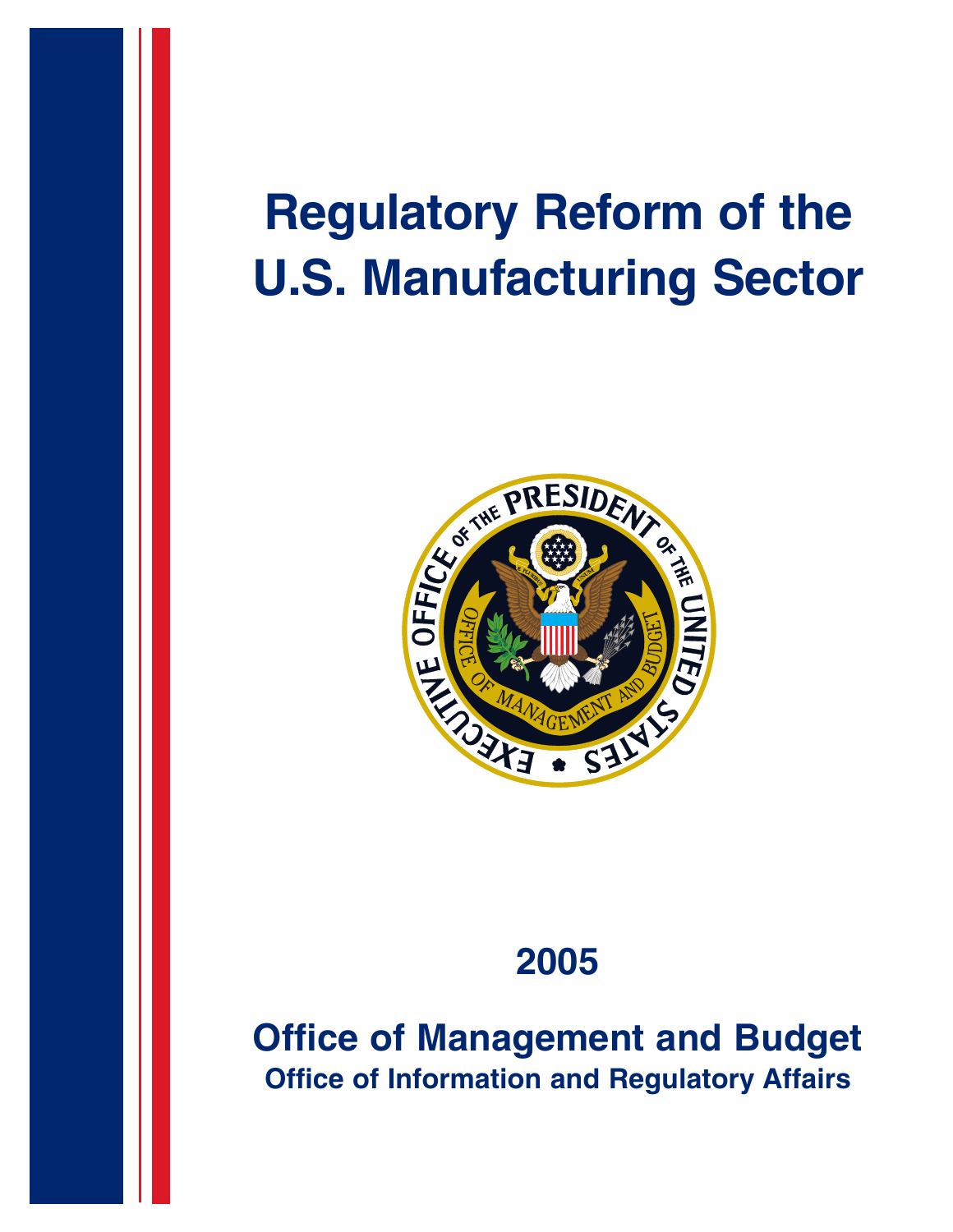## **Regulatory Reform of the U.S. Manufacturing Sector**

## **A Summary of Agency Responses to Public Reform Nominations**

Streamlining regulation is a key plank in the President's economic program. Because manufacturing bears a disproportionate share of overall regulatory costs in the economy, [1](#page-1-0) in February 2004 OMB initiated a government-wide effort to reform regulation of the U.S. manufacturing sector. Since U.S. manufacturers compete with firms from both developed and developing countries in an increasingly global economy, the Administration believes it is critical that any unnecessary regulatory burdens be removed. $2$ 

In OMB's draft 2004 Report to Congress on the Costs and Benefits of Federal Regulation, OMB requested public nominations of specific regulations, guidance documents and paperwork requirements that, if reformed, could result in lower costs, greater effectiveness, enhanced competitiveness, more regulatory certainty and increased flexibility. OMB expressed particular interest in reforms that address burdens on small and medium-sized manufacturers. In developing reform nominations, commenters were asked to consider: (1) whether a benefit-cost case can be made for the reform, (2) whether the agencies have the statutory authority to implement the suggested reform, (3) whether the reform gives due consideration to fair and open trade policy objectives, and (4) whether the rule or program is important. Commenters were provided 90 days to prepare their nominations and submit them to OMB.

In response to the solicitation, OMB received 189 distinct reform nominations from 41 commenters. The materials submitted by the 41 commenters are available on OMB's web site, and the 189 reform nominations are summarized in OMB's Final 2004 Report to Congress on the Costs and Benefits of Federal Regulation.<sup>3</sup> A majority of the reform nominations address programs administered by the Environmental Protection Agency and the Department of Labor, a pattern that reflects the large impact of environmental and labor regulation on this sector of the economy.

OMB instructed federal agencies to review the merits of each of the 189 reform nominations and prepare a response for OMB by January 24, 2005. The response was to include a determination as to whether reform action is appropriate. If the agency found that the reform was worth pursuing, they were to supply a proposed time line for action and, where appropriate, a plan for public participation. OMB evaluated the reform

<span id="page-1-0"></span> $1$  A study by Crain and Hopkins (2001) for the SBA Office of Advocacy found that manufacturing firms face a total regulatory burden approximately 6 times greater than the average firm, and a regulatory burden

<span id="page-1-1"></span>Please see the Department of Commerce's report "Manufacturing in America," (available at [http://www.manufacturing.gov\)](http://www.manufacturing.gov/), and the Council of Economic Advisors' *Economic Report of the President*, 2004 (available at <http://www.gpoaccess.gov/eop/index.html>) for more detailed discussion of the challenges facing the U.S. manufacturing sector.

<span id="page-1-2"></span> $3$  Both the reform nominations and the final Report to Congress are available at [http://www.whitehouse.gov/omb/inforeg/regpol-reports\\_congress.html](http://www.whitehouse.gov/omb/inforeg/regpol-reports_congress.html)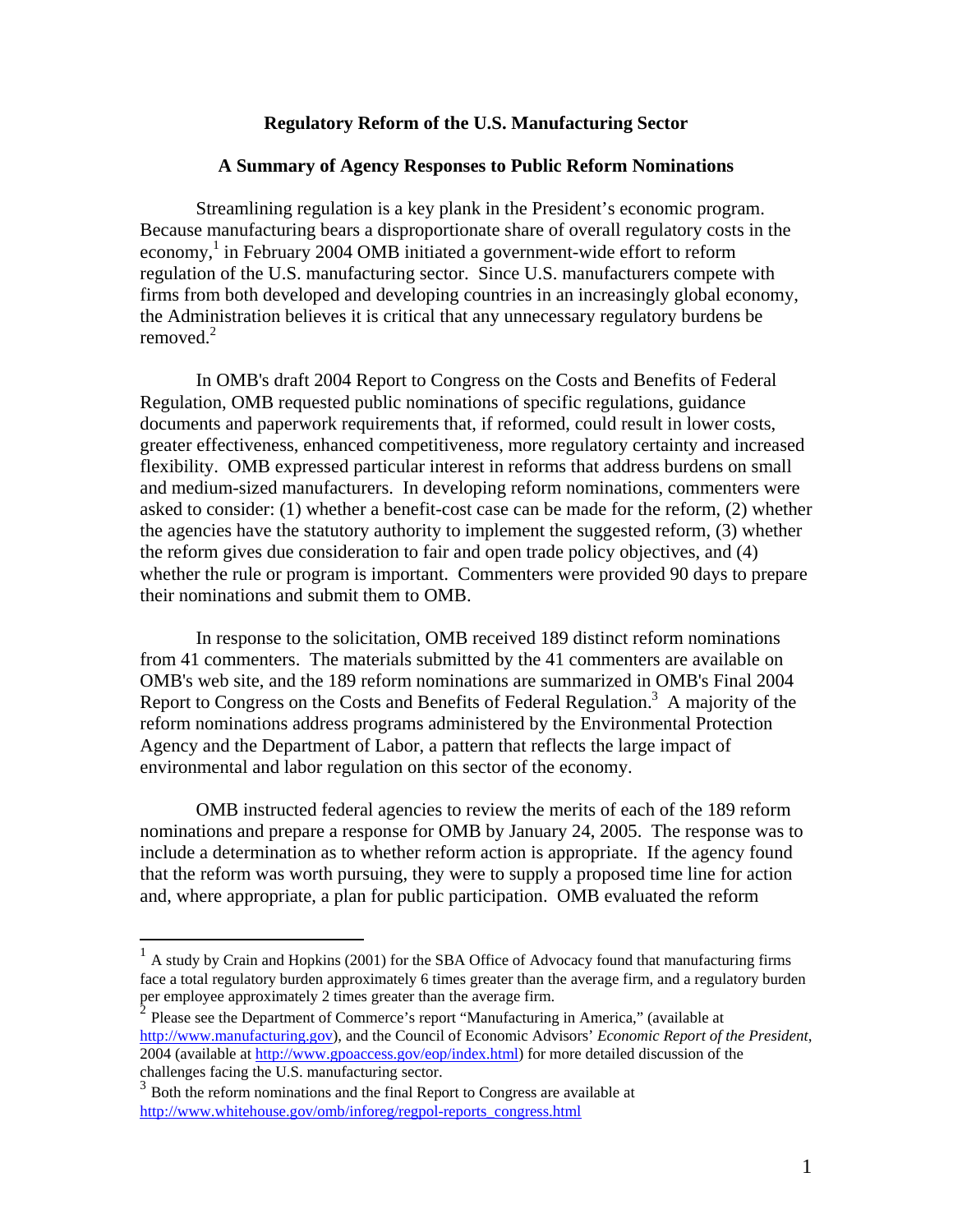nominations and collaborated with federal agencies in the development of response plans. OMB also sought evaluations of the recommendations by the Advocacy Office of the US Small Business Administration and the US Department of Commerce's Office of the Assistant Secretary for Manufacturing and Services.

Overall, federal agencies and OMB have determined that 76 of the 189 nominations have potential merit and justify further action. Future actions on these reform nominations range from performing a priority investigation and reporting to OMB in order to determine appropriate next steps, to issuing modernized regulations. In several cases described below, agencies have already taken action that addresses some of the issues raised by commenters. Often these actions were taken in the time since OMB received the public reform nominations and the publication of this report.

The remainder of the report republishes OMB's summary of each priority reform nomination, including the identity of the commenter and its numerical designation. For all future actions on these reforms, we also include milestones and deadlines. OMB will oversee the reform process to make sure that agencies make adequate progress in the months and years ahead. As readers assess the information presented below, it should be emphasized that OMB and federal agencies do not necessarily agree with either the problem statement or specific solutions suggested by commenters. Before any regulatory reforms are adopted, federal agencies will suggest specific reforms through a process that entails opportunity for public participation (e.g., a notice and comment rulemaking).

Regulatory reform of the U.S. manufacturing sector is one component of OMB's multi-year effort to modernize or rescind outmoded rules. OMB's 2004 Report to Congress on the Costs and Benefits of Federal Regulation provides a progress report on the Administration's regulatory reform activities.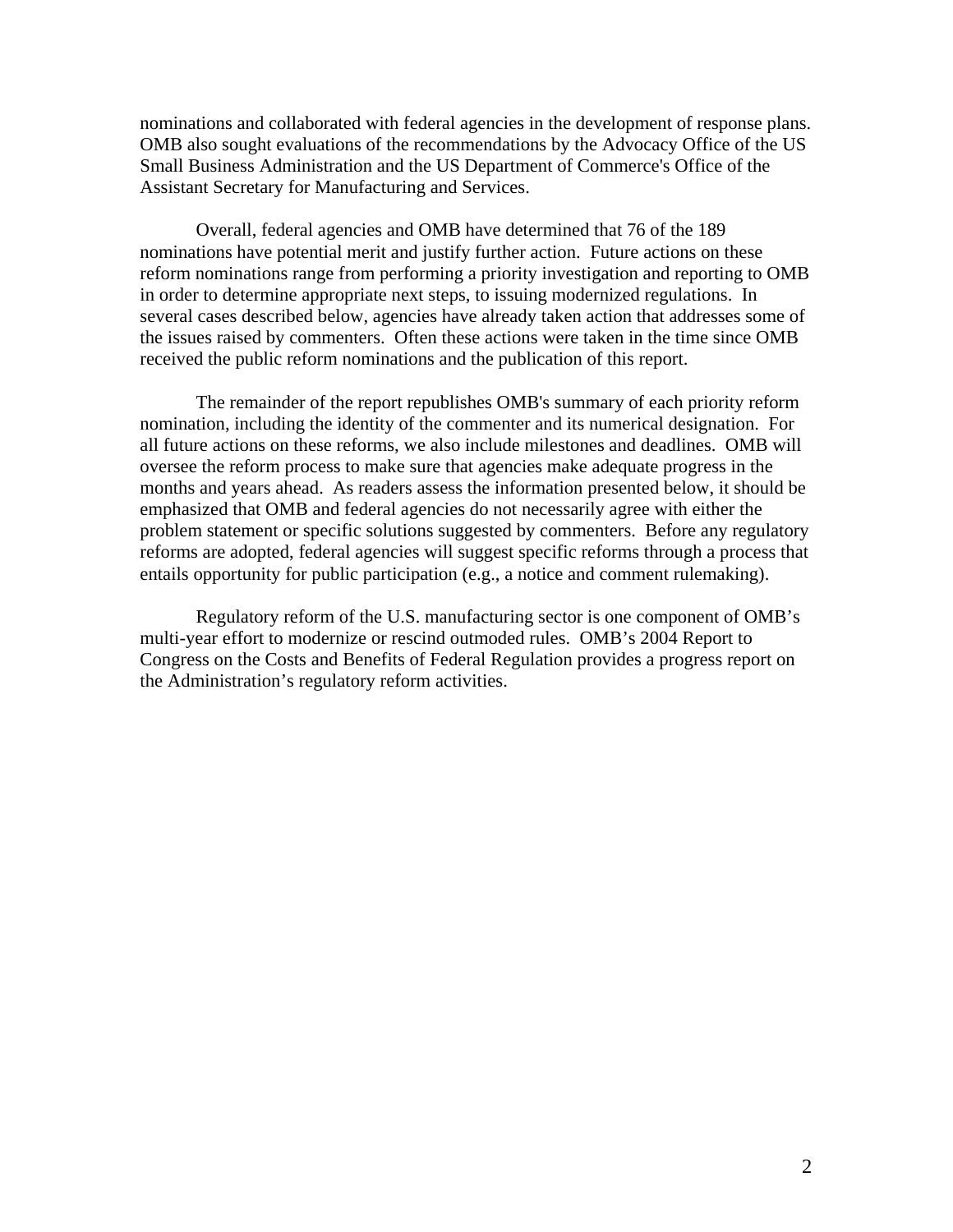| <b>Reference Number</b> | $\overline{\mathcal{A}}$                                                                                                                                                                                                                                                                                                                                                                                                                                                                                                                                                                                                                                              |
|-------------------------|-----------------------------------------------------------------------------------------------------------------------------------------------------------------------------------------------------------------------------------------------------------------------------------------------------------------------------------------------------------------------------------------------------------------------------------------------------------------------------------------------------------------------------------------------------------------------------------------------------------------------------------------------------------------------|
| Agency                  | Department of Commerce's (DOC) National Oceanographic and<br>Atmospheric Administration (NOAA)                                                                                                                                                                                                                                                                                                                                                                                                                                                                                                                                                                        |
| <b>Rule/Guidance</b>    | Coastal Zone Management Act of 1972; 16 U.S.C. 1455<br>(CZMA) Federal Consistency Regulations                                                                                                                                                                                                                                                                                                                                                                                                                                                                                                                                                                         |
| <b>Commenter</b>        | National Association of Manufacturers (9)                                                                                                                                                                                                                                                                                                                                                                                                                                                                                                                                                                                                                             |
| <b>Summary</b>          | Under the CZMA, a State has an opportunity to review Federal<br>permitting actions to ensure consistency with its Federally-<br>approved management plan. These reviews however have<br>become mired in controversy. DOC should go further than its<br>recent proposed rule and significantly reduce the time required<br>for Federal and State review and eliminate the open-ended<br>information and analysis requirements that are used to delay<br>approval indefinitely. Process modifications are needed to meet<br>the goals of Executive Orders 13211 and 13212 regarding<br>expediting energy project permitting and reducing burdens on<br>energy supplies. |
| <b>Response</b>         | Final rule: 2005                                                                                                                                                                                                                                                                                                                                                                                                                                                                                                                                                                                                                                                      |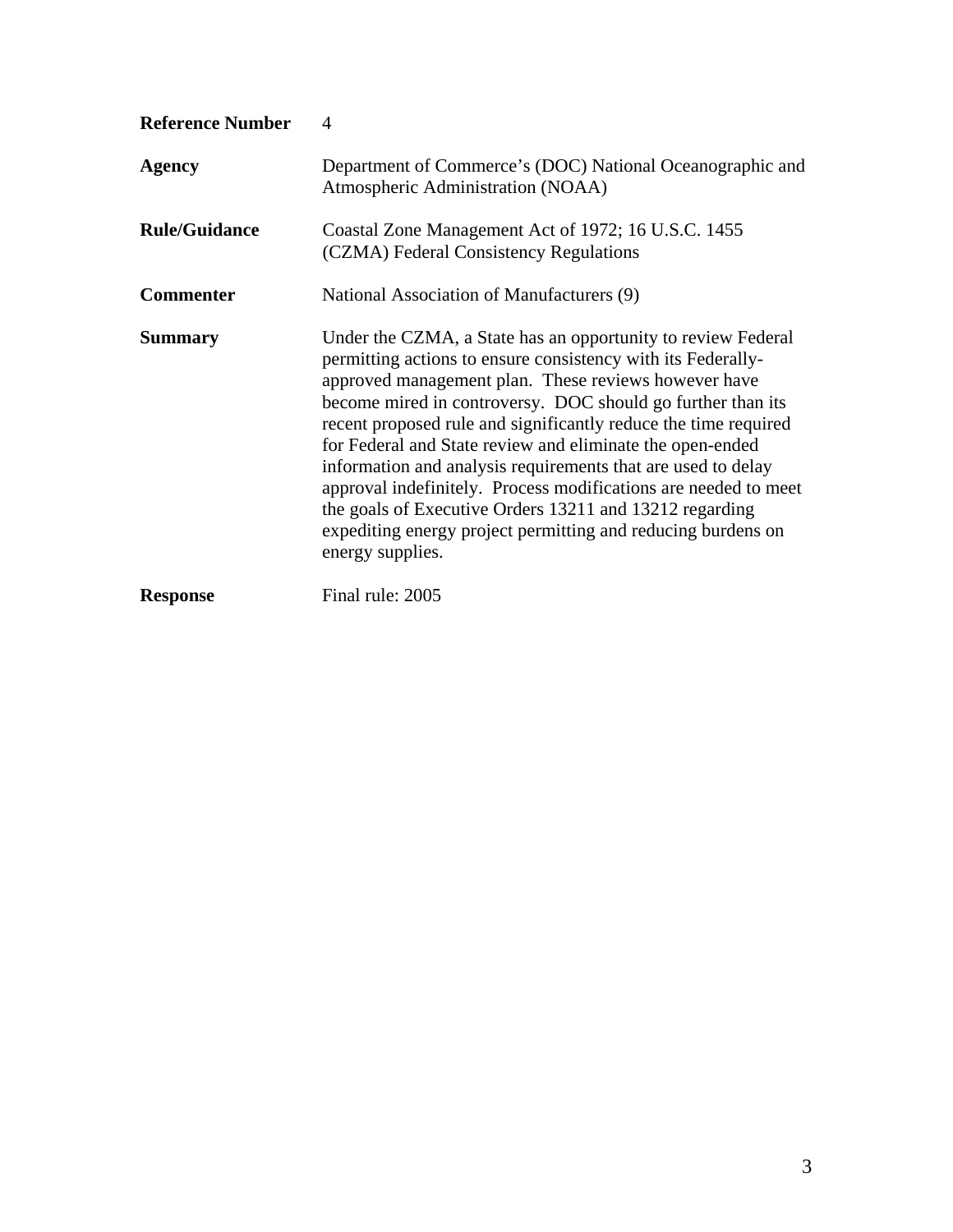| <b>Reference Number</b> | 6                                                                                                                                                                                                                                                                                                                                                                                                                                                                       |
|-------------------------|-------------------------------------------------------------------------------------------------------------------------------------------------------------------------------------------------------------------------------------------------------------------------------------------------------------------------------------------------------------------------------------------------------------------------------------------------------------------------|
| <b>Agency</b>           | Department of Homeland Security (DHS)                                                                                                                                                                                                                                                                                                                                                                                                                                   |
| <b>Rule/Guidance</b>    | North American Free Trade Agreement (NAFTA) Certificates of<br>Origin                                                                                                                                                                                                                                                                                                                                                                                                   |
| <b>Commenter</b>        | Motor & Equipment Manufacturers Association (41);<br>Recreational Vehicle Industry Association (25)                                                                                                                                                                                                                                                                                                                                                                     |
| <b>Summary</b>          | Importers must possess these certificates to prove that goods<br>qualify as originating under NAFTA and thus qualify for<br>preferential tariff treatment. The paperwork associated with<br>these certificates is time consuming for automotive parts<br>companies. Moreover, the detailed information required creates<br>difficulties among suppliers and vehicle manufacturers, given its<br>sensitivity. Commenter recommends simplification of the<br>certificate. |
| <b>Response</b>         | DHS will provide OMB a plan and timeframe for next steps,<br>which may include revisions to clarify the regulations or<br>guidance on enforcement: May 2005                                                                                                                                                                                                                                                                                                             |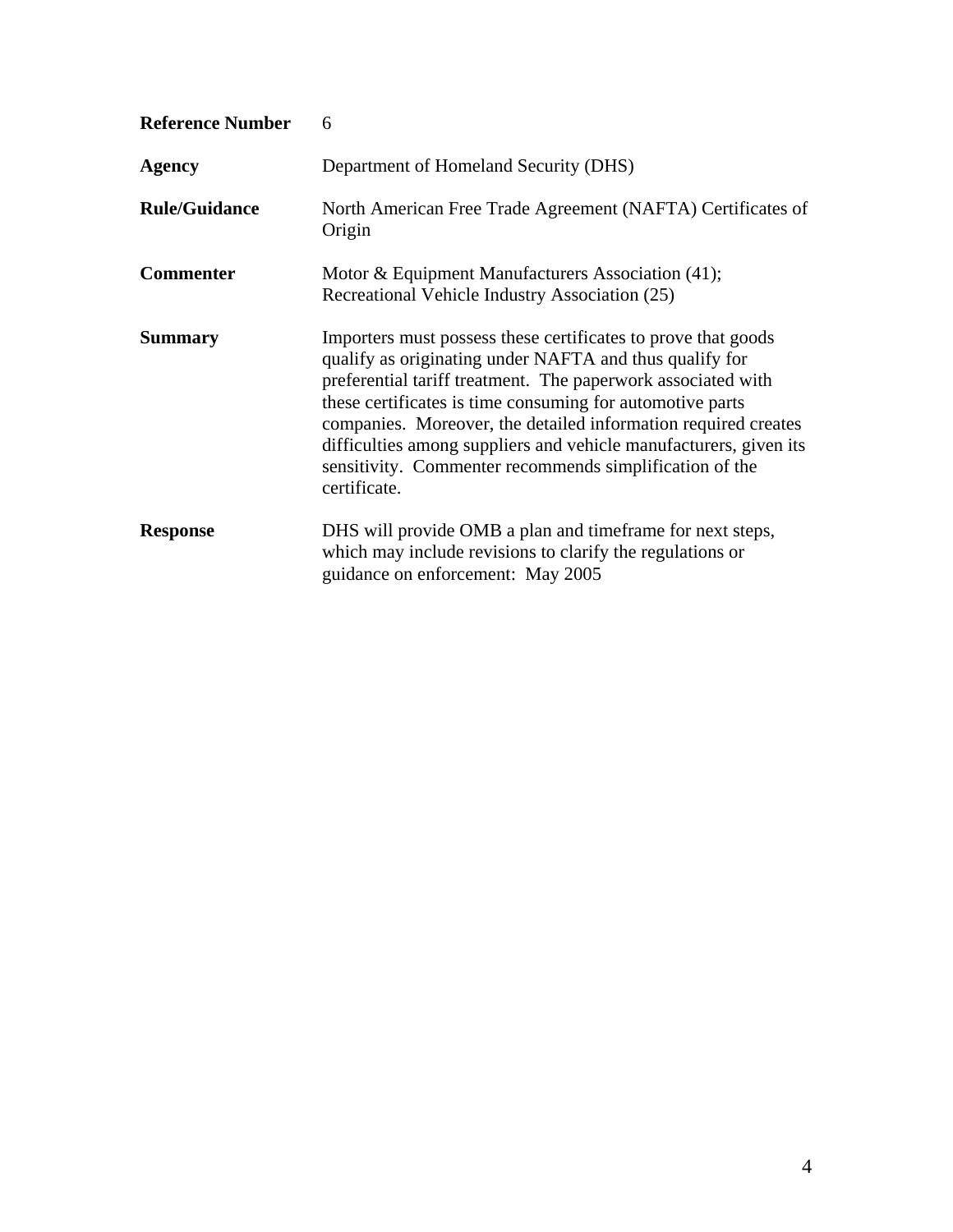| <b>Reference Number</b> |                                                                                                                                                                                                                                                      |
|-------------------------|------------------------------------------------------------------------------------------------------------------------------------------------------------------------------------------------------------------------------------------------------|
| <b>Agency</b>           | Department of Homeland Security (DHS)                                                                                                                                                                                                                |
| <b>Rule/Guidance</b>    | <b>Maritime Security</b>                                                                                                                                                                                                                             |
| <b>Commenter</b>        | American Shipbuilding Association (44)                                                                                                                                                                                                               |
| <b>Summary</b>          | Shipyards that are subject to more stringent Department of<br>Defense (DoD) security plan requirements should be exempted<br>from redundant, conflicting, and burdensome US Coast Guard<br>(USCG) maritime security rules on vessels and facilities. |
| <b>Response</b>         | DHS will provide OMB a plan and time frame for next steps,<br>which may include revisions to clarify the regulations or<br>guidance on enforcement: May 2005                                                                                         |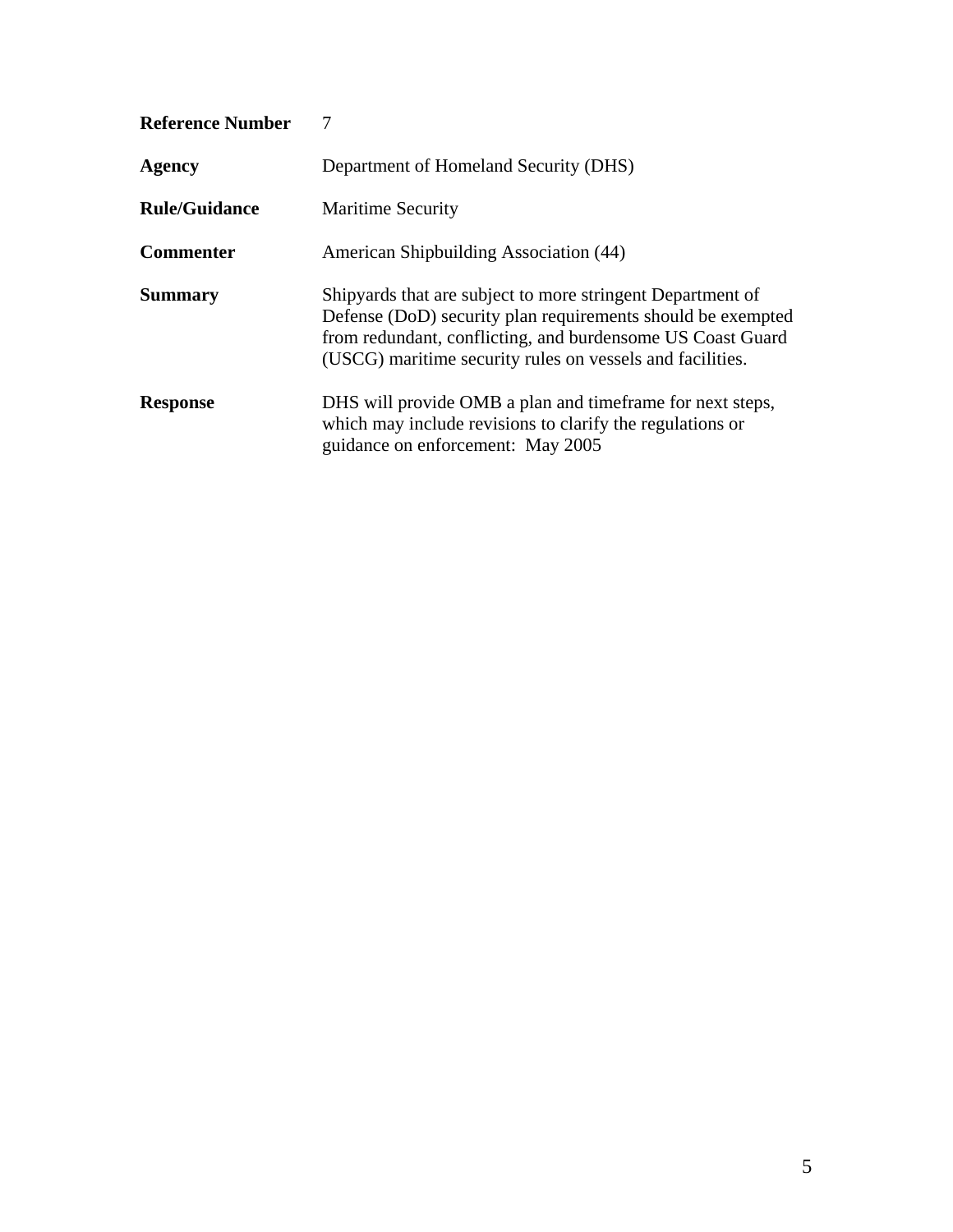| <b>Reference Number</b> | 12                                                                                                                                                                                                                                                                                                                                                                                                                                                                                                                                                                                                                                     |
|-------------------------|----------------------------------------------------------------------------------------------------------------------------------------------------------------------------------------------------------------------------------------------------------------------------------------------------------------------------------------------------------------------------------------------------------------------------------------------------------------------------------------------------------------------------------------------------------------------------------------------------------------------------------------|
| <b>Agency</b>           | Department of Transportation (DOT), Federal Motor Carrier<br>Safety Administration (FMCSA)                                                                                                                                                                                                                                                                                                                                                                                                                                                                                                                                             |
| <b>Rule/Guidance</b>    | <b>Motor Vehicle Brakes</b>                                                                                                                                                                                                                                                                                                                                                                                                                                                                                                                                                                                                            |
| <b>Commenter</b>        | National Association of Manufacturers (9); National Marine<br>Manufacturers Association (38)                                                                                                                                                                                                                                                                                                                                                                                                                                                                                                                                           |
| <b>Summary</b>          | Outdated "brake" rules need to be amended to permit the limited<br>lawful use of "surge brakes" on small-to-medium sized trailer<br>and tow-vehicle combinations since they meet the federal<br>regulatory requirements for stopping distance and holding on a<br>20 percent grade and have a record of safety. Trailers with surge<br>brakes can be used by consumers but not for commercial uses<br>(such as where a marina owner would transport a boat for a boat<br>owner for repair). The mandated electric brakes are not<br>workable in conditions where the trailer would be submerged in<br>water such as in a boat trailer. |
| <b>Response</b>         | Proposed rule: September 2005<br>Final action: September 2006                                                                                                                                                                                                                                                                                                                                                                                                                                                                                                                                                                          |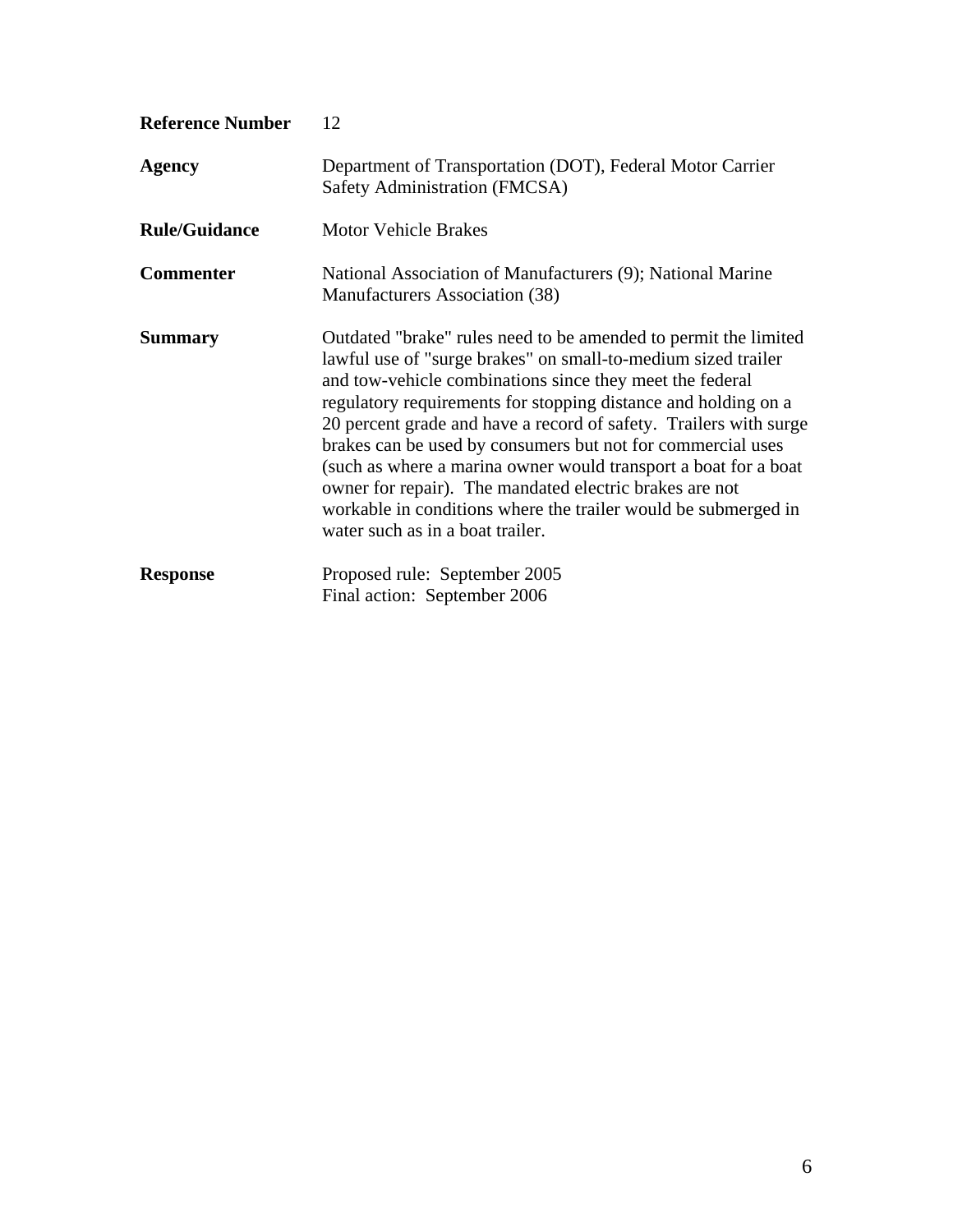| <b>Reference Number</b> | 14                                                                                                                                                                                                                                                                                                                                                                                                                                                                                                                                                                                                                                                                                                                      |
|-------------------------|-------------------------------------------------------------------------------------------------------------------------------------------------------------------------------------------------------------------------------------------------------------------------------------------------------------------------------------------------------------------------------------------------------------------------------------------------------------------------------------------------------------------------------------------------------------------------------------------------------------------------------------------------------------------------------------------------------------------------|
| <b>Agency</b>           | Department of Transportation (DOT), Federal Motor Carrier<br>Safety Administration (FMCSA)                                                                                                                                                                                                                                                                                                                                                                                                                                                                                                                                                                                                                              |
| <b>Rule/Guidance</b>    | <b>Hours of Service</b>                                                                                                                                                                                                                                                                                                                                                                                                                                                                                                                                                                                                                                                                                                 |
| <b>Commenter</b>        | SBA Office of Advocacy (39)                                                                                                                                                                                                                                                                                                                                                                                                                                                                                                                                                                                                                                                                                             |
| <b>Summary</b>          | Current rules set maximum on-duty hours per 24-hour period and<br>per work week for commercial truck drivers; also set minimum<br>number of hours between days of work and between weeks.<br>Drivers may only work 11 hours before taking a 10 hour break;<br>the rule allows one day per week on which drivers may be<br>working up to 16 hours. Drivers may work up to 70 hours within<br>an eight-day period but must take a break of at least 34 hours<br>before beginning a new eight-day period. For businesses that<br>deliver products locally, redefining on-duty hours to allow<br>deliveries to be made beyond the 11-hour maximum will save<br>costs for businesses whose primary business is not trucking. |
| <b>Response</b>         | Published proposed rule: February 4, 2005<br>Final rule: August 2005                                                                                                                                                                                                                                                                                                                                                                                                                                                                                                                                                                                                                                                    |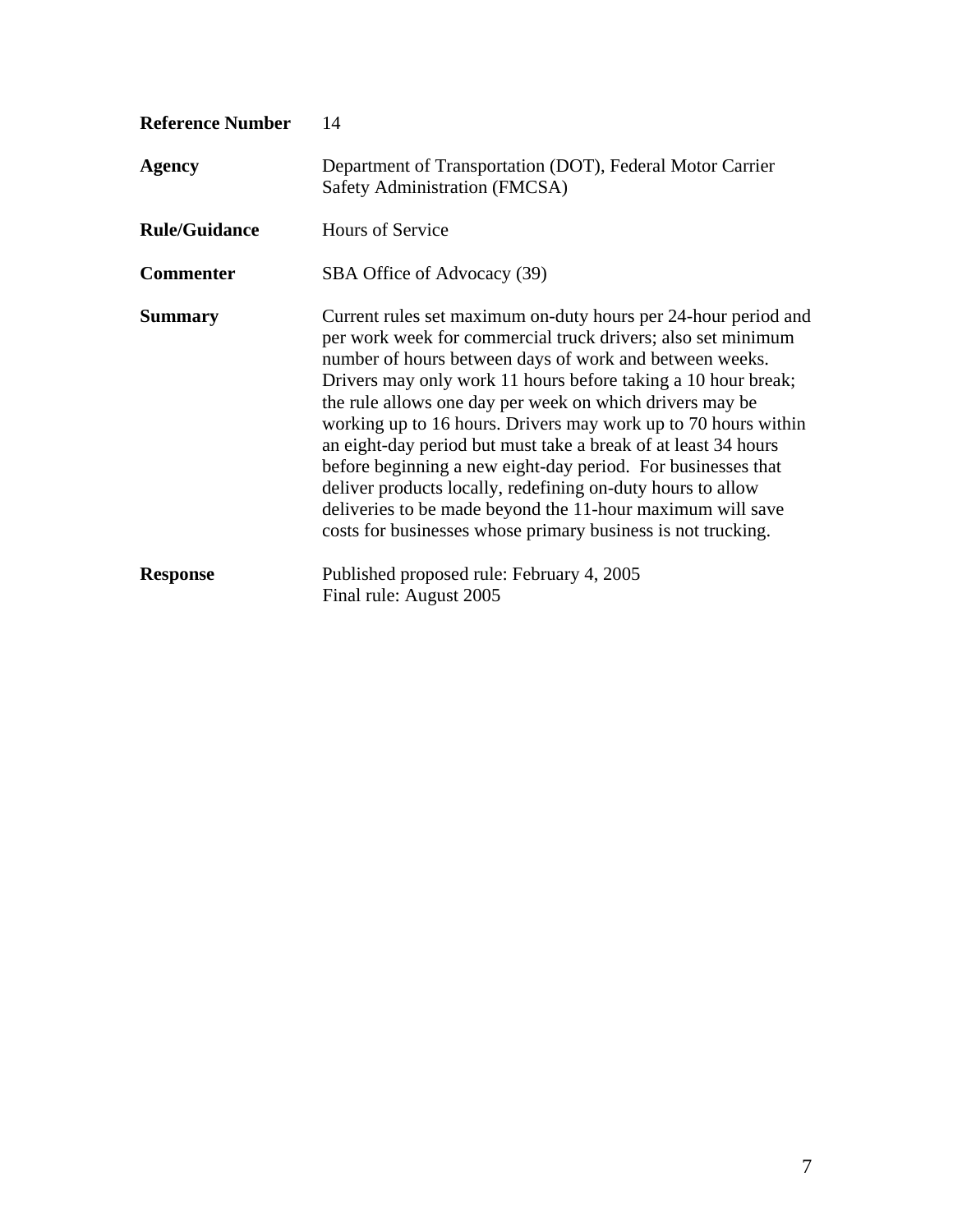| <b>Reference Number</b> | 16                                                                                                                                                                                                                                                                                                                                                                                       |
|-------------------------|------------------------------------------------------------------------------------------------------------------------------------------------------------------------------------------------------------------------------------------------------------------------------------------------------------------------------------------------------------------------------------------|
| <b>Agency</b>           | Department of Transportation (DOT), National Highway Traffic<br>Safety Administration (NHTSA)                                                                                                                                                                                                                                                                                            |
| <b>Rule/Guidance</b>    | Lighting & Reflective Devices                                                                                                                                                                                                                                                                                                                                                            |
| <b>Commenter</b>        | National Association of Manufacturers $(9)$ ; Motor & Equipment<br>Manufacturers Association (41)                                                                                                                                                                                                                                                                                        |
| <b>Summary</b>          | This rule, which sets forth minimum safety standards for<br>automotive lighting equipment, has been amended frequently<br>during the past 30 years and is now difficult to understand and<br>comply with. The standard should be revised to make it more<br>clear and concise, which will decrease confusion about NHTSA's<br>enforcement of the imported non-compliance product clause. |
| <b>Response</b>         | Proposed rule: December 2005<br>Final rule: October 2007                                                                                                                                                                                                                                                                                                                                 |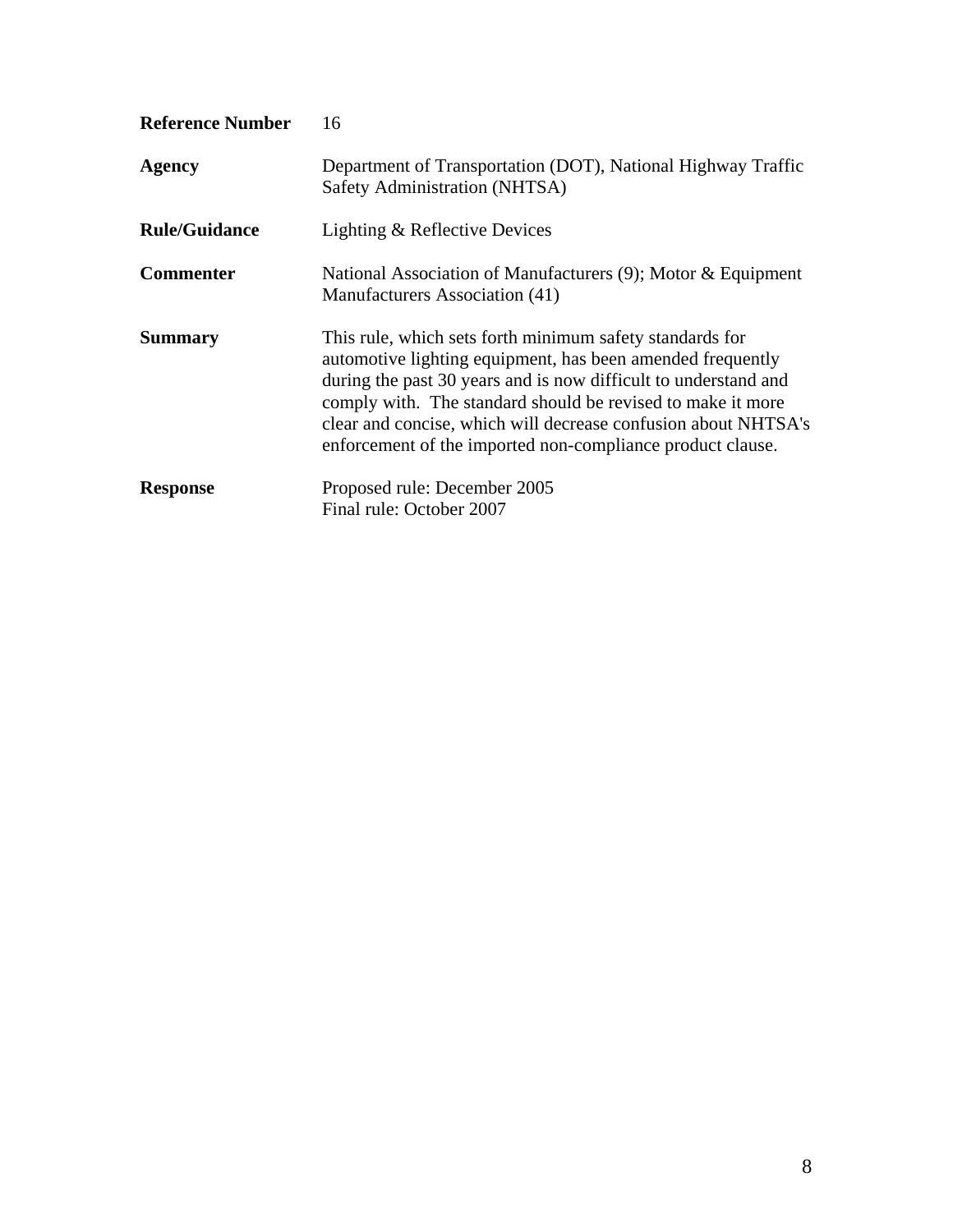| <b>Reference Number</b> | 18                                                                                                                                                                                      |
|-------------------------|-----------------------------------------------------------------------------------------------------------------------------------------------------------------------------------------|
| <b>Agency</b>           | Department of Transportation (DOT), National Highway Traffic<br>Safety Administration (NHTSA)                                                                                           |
| <b>Rule/Guidance</b>    | <b>Occupant Ejection Safety Standard</b>                                                                                                                                                |
| <b>Commenter</b>        | Public Citizen (2)                                                                                                                                                                      |
| <b>Summary</b>          | Address window glazing, side curtain and side impact airbags<br>and increase strength of door locks and latches.                                                                        |
| <b>Response</b>         | Published proposed rule on side impact protection: May 17,<br>2004.<br>Proposed rule establishing occupant containment performance<br>requirements: December 2006<br>Final action: 2007 |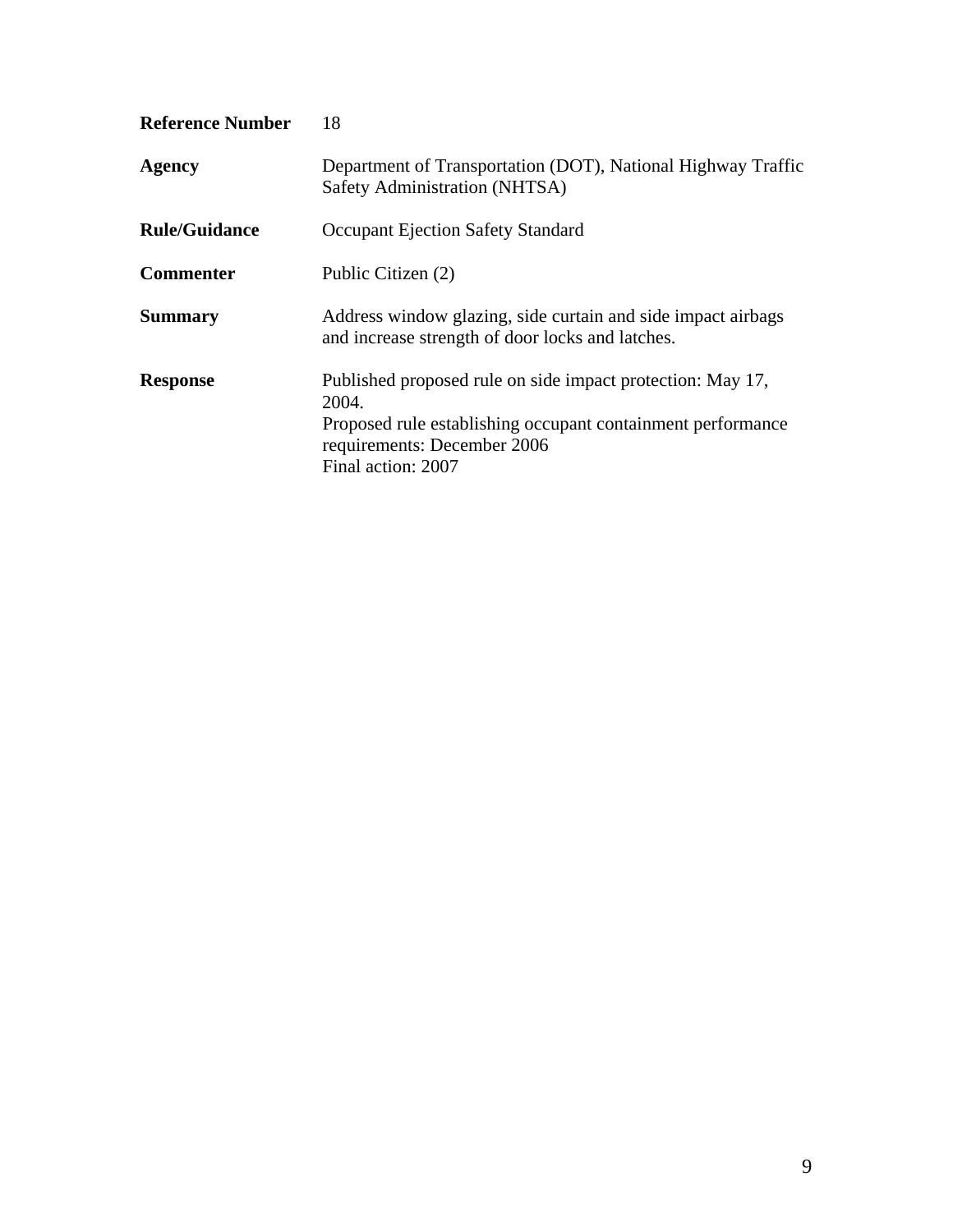| <b>Reference Number</b> | 22                                                                                                                                                 |
|-------------------------|----------------------------------------------------------------------------------------------------------------------------------------------------|
| Agency                  | Department of Transportation (DOT), National Highway Traffic<br>Safety Administration (NHTSA)                                                      |
| <b>Rule/Guidance</b>    | <b>Vehicle Compatibility Standard</b>                                                                                                              |
| <b>Commenter</b>        | Public Citizen (2)                                                                                                                                 |
| <b>Summary</b>          | Include standard metric rating to evaluate vehicle mismatch;<br>establish compatible bumper heights; mitigate harm done by<br>"aggressive" design. |
| <b>Response</b>         | NHTSA will submit to OMB a report on the status of research in<br>this area: June 2005                                                             |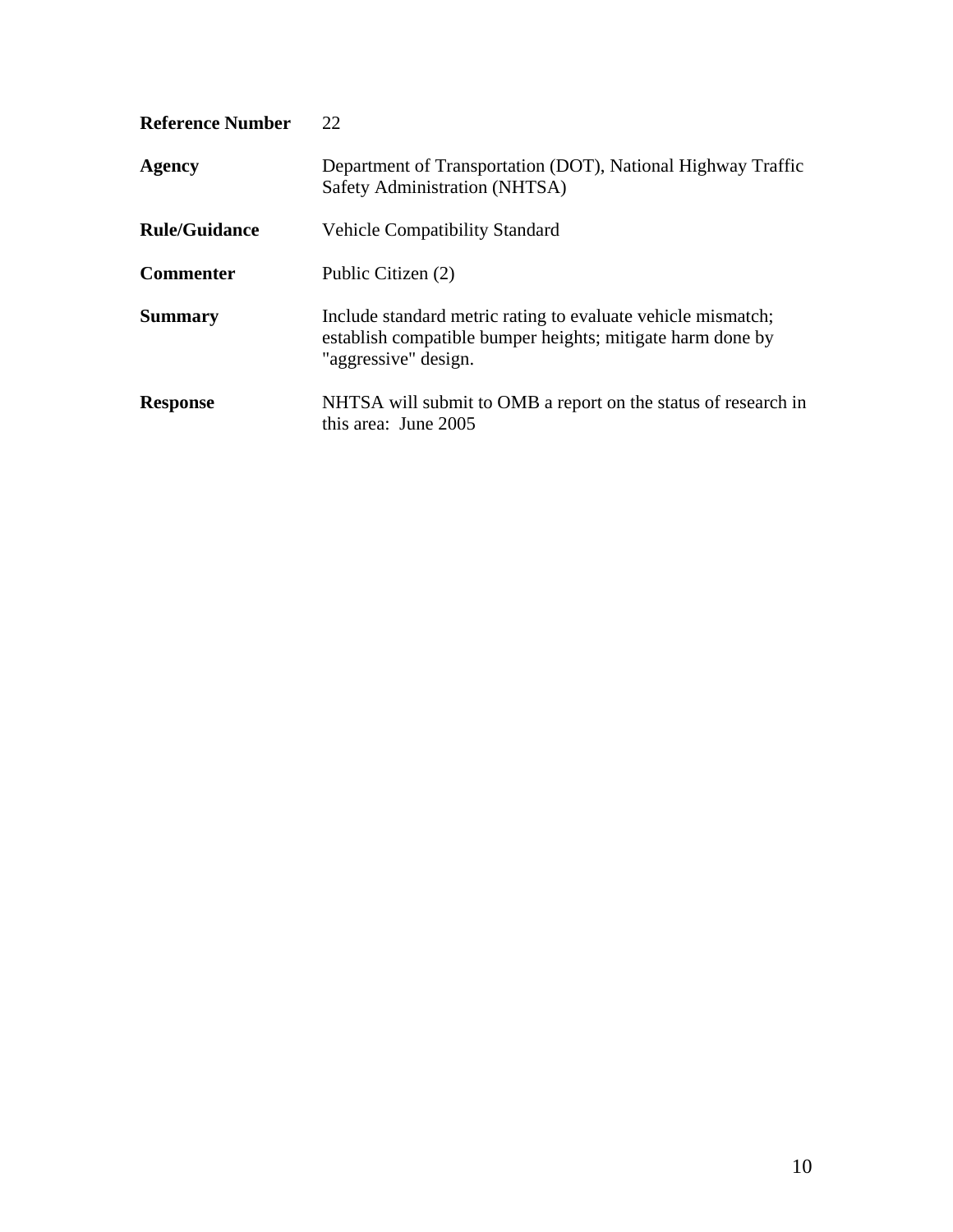| <b>Reference Number</b> | 26                                                                                                                                                                                                                                                                                                                            |
|-------------------------|-------------------------------------------------------------------------------------------------------------------------------------------------------------------------------------------------------------------------------------------------------------------------------------------------------------------------------|
| <b>Agency</b>           | <b>Equal Employment Opportunity Commission</b>                                                                                                                                                                                                                                                                                |
| <b>Rule/Guidance</b>    | <b>Employer Information Report (EEO-1)</b>                                                                                                                                                                                                                                                                                    |
| <b>Commenter</b>        | U.S. Chamber of Commerce (19)                                                                                                                                                                                                                                                                                                 |
| <b>Summary</b>          | Employers with greater than 100 employees are required to file<br>an employer information report (EEO-1) annually regarding<br>employees and their demographics. The commenter seeks to<br>ensure that the form minimizes burden, and asks that reporting<br>on occupational categories be aggregated to the extent possible. |
| <b>Response</b>         | Proposed revisions to EEO-1: June 11, 2003<br>Final notice: Spring 2005                                                                                                                                                                                                                                                       |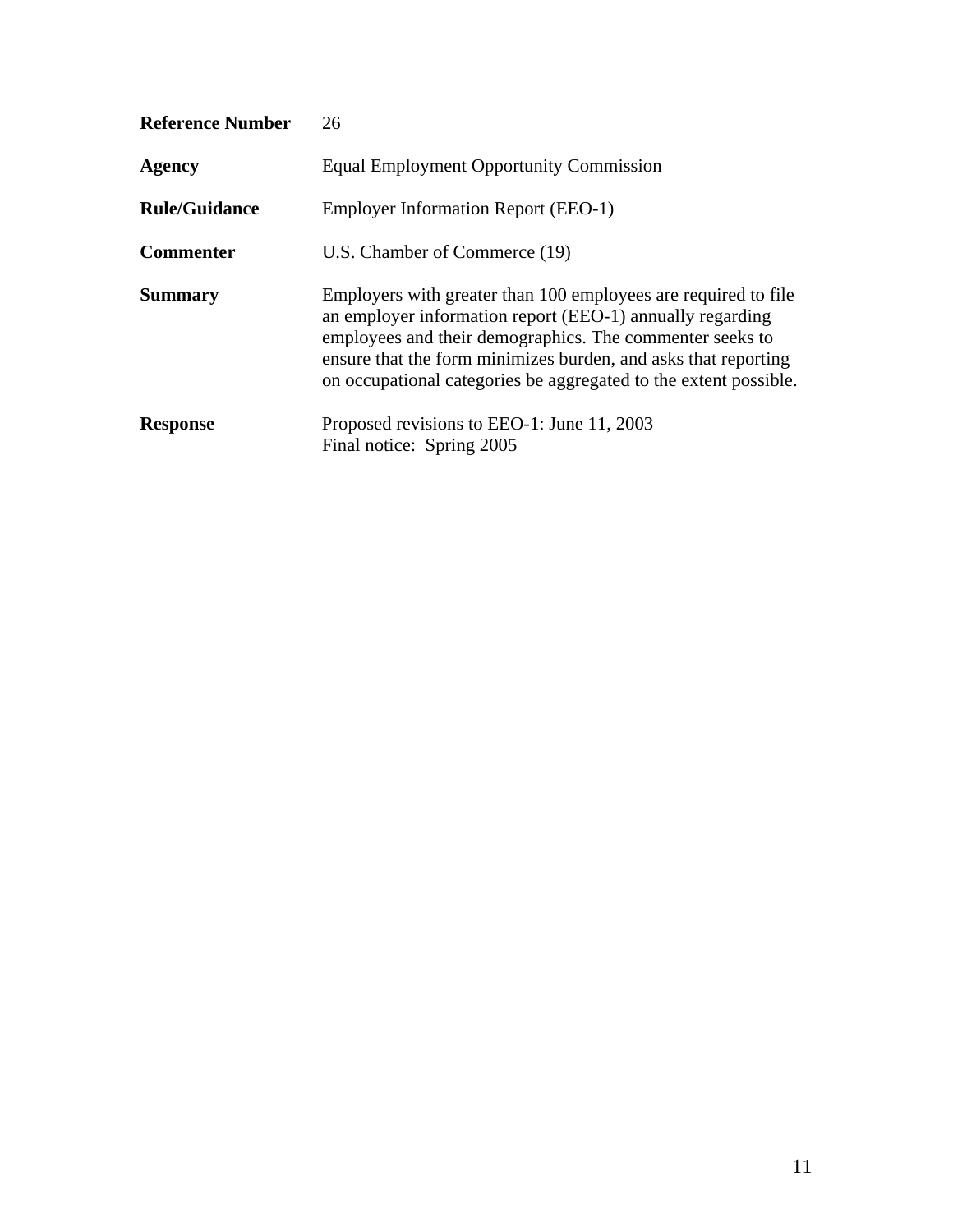| <b>Reference Number</b> | 28                                                                                                                                                                                                                                                                                                                                                                                                                                                                             |
|-------------------------|--------------------------------------------------------------------------------------------------------------------------------------------------------------------------------------------------------------------------------------------------------------------------------------------------------------------------------------------------------------------------------------------------------------------------------------------------------------------------------|
| <b>Agency</b>           | Environmental Protection Agency (EPA)                                                                                                                                                                                                                                                                                                                                                                                                                                          |
| <b>Rule/Guidance</b>    | Document AP-42: "Coke Production" Emission Factors (EF)                                                                                                                                                                                                                                                                                                                                                                                                                        |
| <b>Commenter</b>        | American Coke and Coal Chemicals Institute (3)                                                                                                                                                                                                                                                                                                                                                                                                                                 |
| <b>Summary</b>          | An improved process is needed for updating Section 12.2 of AP-<br>42 (Coke Production) in collaboration with the industry. This<br>guidance document contains critical emission factors, has been<br>under revision for nearly 10 years, and is posted in draft form on<br>an agency web site. However, the agency has no realistic plan<br>for finalization. The updating process should include industry<br>test data and greater stakeholder involvement to resolve issues. |
| <b>Response</b>         | 1. Model test plan and report software: 3rd quarter fiscal year<br>2005<br>2. Revise emissions factors development process: 4th quarter<br>fiscal year 2005<br>3. Report on emissions factors uncertainty assessment: 4th<br>quarter fiscal year 2005                                                                                                                                                                                                                          |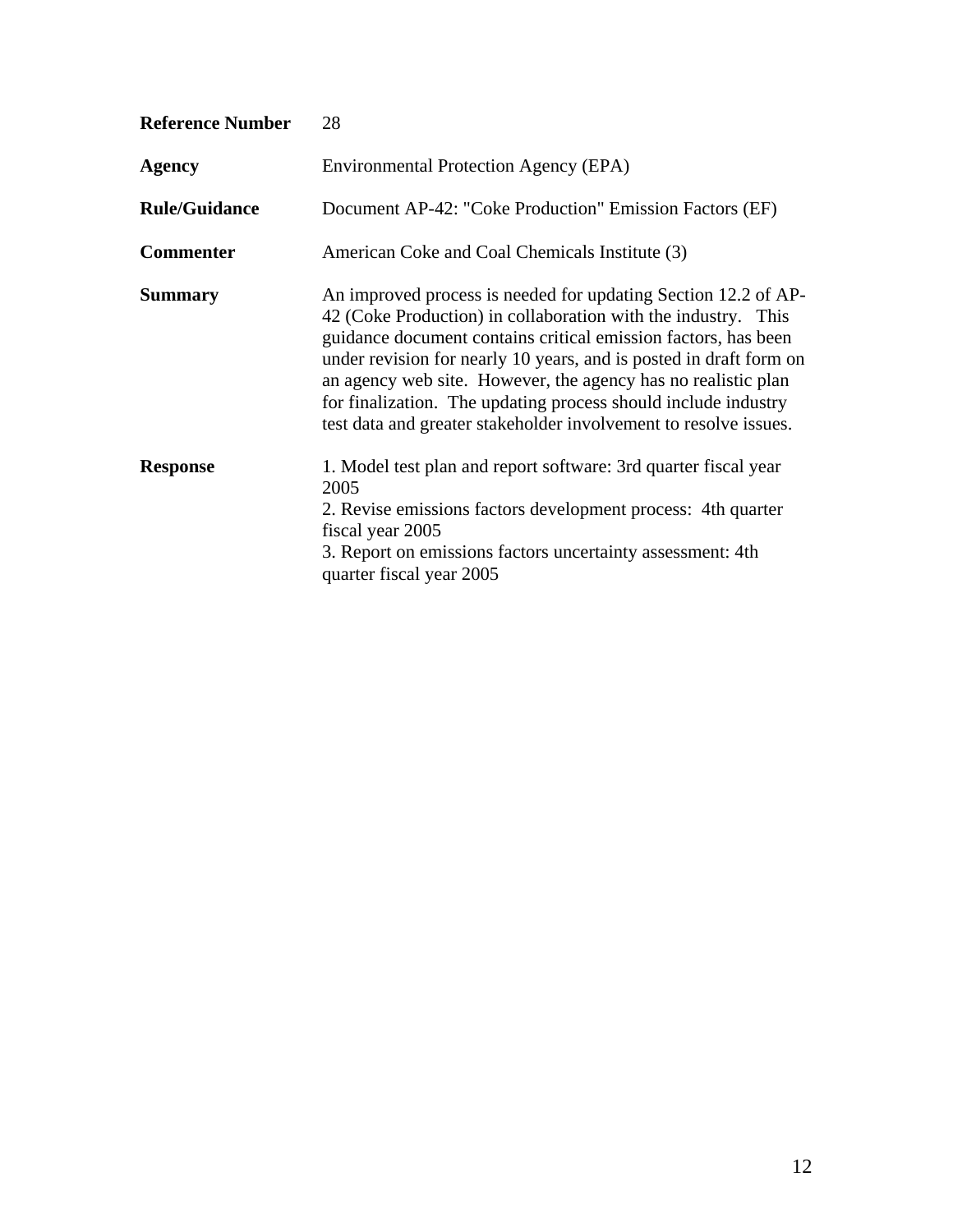| <b>Reference Number</b> | 30                                                                                                                                                                                                                                                                                                                                                                                                                         |
|-------------------------|----------------------------------------------------------------------------------------------------------------------------------------------------------------------------------------------------------------------------------------------------------------------------------------------------------------------------------------------------------------------------------------------------------------------------|
| <b>Agency</b>           | <b>Environmental Protection Agency</b>                                                                                                                                                                                                                                                                                                                                                                                     |
| <b>Rule/Guidance</b>    | Document AP-42: Science and Site-Specific Conditions                                                                                                                                                                                                                                                                                                                                                                       |
| <b>Commenter</b>        | National Association of Manufacturers (9)                                                                                                                                                                                                                                                                                                                                                                                  |
| <b>Summary</b>          | The agency's AP-42 document contains emission factor<br>information that is not sufficient. AP-42 should be improved by<br>stating more clearly that site-specific data are preferable to<br>category-wide averages for use in applicability and permitting<br>determinations, using updated test results, and assisting state and<br>local regulatory agencies in interpreting AP-42 data consistently<br>and accurately. |
| <b>Response</b>         | 1. Model test plan and report software: 3rd quarter fiscal year<br>2005<br>2. Revise emissions factors development process: 4th quarter<br>fiscal year 05<br>3. Report on emissions factors uncertainty assessment: 4th<br>quarter fiscal year 05                                                                                                                                                                          |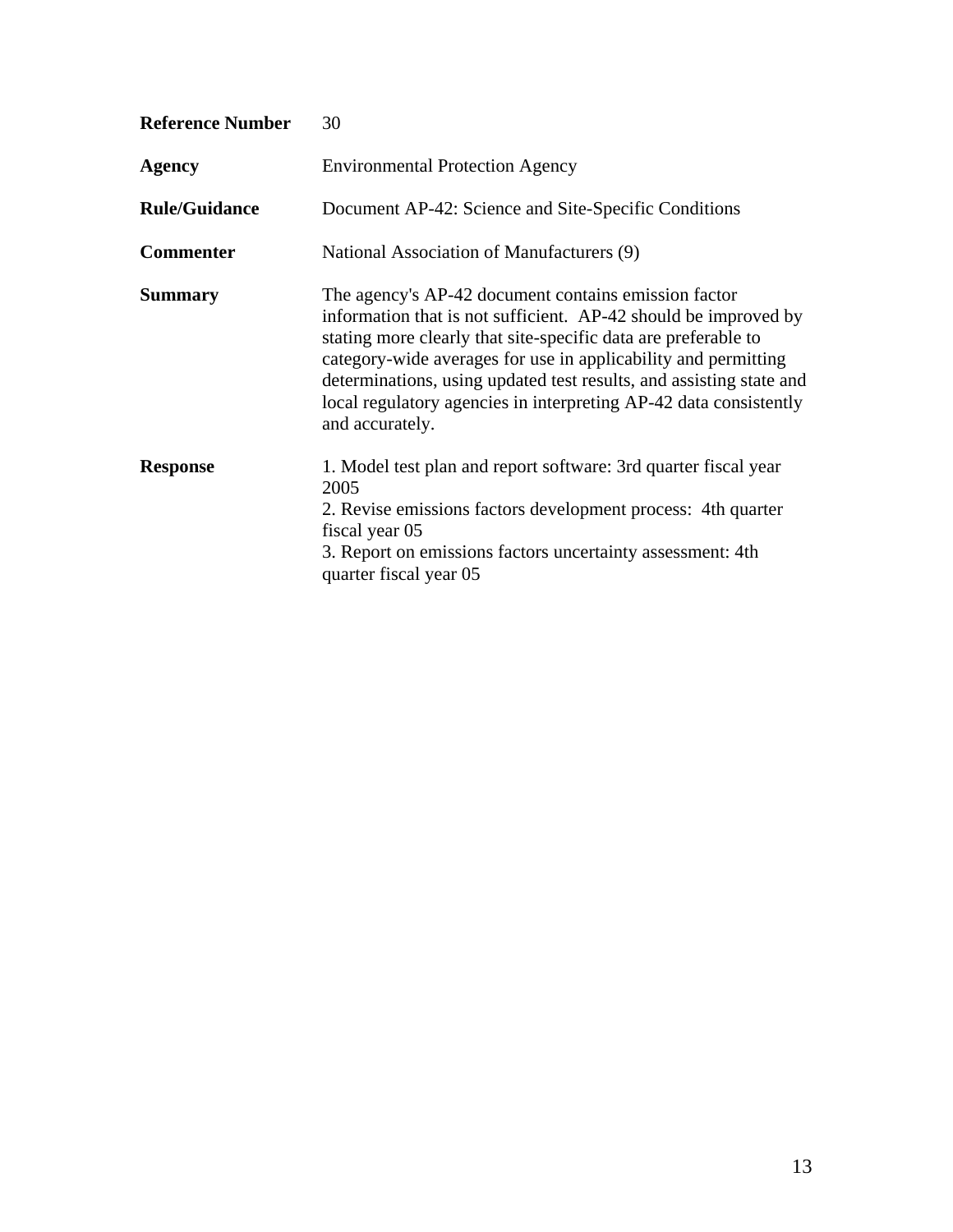| <b>Reference Number</b> | 33                                                                                                                                                                                                                           |
|-------------------------|------------------------------------------------------------------------------------------------------------------------------------------------------------------------------------------------------------------------------|
| <b>Agency</b>           | <b>Environmental Protection Agency</b>                                                                                                                                                                                       |
| <b>Rule/Guidance</b>    | Clean Up Standards for Polychlorinated Biphenyls (PCBs)                                                                                                                                                                      |
| <b>Commenter</b>        | Motor and Equipment Manufacturers Association (41)                                                                                                                                                                           |
| <b>Summary</b>          | Clean up of PCBs at member companies have imposed<br>substantial costs without consideration of the actual risk posed by<br>the PCB. EPA should allow risk-based screening of sites to<br>assure that clean up is necessary. |
| <b>Response</b>         | EPA will supply OMB a plan and timeframe for next steps,<br>which may include revisions to clarify the regulations:<br>September 2005                                                                                        |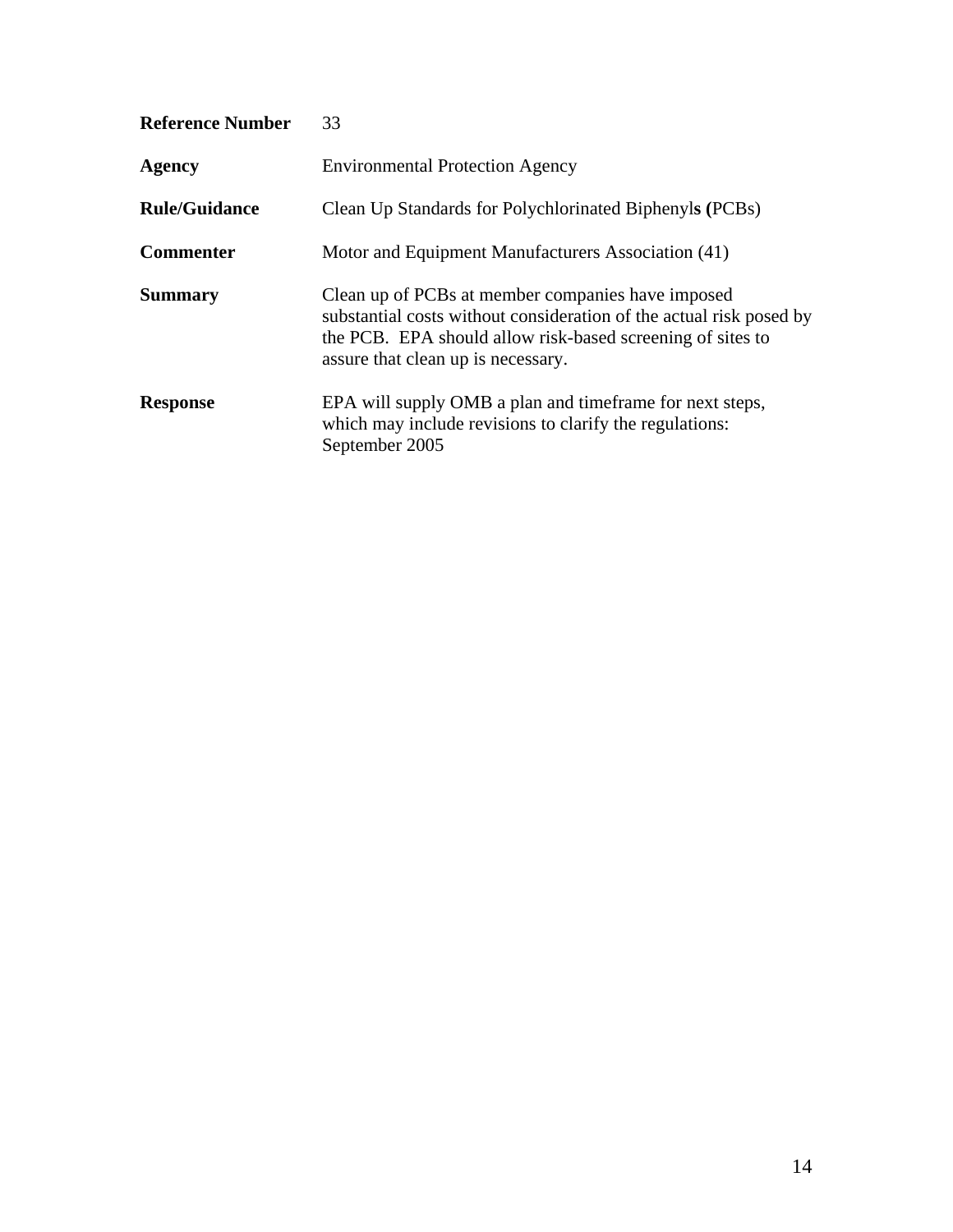| <b>Reference Number</b> | 34                                                                                                                                                                                                                                                                                                                                                                                                                                                                                                                                                                                                                                                                                                                  |
|-------------------------|---------------------------------------------------------------------------------------------------------------------------------------------------------------------------------------------------------------------------------------------------------------------------------------------------------------------------------------------------------------------------------------------------------------------------------------------------------------------------------------------------------------------------------------------------------------------------------------------------------------------------------------------------------------------------------------------------------------------|
| <b>Agency</b>           | <b>Environmental Protection Agency</b>                                                                                                                                                                                                                                                                                                                                                                                                                                                                                                                                                                                                                                                                              |
| <b>Rule/Guidance</b>    | Common Company Identification Number in EPA Databases                                                                                                                                                                                                                                                                                                                                                                                                                                                                                                                                                                                                                                                               |
| <b>Commenter</b>        | Deere & Company $(1)$                                                                                                                                                                                                                                                                                                                                                                                                                                                                                                                                                                                                                                                                                               |
| <b>Summary</b>          | Different EPA programs, each of which deals with different<br>environmental media (air, water, and so forth), may use a<br>different identification number for the same manufacturing<br>facility/company. Confusion about the identity of facilities<br>would be reduced if a common identification number were used.                                                                                                                                                                                                                                                                                                                                                                                              |
| <b>Response</b>         | 1. Identify all facilities currently regulated by EPA and work to<br>uniquely number the facilities with a Facility Registration<br>System identification number: end of 2005<br>2. Work with 30 states to share this unique facility identification<br>number: end of 2005<br>3. Work with remaining States as the States are ready to accept<br>the common unique identification number: begin in 2006 until<br>completion<br>4. Ensure that all new facility level databases created for EPA<br>programs utilize the Facility Registration System identification<br>number. Two upcoming databases are for Underground Injection<br>Controls: 3rd quarter 2005, and Institutional Controls: 4th quarter<br>2005. |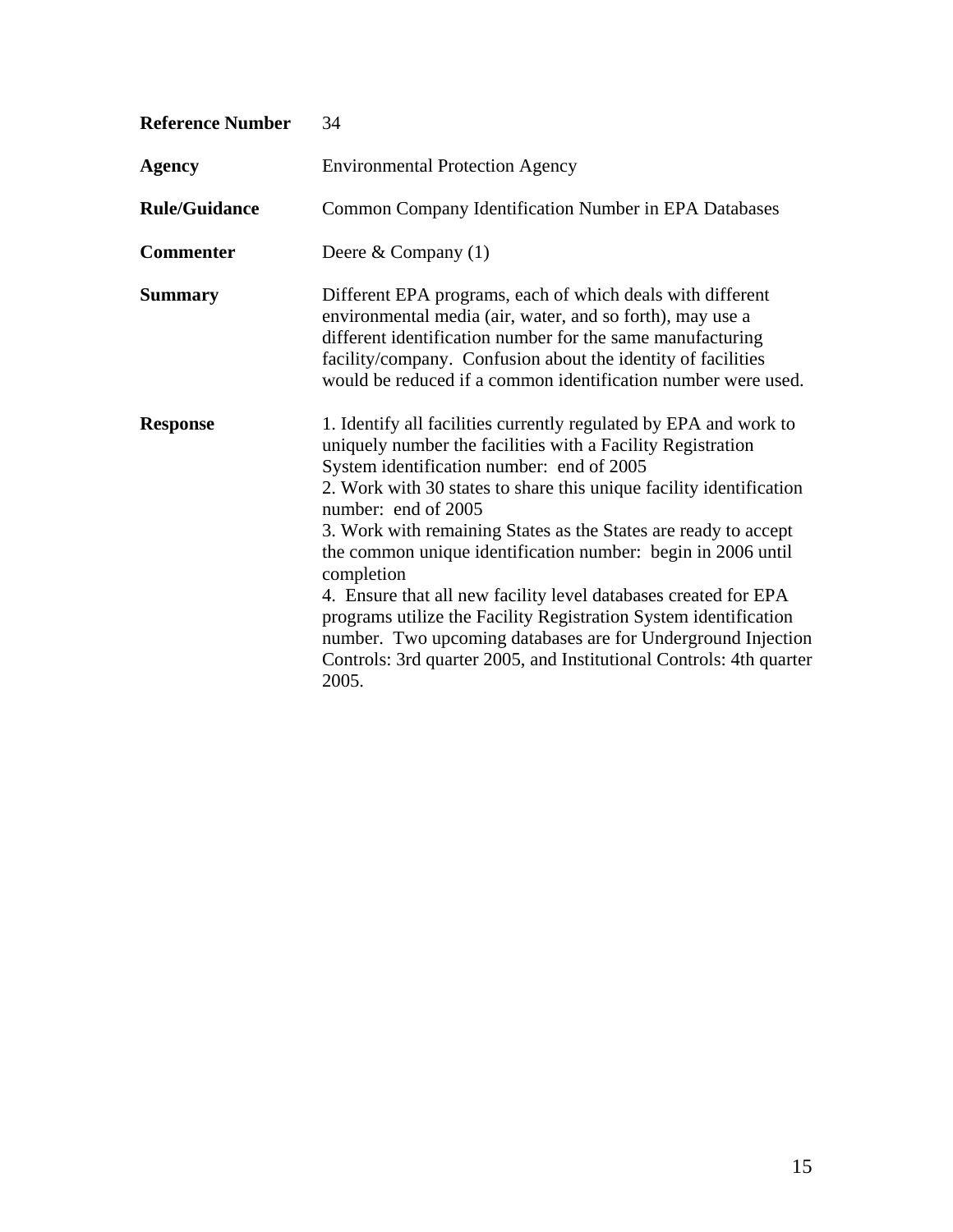| <b>Reference Number</b> | 35                                                                                                                                                                                                                                             |
|-------------------------|------------------------------------------------------------------------------------------------------------------------------------------------------------------------------------------------------------------------------------------------|
| Agency                  | <b>Environmental Protection Agency</b>                                                                                                                                                                                                         |
| <b>Rule/Guidance</b>    | Enforcement and Compliance History Online (ECHO) Website                                                                                                                                                                                       |
| <b>Commenter</b>        | American Iron and Steel Institute (34)                                                                                                                                                                                                         |
| <b>Summary</b>          | The agency's ECHO web site provides inaccurate information to<br>the public about the environmental performance of facilities.<br>The agency should correct current errors and establish a process<br>for updating the site on a timely basis. |
| <b>Response</b>         | Improve ECHO text explanations in order to guard against<br>misinterpretation: June 2005                                                                                                                                                       |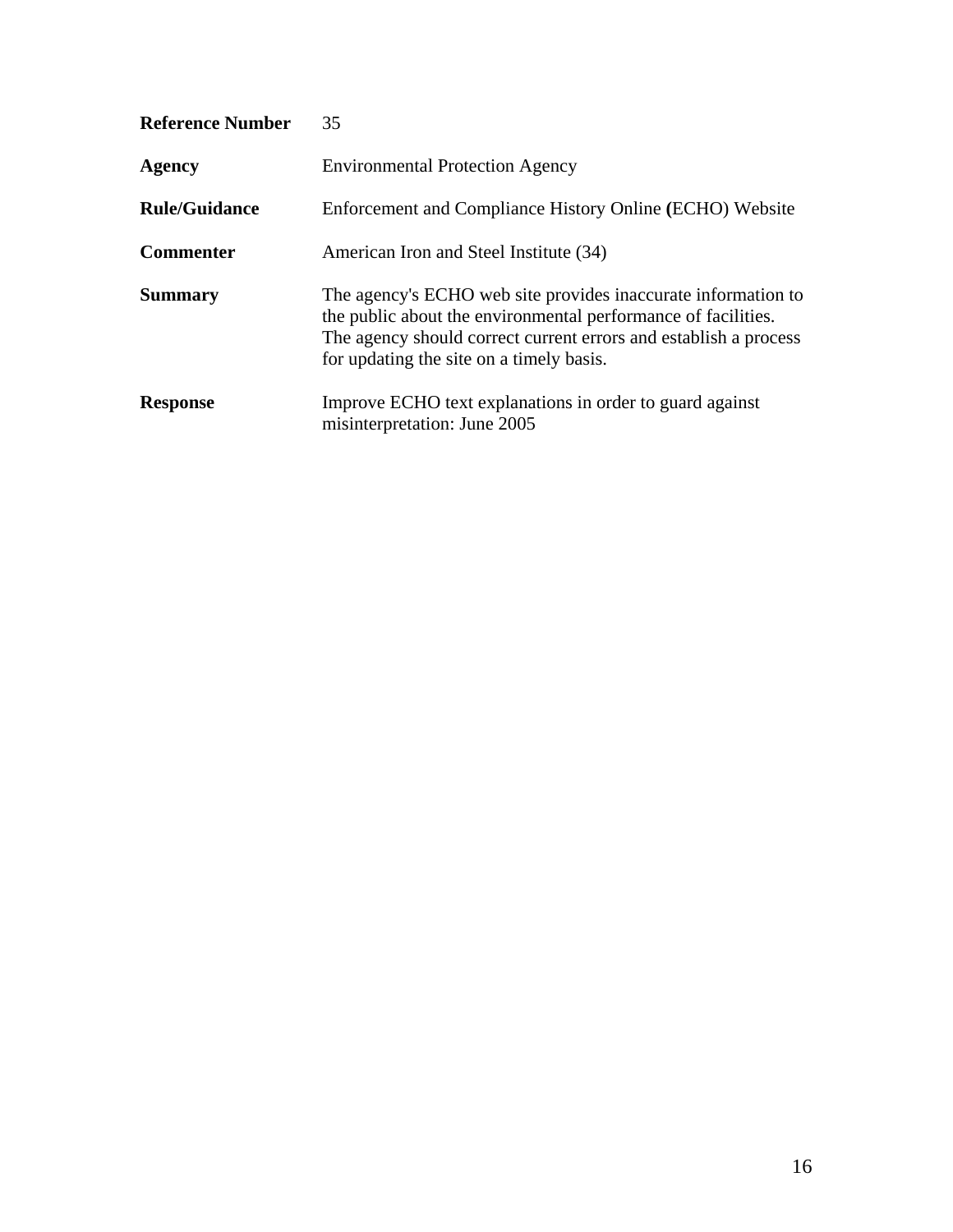| <b>Reference Number</b> | 36                                                                                                                                                                                                                                                                                                                                                                                                                                                                                                                          |
|-------------------------|-----------------------------------------------------------------------------------------------------------------------------------------------------------------------------------------------------------------------------------------------------------------------------------------------------------------------------------------------------------------------------------------------------------------------------------------------------------------------------------------------------------------------------|
| Agency                  | <b>Environmental Protection Agency</b>                                                                                                                                                                                                                                                                                                                                                                                                                                                                                      |
| <b>Rule/Guidance</b>    | <b>Electronic Formats for Agency Forms</b>                                                                                                                                                                                                                                                                                                                                                                                                                                                                                  |
| <b>Commenter</b>        | National Association of Manufacturers (9)                                                                                                                                                                                                                                                                                                                                                                                                                                                                                   |
| <b>Summary</b>          | Some forms used by manufacturers are being made available in<br>only one format (e.g., Word Perfect) while many manufacturers<br>use a different format (e.g., Microsoft Word). Making forms<br>available in multiple electronic formats would reduce conversion<br>burdens on manufacturers.                                                                                                                                                                                                                               |
| <b>Response</b>         | 1. Identify what existing regulatory form formats are currently<br>available: July 2005<br>2. Determine if it is reasonable to assume most regulated entities<br>for each form have access to software needed to view and<br>respond in the identified format: October 2005<br>3. For each regulatory form, determine value and cost of offering<br>the form in additional formats: December 2005<br>4. For those forms where conversion to other formats is<br>warranted, make form available in new format: February 2006 |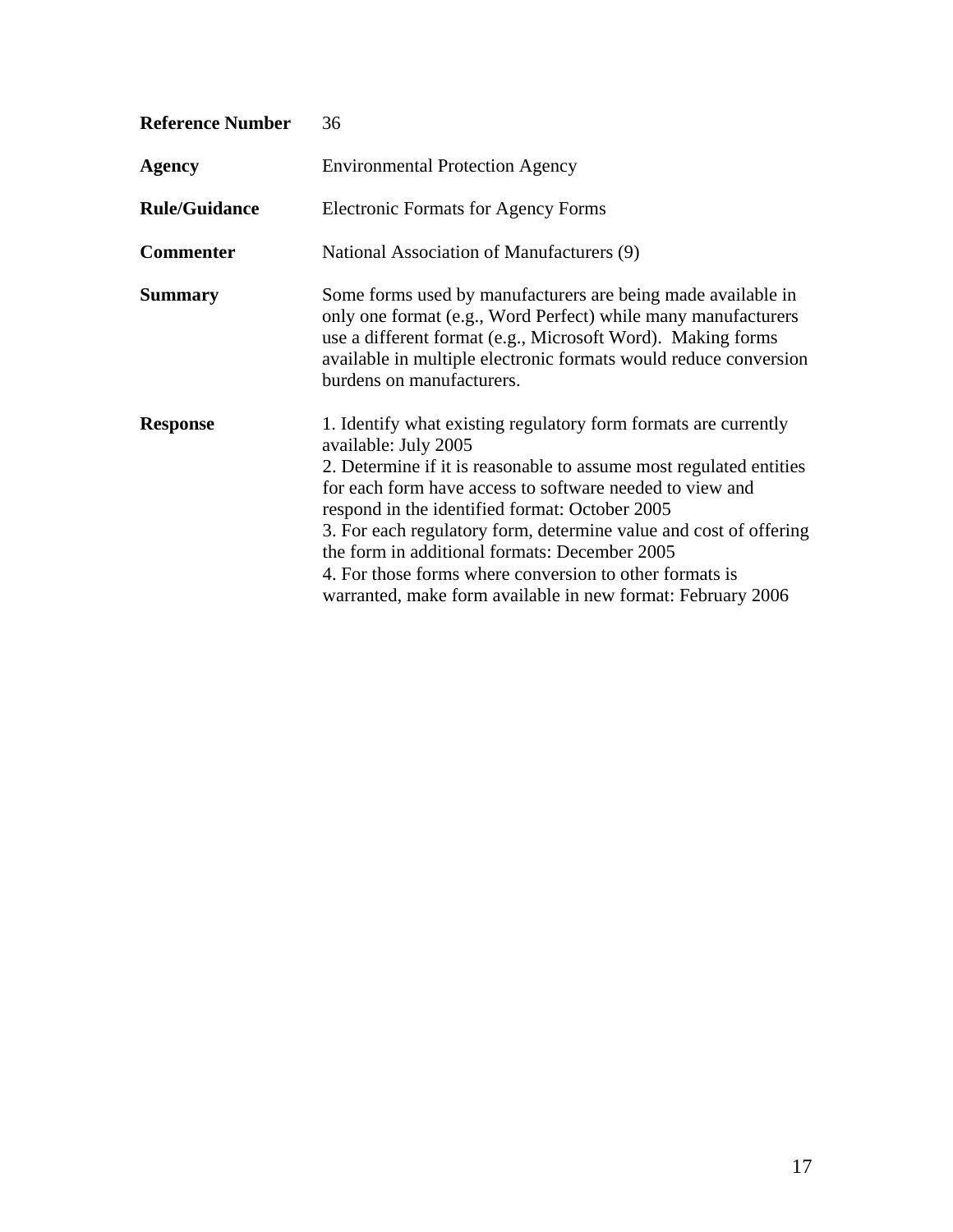| <b>Reference Number</b> | 38                                                                                                                                                                                                                                                                                                                                                                                                                                                                               |
|-------------------------|----------------------------------------------------------------------------------------------------------------------------------------------------------------------------------------------------------------------------------------------------------------------------------------------------------------------------------------------------------------------------------------------------------------------------------------------------------------------------------|
| <b>Agency</b>           | <b>Environmental Protection Agency</b>                                                                                                                                                                                                                                                                                                                                                                                                                                           |
| <b>Rule/Guidance</b>    | Expand the Comparable Fuels Exclusion (CFE) under the<br>Resource Conservation and Recovery Act (RCRA); 42 U.S.C. s/s<br>$321$ et seq                                                                                                                                                                                                                                                                                                                                            |
| <b>Commenter</b>        | National Association of Manufacturers (9); American Chemistry<br>Council (31)                                                                                                                                                                                                                                                                                                                                                                                                    |
| <b>Summary</b>          | The CFE excludes from hazardous waste regulation those wastes<br>that can be and are burned as fuels, and that are not more<br>hazardous than the fossil fuels that facilities would otherwise<br>use. The agency should enhance this exclusion by reducing the<br>analytical requirements, including enactment of a flexible<br>demonstration for non-halogenated organic constituents that can<br>be shown to be destroyed in a well-operated, efficient<br>combustion system. |
| <b>Response</b>         | 1. Discuss and receive input from stakeholders on potential<br>approaches: November 2005<br>2. Proposed rule: Summer 2006<br>3. Final rule: Summer 2007                                                                                                                                                                                                                                                                                                                          |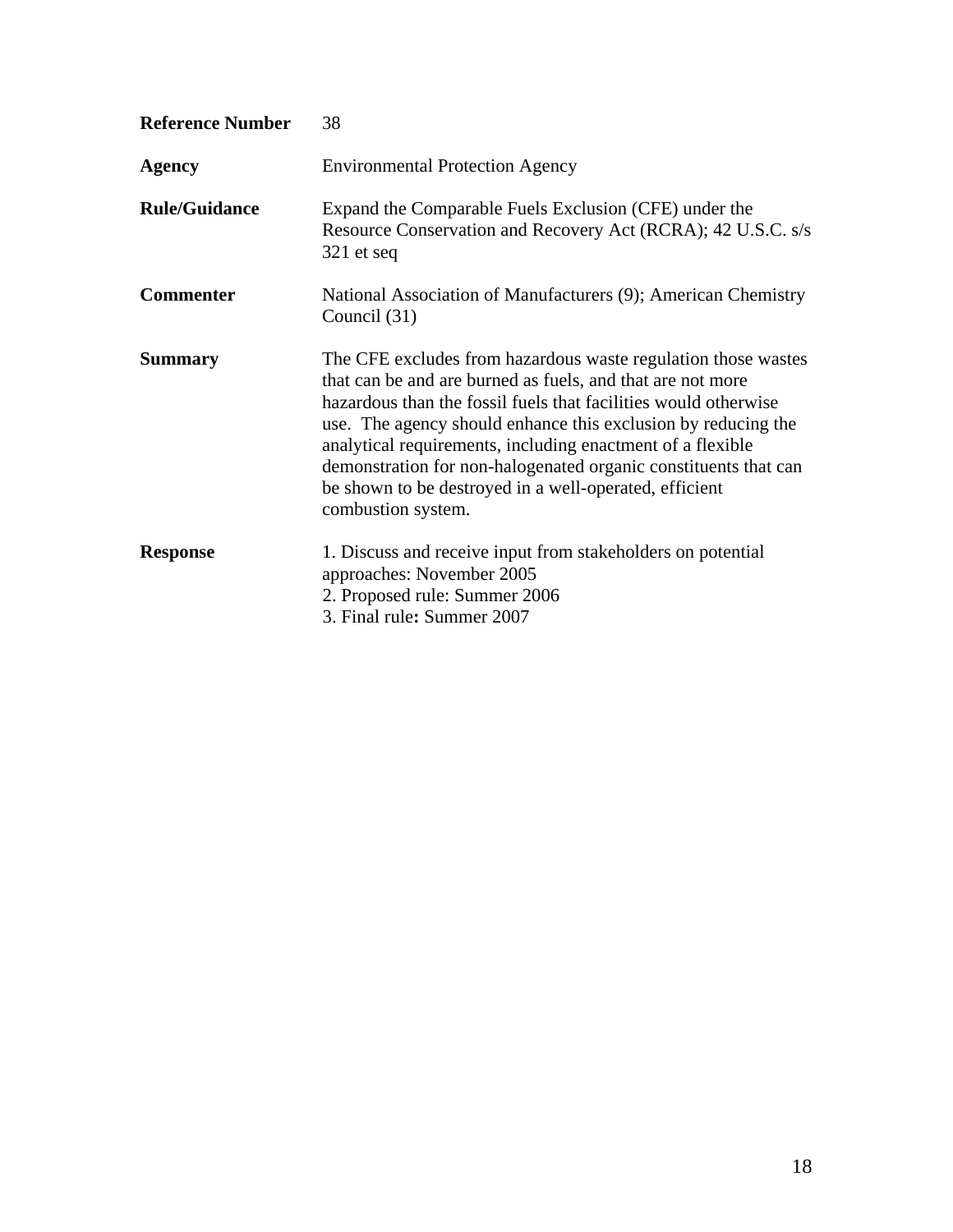| <b>Reference Number</b> | 39                                                                                                                                                                                                                                                                                                                                                                                                                                                  |
|-------------------------|-----------------------------------------------------------------------------------------------------------------------------------------------------------------------------------------------------------------------------------------------------------------------------------------------------------------------------------------------------------------------------------------------------------------------------------------------------|
| <b>Agency</b>           | <b>Environmental Protection Agency</b>                                                                                                                                                                                                                                                                                                                                                                                                              |
| <b>Rule/Guidance</b>    | <b>Export Notification Requirements</b>                                                                                                                                                                                                                                                                                                                                                                                                             |
| <b>Commenter</b>        | National Association of Manufacturers (9); American Chemistry<br>Council (31)                                                                                                                                                                                                                                                                                                                                                                       |
| <b>Summary</b>          | Companies are required to notify EPA when exporting<br>substances or products that contain chemicals listed on the<br>Export Notification 12(b) list under the Toxic Substances<br>Control Act (TSCA); 15 U.S.C. s/s 2601 et seq. Since current<br>rules do not have a low-level cutoff, many minor substances or<br>product ingredients trigger large amounts of paperwork. To<br>reduce this burden, a low-level cutoff should be added to 12(b). |
| <b>Response</b>         | Proposed rule: January 2006                                                                                                                                                                                                                                                                                                                                                                                                                         |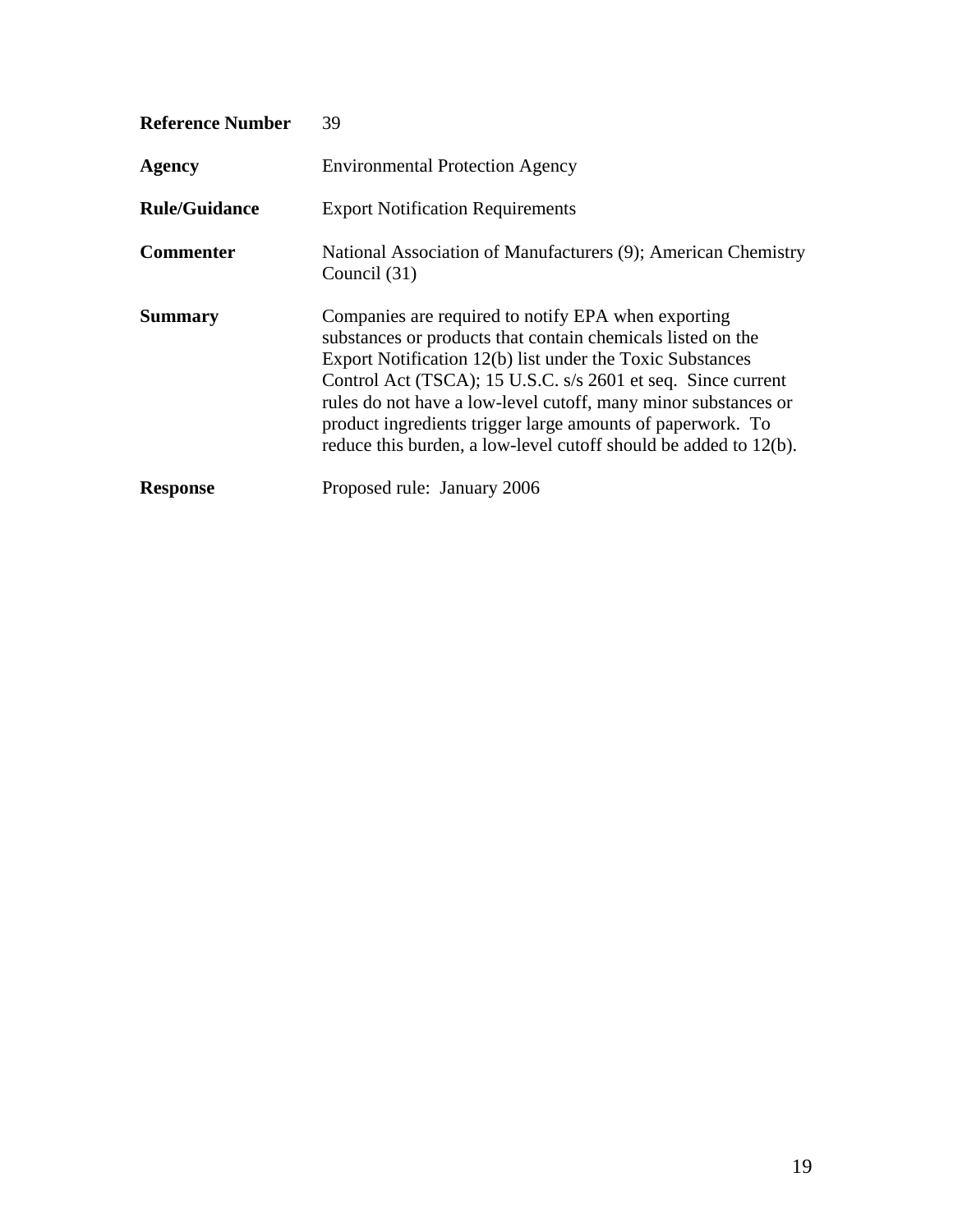| <b>Reference Number</b> | 42                                                                                                                                                                                                                                                                                                                                                                                                                                                                |
|-------------------------|-------------------------------------------------------------------------------------------------------------------------------------------------------------------------------------------------------------------------------------------------------------------------------------------------------------------------------------------------------------------------------------------------------------------------------------------------------------------|
| <b>Agency</b>           | <b>Environmental Protection Agency</b>                                                                                                                                                                                                                                                                                                                                                                                                                            |
| <b>Rule/Guidance</b>    | Hazardous Waste Rules Should Be Amended to Encourage<br>Recycling                                                                                                                                                                                                                                                                                                                                                                                                 |
| <b>Commenter</b>        | National Association of Manufacturers (9); American Petroleum<br>Institute (12); Synthetic Organic Chemical Manufacturers<br>Association (17); National Paint and Coatings Association (18);<br>U.S. Chamber of Commerce (19); Alliance of Automobile<br>Manufacturers (23); Specialty Graphic Imaging Association (27);<br>American Chemistry Council (31); IPC - The Association<br>Connecting Electronics Industries (32); SBA Office of Advocacy<br>(39)      |
| <b>Summary</b>          | Under current rules under the Resource Conservation and<br>Recovery Act (RCRA), certain waste streams are regulated as<br>hazardous wastes, even when they are being recycled. The<br>agency should clarify that a material that is being sent for<br>recycling is not subject to regulation as a hazardous waste<br>because it is not being "discarded". This reform would increase<br>recycling rates while reducing the costs of managing hazardous<br>wastes. |
| <b>Response</b>         | Final rule: November 2006                                                                                                                                                                                                                                                                                                                                                                                                                                         |
|                         | If re-proposed, final rule: Winter 2008                                                                                                                                                                                                                                                                                                                                                                                                                           |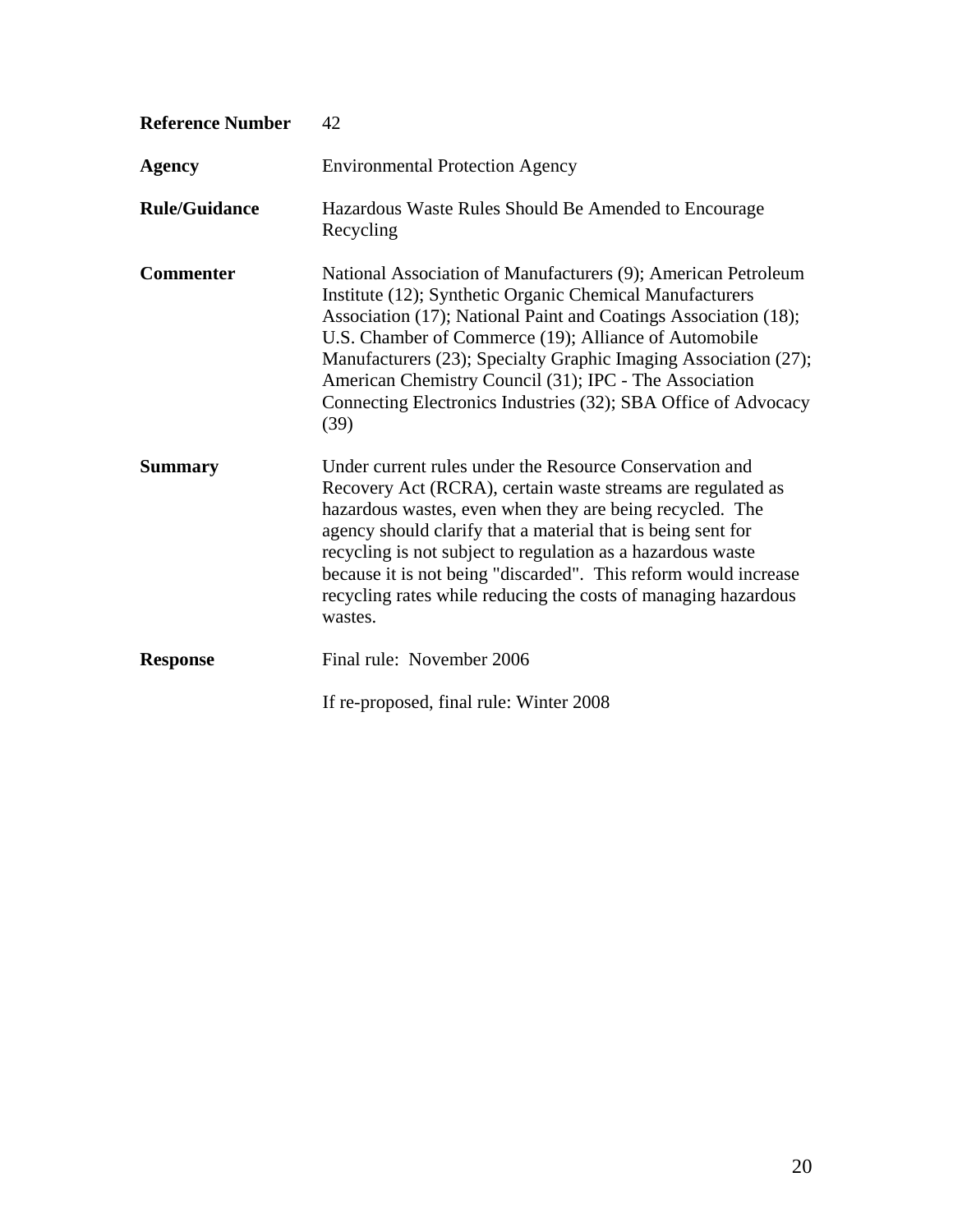| <b>Reference Number</b> | 43                                                                                                                                                                                                                                                                                                                                                                                                                                                                                                                                                                                                                    |
|-------------------------|-----------------------------------------------------------------------------------------------------------------------------------------------------------------------------------------------------------------------------------------------------------------------------------------------------------------------------------------------------------------------------------------------------------------------------------------------------------------------------------------------------------------------------------------------------------------------------------------------------------------------|
| <b>Agency</b>           | <b>Environmental Protection Agency</b>                                                                                                                                                                                                                                                                                                                                                                                                                                                                                                                                                                                |
| <b>Rule/Guidance</b>    | Lead Reporting Burdens Under the Toxic Release Inventory<br>(TRI) Program                                                                                                                                                                                                                                                                                                                                                                                                                                                                                                                                             |
| <b>Commenter</b>        | National Federal of Independent Business (8); National<br>Association of Manufacturers (9); Synthetic Organic Chemical<br>Manufacturers Association (17); National Paint and Coatings<br>Association (18); The Policy Group (28); IPC - The Association<br>Connecting Electronics Industries (32); The Copper and Brass<br>Fabricators Council (45)                                                                                                                                                                                                                                                                   |
| <b>Summary</b>          | The 2001 rule adding lead and lead compounds to the list of<br>persistent, bioaccumulative and toxic chemicals caused a<br>lowering in the annual reporting threshold for lead from 10,000<br>to 100 pounds of use per year. The result has been that<br>thousands of small businesses must file Form R to the federal<br>government, even though their emissions of lead into the<br>environment are minor or even zero. EPA should reexamine the<br>justification for lowering the reporting threshold and the 2001<br>rule should be amended to reduce the substantial paperwork<br>burden on small lead emitters. |
| <b>Response</b>         | Provide OMB with a report on the status of applying the Metals<br>Framework to Lead and Lead Compounds: September 2005                                                                                                                                                                                                                                                                                                                                                                                                                                                                                                |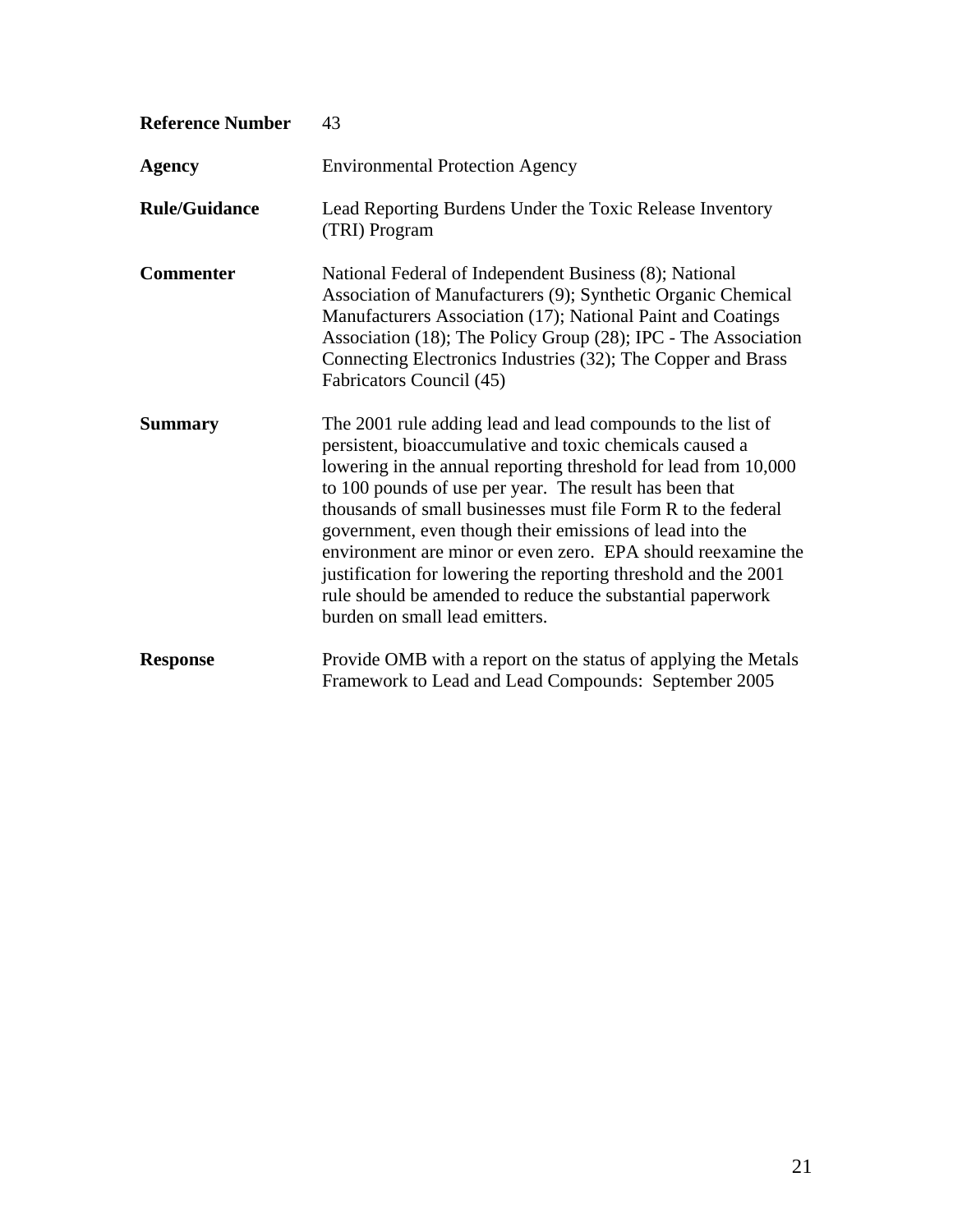| <b>Reference Number</b> | 44                                                                                                                                                                                                                                                                                                                                                                                                                                 |
|-------------------------|------------------------------------------------------------------------------------------------------------------------------------------------------------------------------------------------------------------------------------------------------------------------------------------------------------------------------------------------------------------------------------------------------------------------------------|
| <b>Agency</b>           | <b>Environmental Protection Agency</b>                                                                                                                                                                                                                                                                                                                                                                                             |
| <b>Rule/Guidance</b>    | Maximum Achievable Control Technology (MACT) Standard<br>for Chromium Emissions                                                                                                                                                                                                                                                                                                                                                    |
| <b>Commenter</b>        | The Policy Group (28)                                                                                                                                                                                                                                                                                                                                                                                                              |
| <b>Summary</b>          | In 2002 the agency proposed revisions to the MACT standard<br>governing chromium emissions from metal finishing operations.<br>The proposal provides more flexibility for new sources, more<br>flexibility in the legal treatment of technical violations, and more<br>compliance flexibility (e.g., use of other technologies). The<br>proposal should be finalized to allow facilities to take advantage<br>of these provisions. |
| <b>Response</b>         | Published final rule: July 2004                                                                                                                                                                                                                                                                                                                                                                                                    |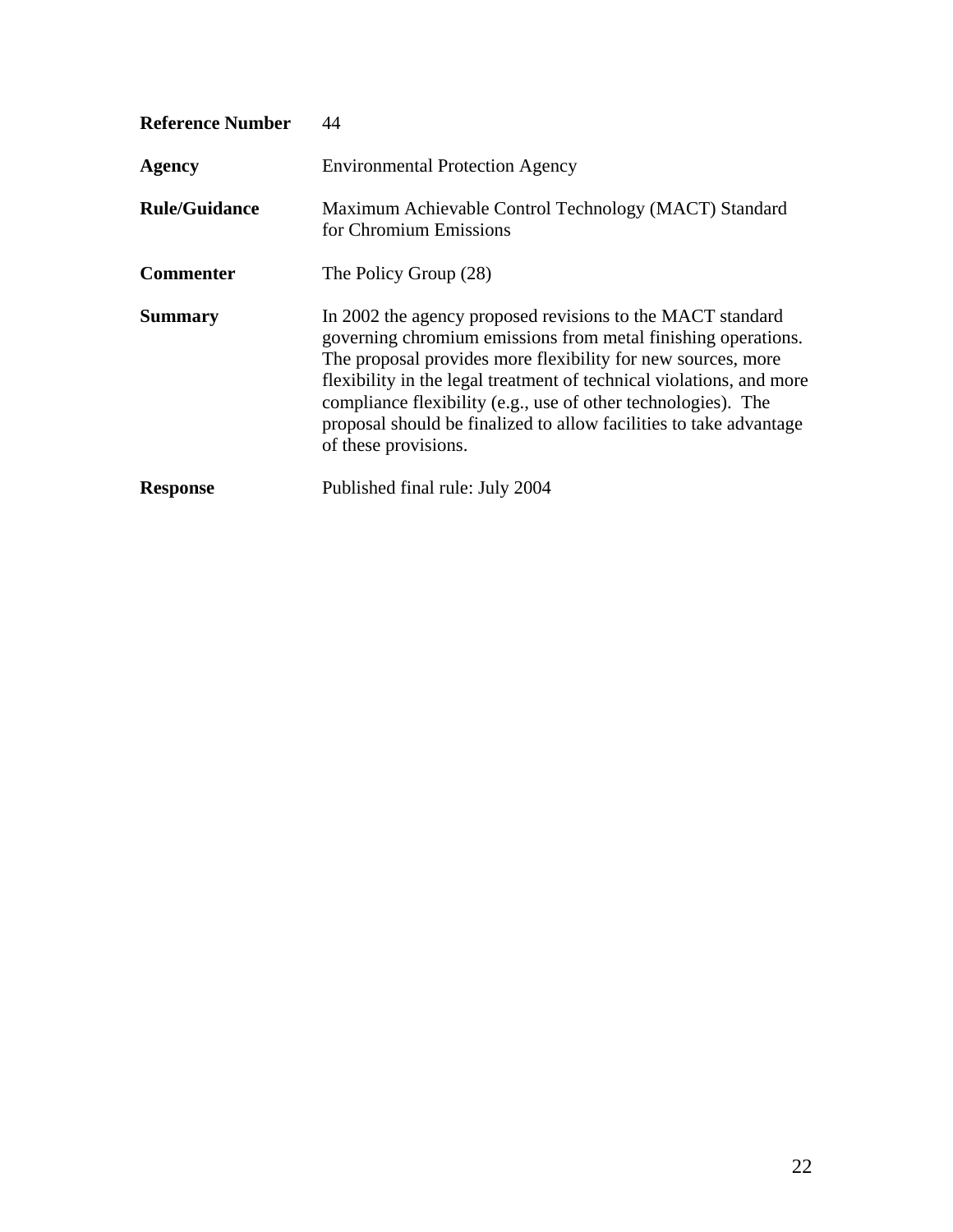| <b>Reference Number</b> | 45                                                                                                                                                                                                                                                                                   |
|-------------------------|--------------------------------------------------------------------------------------------------------------------------------------------------------------------------------------------------------------------------------------------------------------------------------------|
| <b>Agency</b>           | <b>Environmental Protection Agency</b>                                                                                                                                                                                                                                               |
| <b>Rule/Guidance</b>    | Polychlorinated Biphenyl (PCB) Remediation Wastes                                                                                                                                                                                                                                    |
| <b>Commenter</b>        | Utility Solid Waste Activities Group (7)                                                                                                                                                                                                                                             |
| <b>Summary</b>          | The agency should clarify that all PCB remediation waste<br>containing small amounts of PCBs can be disposed, on its as-<br>found concentration, in a municipal solid waste landfill. This<br>clarification will reduce the costs of disposal without causing<br>environmental harm. |
| <b>Response</b>         | 1. Internal review and stakeholder consultations of the PCB<br>regulations for cleanup and disposal of remediation wastes: May<br>2005<br>2. Submit plan on next steps to OMB: September 2005                                                                                        |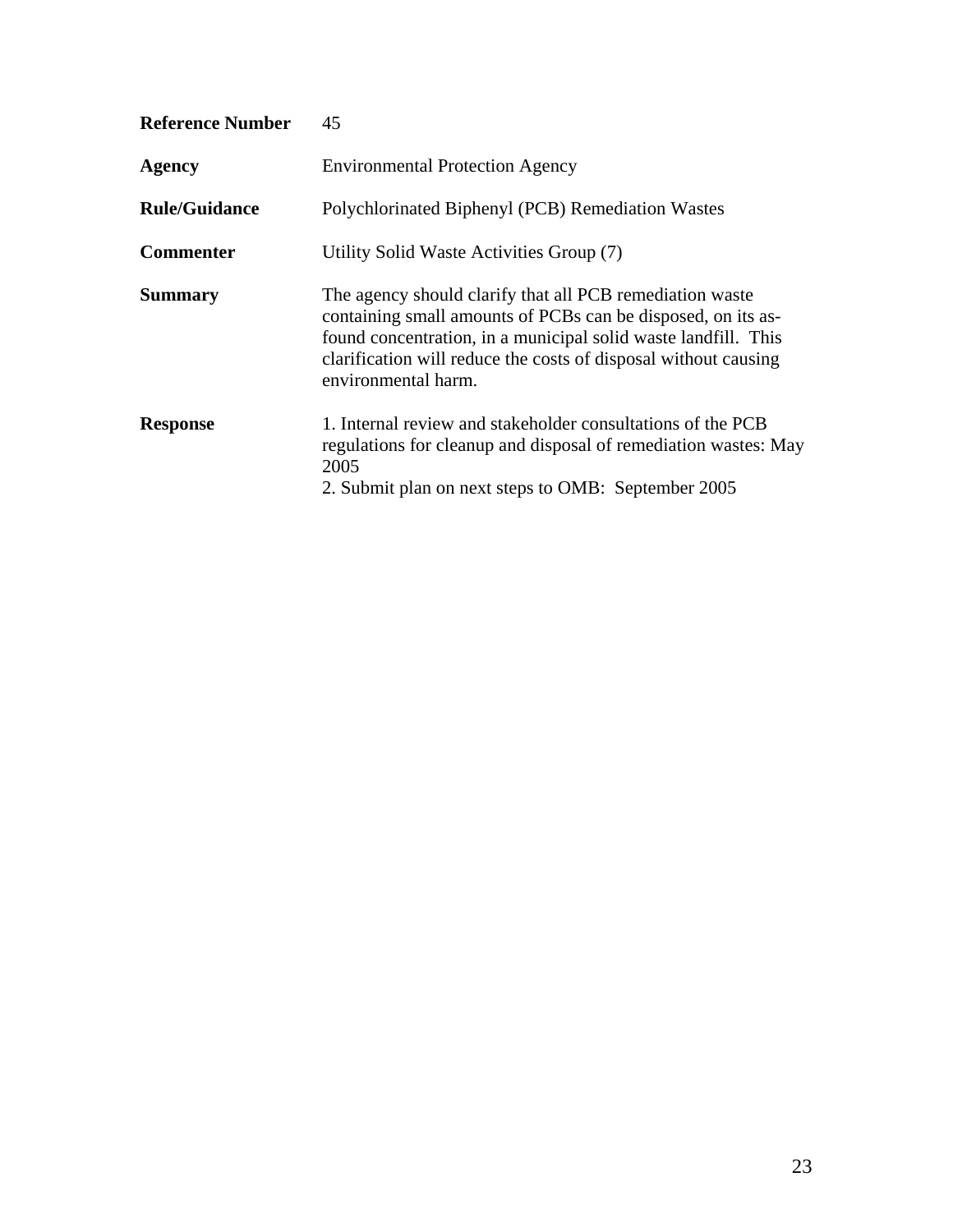| <b>Reference Number</b> | 46                                                                                                                                                                                                                                                                                                                                                                                                                             |
|-------------------------|--------------------------------------------------------------------------------------------------------------------------------------------------------------------------------------------------------------------------------------------------------------------------------------------------------------------------------------------------------------------------------------------------------------------------------|
| <b>Agency</b>           | <b>Environmental Protection Agency</b>                                                                                                                                                                                                                                                                                                                                                                                         |
| <b>Rule/Guidance</b>    | Permit Use of New Technology to Monitor Leaks of Volatile Air<br>Pollutants                                                                                                                                                                                                                                                                                                                                                    |
| <b>Commenter</b>        | National Association of Manufacturers (9); U.S. Chamber of<br>Commerce (19)                                                                                                                                                                                                                                                                                                                                                    |
| <b>Summary</b>          | Current rules for monitoring leaks and fugitive emissions,<br>specified in Method 21, require an operator to visit and screen<br>each regulated component to determine if it is leaking. This<br>process is labor intensive, expensive, and not particularly<br>accurate. Method 21 should be replaced with a more<br>technologically-advanced approach to emissions monitoring such<br>as the use of optical imaging devices. |
| <b>Response</b>         | Proposed rule or guidance: March 2006<br>Final rule or guidance: March 2007                                                                                                                                                                                                                                                                                                                                                    |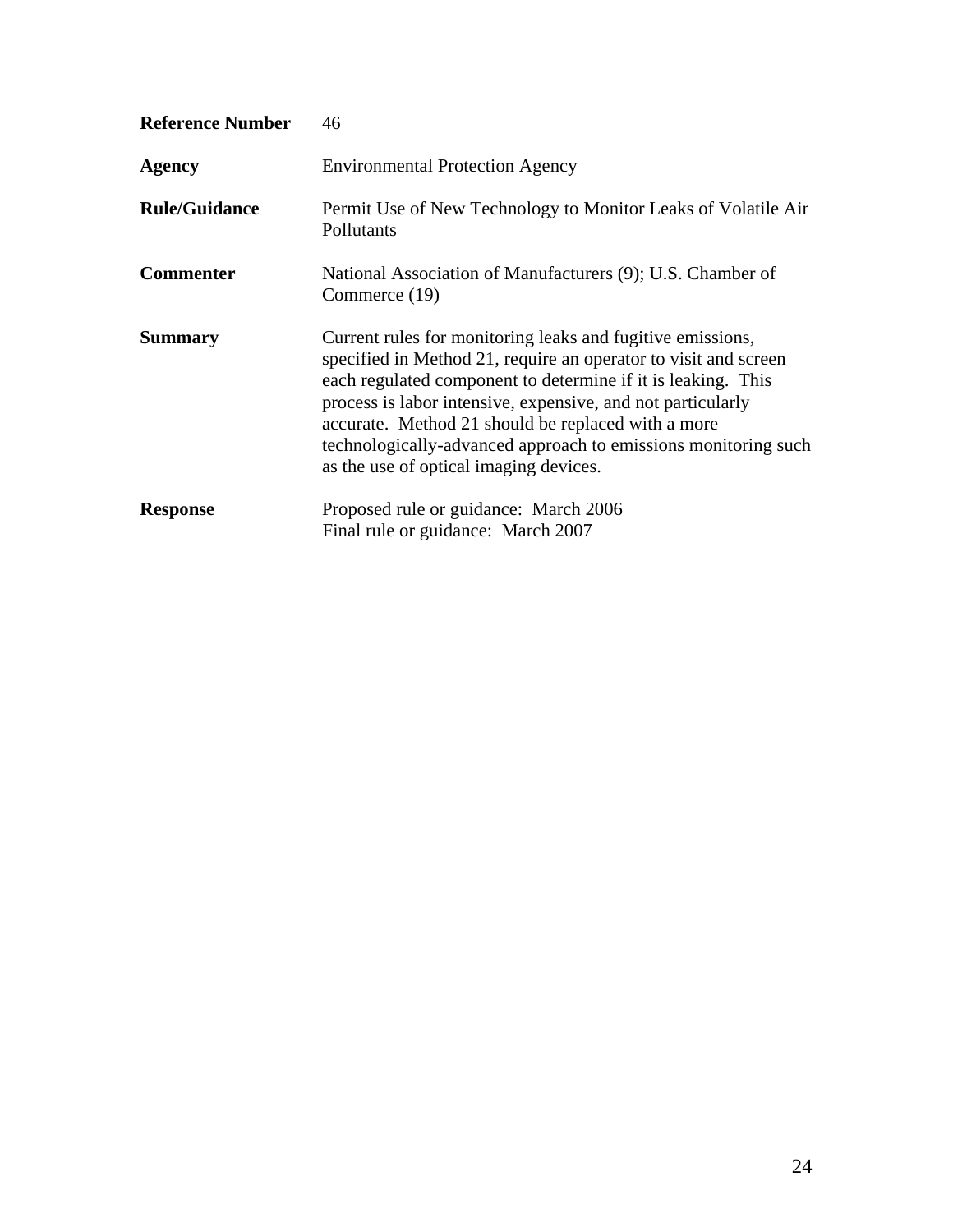| <b>Reference Number</b> | 47                                                                                                                                                                                                                                                                                                                                                                                                                                                                                                                                                                                                              |
|-------------------------|-----------------------------------------------------------------------------------------------------------------------------------------------------------------------------------------------------------------------------------------------------------------------------------------------------------------------------------------------------------------------------------------------------------------------------------------------------------------------------------------------------------------------------------------------------------------------------------------------------------------|
| <b>Agency</b>           | <b>Environmental Protection Agency</b>                                                                                                                                                                                                                                                                                                                                                                                                                                                                                                                                                                          |
| <b>Rule/Guidance</b>    | Pretreatment Streamlining Rule Under the Clean Water Act; 33<br>U.S.C. $ss/1251$ et seq                                                                                                                                                                                                                                                                                                                                                                                                                                                                                                                         |
| <b>Commenter</b>        | The Policy Group (28); SBA Office of Advocacy (39); Motor<br>and Equipment Manufacturers Association (41)                                                                                                                                                                                                                                                                                                                                                                                                                                                                                                       |
| <b>Summary</b>          | In 1999 the agency proposed a rule to streamline pretreatment<br>requirements to remove unnecessary burdens on Publicly Owned<br>Treatment Works (POTWs), industry and agencies. The<br>proposal provides flexibility to POTWs to set either mass-based<br>or concentration-based limits, exempts Categorical Industrial<br>Users if their discharges are below thresholds, and revises<br>noncompliance criteria for extenuating circumstances that cause<br>delay in paperwork filings. This rule should be finalized because<br>it reduces burdens on POTWs without negatively impacting the<br>environment. |
| <b>Response</b>         | Final rule: June 2005                                                                                                                                                                                                                                                                                                                                                                                                                                                                                                                                                                                           |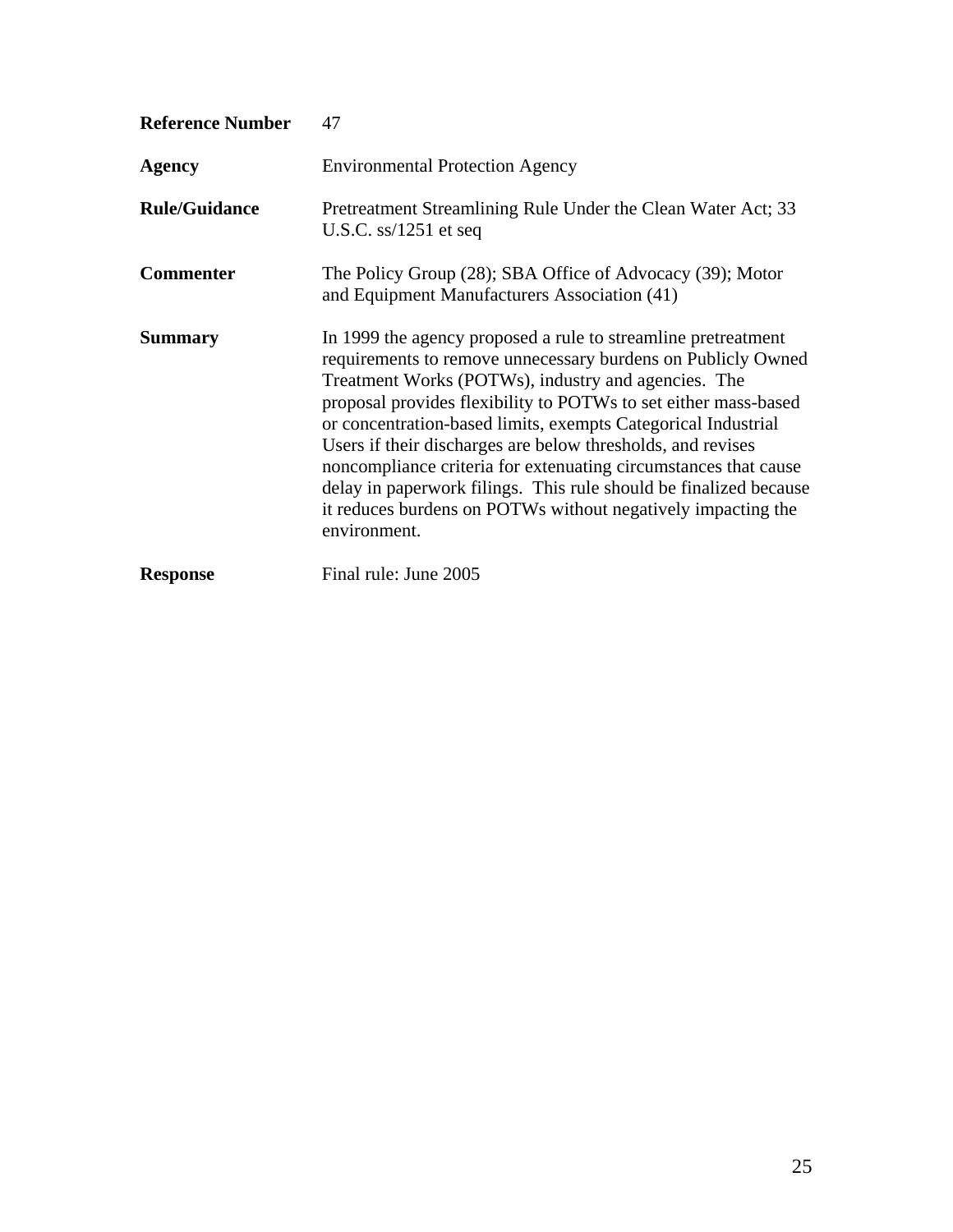| <b>Reference Number</b> | 48                                                                                                                                                                                                                                                                                                                                                                                                                                                                                                                       |
|-------------------------|--------------------------------------------------------------------------------------------------------------------------------------------------------------------------------------------------------------------------------------------------------------------------------------------------------------------------------------------------------------------------------------------------------------------------------------------------------------------------------------------------------------------------|
| Agency                  | <b>Environmental Protection Agency</b>                                                                                                                                                                                                                                                                                                                                                                                                                                                                                   |
| <b>Rule/Guidance</b>    | Provide More Flexibility in the Management of Wastewater<br><b>Treatment Sludge to Encourage Recycling</b>                                                                                                                                                                                                                                                                                                                                                                                                               |
| <b>Commenter</b>        | The Policy Group (28); IPC - The Association Connecting<br>Electronics Industries (32); SBA Office of Advocacy (39)                                                                                                                                                                                                                                                                                                                                                                                                      |
| <b>Summary</b>          | Under the Resource Conservation and Recovery Act (RCRA),<br>metal precipitate sludge is considered an F006 listed hazardous<br>waste when a manufacturing facility ships it off site for metals<br>recovery. This determination discourages reuse, recycling and<br>reclamation by increasing the cost of recycling these valuable<br>materials. The agency should exempt recycled electroplating<br>sludge from hazardous waste management requirements to<br>reduce management costs while protecting the environment. |
| <b>Response</b>         | Proposed rule: December 2005<br>Final rule: June 2006                                                                                                                                                                                                                                                                                                                                                                                                                                                                    |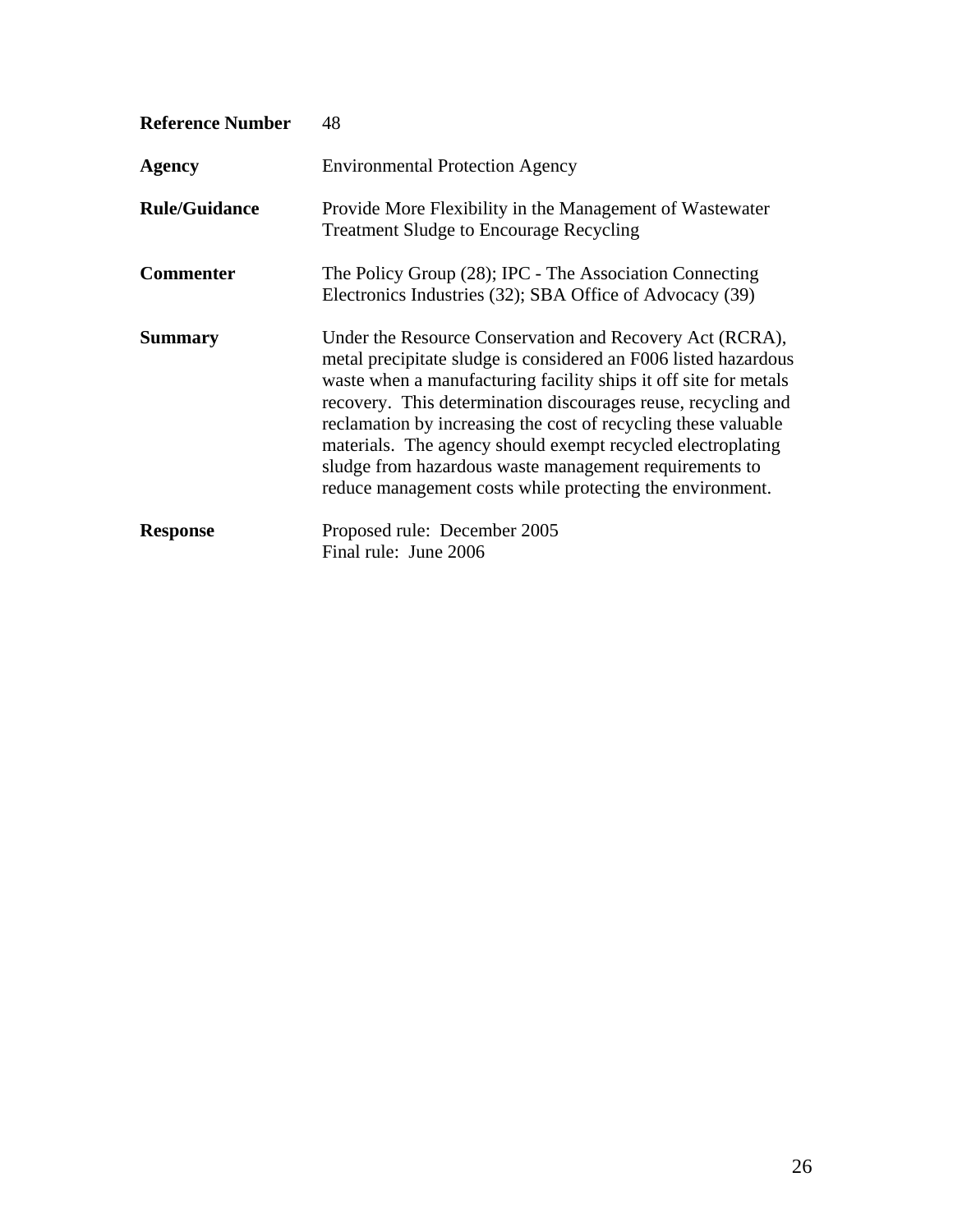| <b>Reference Number</b> | 51                                                                                                                                                                                                                                                                                |
|-------------------------|-----------------------------------------------------------------------------------------------------------------------------------------------------------------------------------------------------------------------------------------------------------------------------------|
| <b>Agency</b>           | <b>Environmental Protection Agency</b>                                                                                                                                                                                                                                            |
| <b>Rule/Guidance</b>    | Remove Regulatory Disincentive to Recycle Spent Hydrotreating<br>and Hydrorefining Catalysts                                                                                                                                                                                      |
| <b>Commenter</b>        | American Petroleum Institute (12)                                                                                                                                                                                                                                                 |
| <b>Summary</b>          | A conditional exclusion from hazardous-waste rules should be<br>provided for the recycling of spent hydrotreating and<br>hydrorefining catalysts. By encouraging recycling, this<br>exclusion would improve environmental quality while reducing<br>the costs of managing wastes. |
| <b>Response</b>         | Respond to petition: December 2005                                                                                                                                                                                                                                                |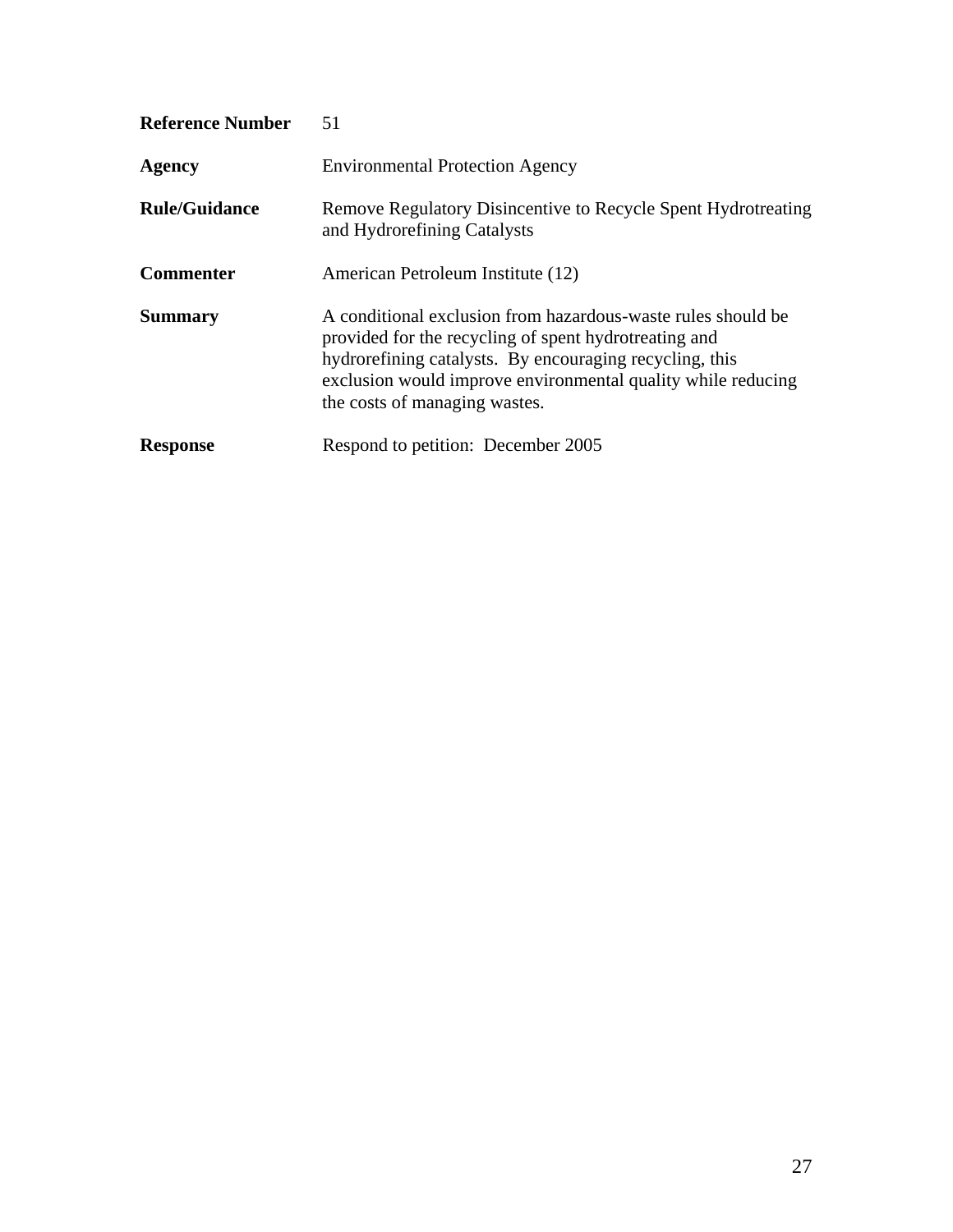| <b>Reference Number</b> | 52                                                                                                                                                                                                                                                                                                                                                                                     |
|-------------------------|----------------------------------------------------------------------------------------------------------------------------------------------------------------------------------------------------------------------------------------------------------------------------------------------------------------------------------------------------------------------------------------|
| <b>Agency</b>           | <b>Environmental Protection Agency</b>                                                                                                                                                                                                                                                                                                                                                 |
| <b>Rule/Guidance</b>    | Reporting and Paperwork Burden in the Toxic Release Inventory<br>(TRI) Program                                                                                                                                                                                                                                                                                                         |
| <b>Commenter</b>        | Deere & Company (1); National Association of Manufacturers<br>(9); American Petroleum Institute (12); National Small Business<br>Association (24); Specialty Graphic Imaging Association (27);<br>Society of Glass and Ceramic Decorators (33); SBA Office of<br>Advocacy (39)                                                                                                         |
| <b>Summary</b>          | The required TRI database contains thousands of reports that<br>show little or no release of toxic chemicals, an indication that<br>expensive and time-consuming reports are required with little<br>environmental benefit. Burden-reduction reforms are needed<br>such as raising the reporting thresholds on the amount of material<br>that can be used without triggering a report. |
| <b>Response</b>         | Phase I, forms modification rule:<br>Published proposed rule: January 10, 2005<br>Final rule: June 2005<br>Phase II, burden reduction rule:<br>Proposed rule: August 2005<br>Final rule: December 2006                                                                                                                                                                                 |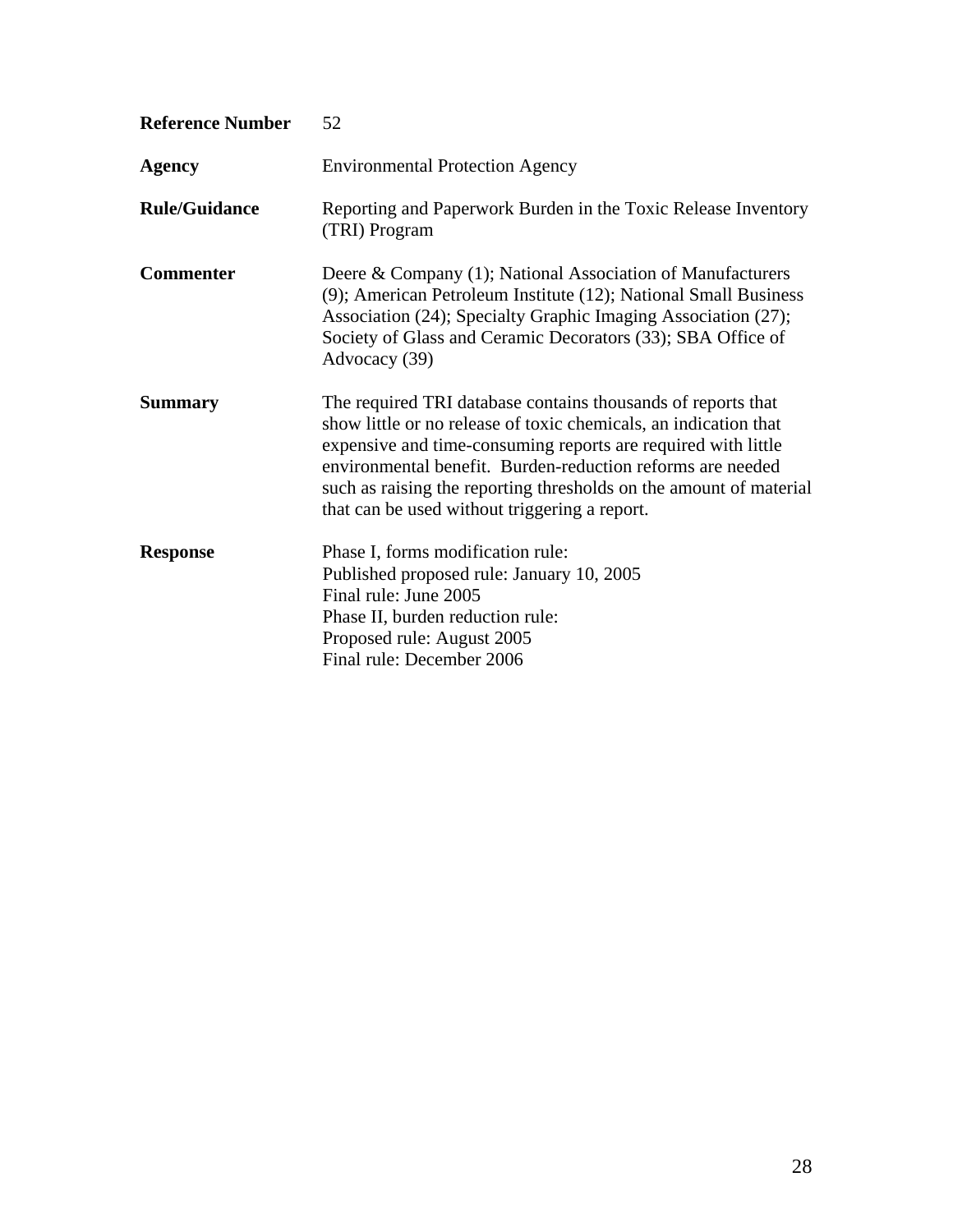| <b>Reference Number</b> | 54, 55, 56, 57, 58                                                                                                                                                                                                                                                                                                                                                                                                                                                                                                                                                                                                                                                                                                                        |
|-------------------------|-------------------------------------------------------------------------------------------------------------------------------------------------------------------------------------------------------------------------------------------------------------------------------------------------------------------------------------------------------------------------------------------------------------------------------------------------------------------------------------------------------------------------------------------------------------------------------------------------------------------------------------------------------------------------------------------------------------------------------------------|
| Agency                  | <b>Environmental Protection Agency</b>                                                                                                                                                                                                                                                                                                                                                                                                                                                                                                                                                                                                                                                                                                    |
| <b>Rule/Guidance</b>    | Spill Prevention Control and Countermeasures (SPCC) Rule                                                                                                                                                                                                                                                                                                                                                                                                                                                                                                                                                                                                                                                                                  |
| <b>Commenter</b>        | Utility Solid Waste Activities Group (7); National Association of<br>Manufacturers (9); Synthetic Organic Chemicals Manufacturing<br>Association (17); National Paint and Coatings Association (18);<br>General Electronic Company (26); American Furniture<br>Manufacturers Association (35); SBA Office of Advocacy (39);<br>American Public Power Association (42); Copper and Brass<br>Fabricators Council (45)                                                                                                                                                                                                                                                                                                                       |
| <b>Summary</b>          | EPA finalized a Spill Prevention, Control, and Countermeasures<br>(SPCC) rule in July 2002. This rule was designed to prevent<br>discharges of oil into navigable waters of the United States, and<br>to contain those spills after they occur. Facilities subject to the<br>rule must prepare and implement plans to prevent such<br>discharges and respond to spills.                                                                                                                                                                                                                                                                                                                                                                   |
|                         | Several comments were received on this rule. Among the<br>comments: that EPA should allow a professional engineer to<br>certify that certain systems are "environmentally equivalent" to<br>the mandatory integrity testing (18); that EPA should eliminate<br>the applicability of the professional engineer requirements for<br>small facilities, reduce the stringency of some requirements,<br>especially for smaller tanks, and more narrowly define whether a<br>spill would have the possibility of "reaching a waterway" (39,<br>45); and that the rule ought to have special provisions for oil-<br>filled electrical equipment, because such equipment is widely<br>used with low risk of environmental harm $(7, 9, 26, 42)$ . |
| <b>Response</b>         | 1. Guidance to EPA inspectors for implementation of the 2002<br>rule: July 2005<br>2. Proposed rule relating to the September 2004 Notice of Data<br>Availability (NODA) for "certain" facilities and oil-filled and<br>process equipment: August 2005<br>3. Final rule relating to NODA: February 2006<br>4. Proposed rule for SPCC regulatory modifications: June 2006<br>5. Final rule to revise 2002 SPCC rule: June 2007                                                                                                                                                                                                                                                                                                             |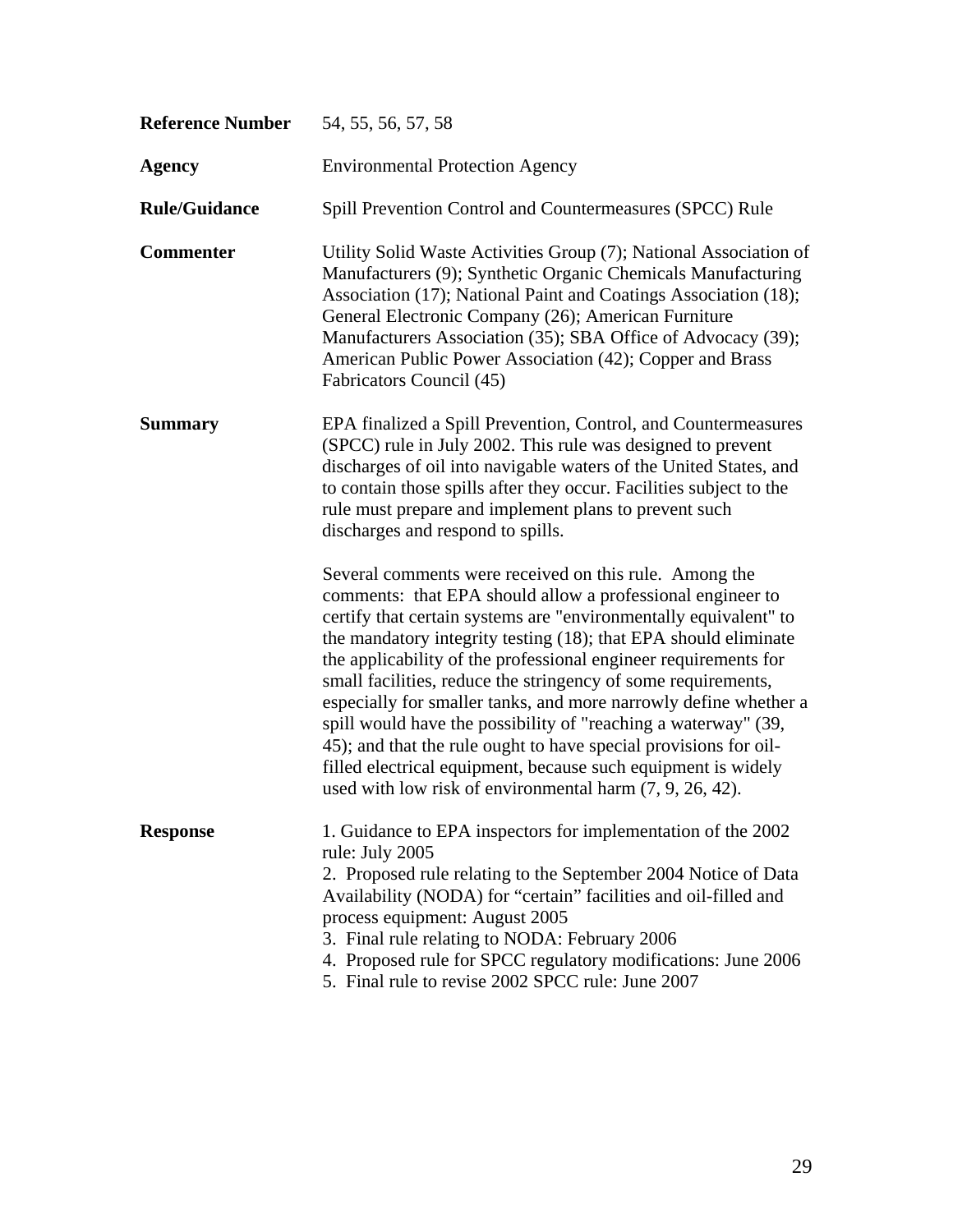| <b>Reference Number</b> | 59                                                                                                                                                                                                                                                                                                                                                                                                                                                                                                                                                                           |
|-------------------------|------------------------------------------------------------------------------------------------------------------------------------------------------------------------------------------------------------------------------------------------------------------------------------------------------------------------------------------------------------------------------------------------------------------------------------------------------------------------------------------------------------------------------------------------------------------------------|
| <b>Agency</b>           | <b>Environmental Protection Agency</b>                                                                                                                                                                                                                                                                                                                                                                                                                                                                                                                                       |
| <b>Rule/Guidance</b>    | <b>Water Permit Rules</b>                                                                                                                                                                                                                                                                                                                                                                                                                                                                                                                                                    |
| <b>Commenter</b>        | National Association of Manufacturers (9); American Chemistry<br>Council (31)                                                                                                                                                                                                                                                                                                                                                                                                                                                                                                |
| <b>Summary</b>          | The current rule sets mass-based effluent limits into water by<br>multiplying average process wastewater flow by the regulated<br>concentrations. If a company implements a water conservation<br>project, it will be penalized when the permit is renewed.<br>Permittees should be permitted to retain mass limits when<br>permits are renewed if process wastewater flows have been<br>reduced for purposes of water conservation. If process<br>wastewater flows are decreased for other reasons, the mass-based<br>emission limits can be adjusted per the current rule. |
| <b>Response</b>         | EPA will analyze options for promoting water conservation<br>through the use of mass-based limits as part of its annual review<br>of existing effluent guidelines pursuant to Section 304(m) of the<br>Clean Water Act, and publish the results of this review in its next<br>preliminary biennial plan, scheduled for signature in August<br>2005.                                                                                                                                                                                                                          |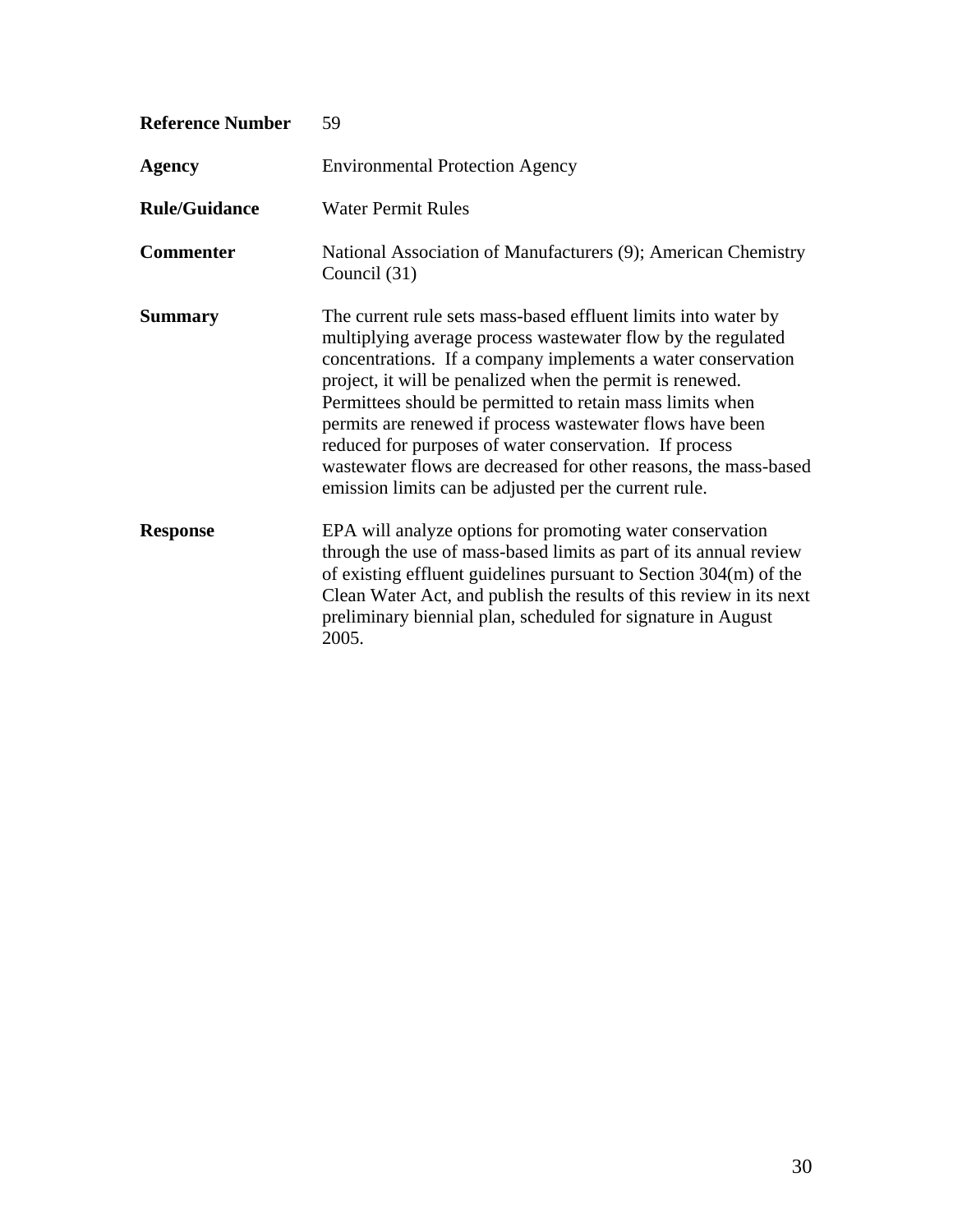| <b>Reference Number</b> | 61                                                                                                                                                                                                                                                                                                                                      |
|-------------------------|-----------------------------------------------------------------------------------------------------------------------------------------------------------------------------------------------------------------------------------------------------------------------------------------------------------------------------------------|
| Agency                  | <b>Environmental Protection Agency</b>                                                                                                                                                                                                                                                                                                  |
| <b>Rule/Guidance</b>    | Annual Reporting of Pesticide Information                                                                                                                                                                                                                                                                                               |
| <b>Commenter</b>        | National Association of Manufacturers (9)                                                                                                                                                                                                                                                                                               |
| <b>Summary</b>          | Current pesticide reporting forms impose extraneous<br>administrative costs because they require reporting of how many<br>pesticide devices and filters are produced and they define<br>pesticide devices in an overly broad manner. The agency should<br>reconsider the estimates of burden and whether such information<br>is needed. |
| <b>Response</b>         | Already posted revised forms on website. Will post revised<br>device policy on EPA website: February 2005                                                                                                                                                                                                                               |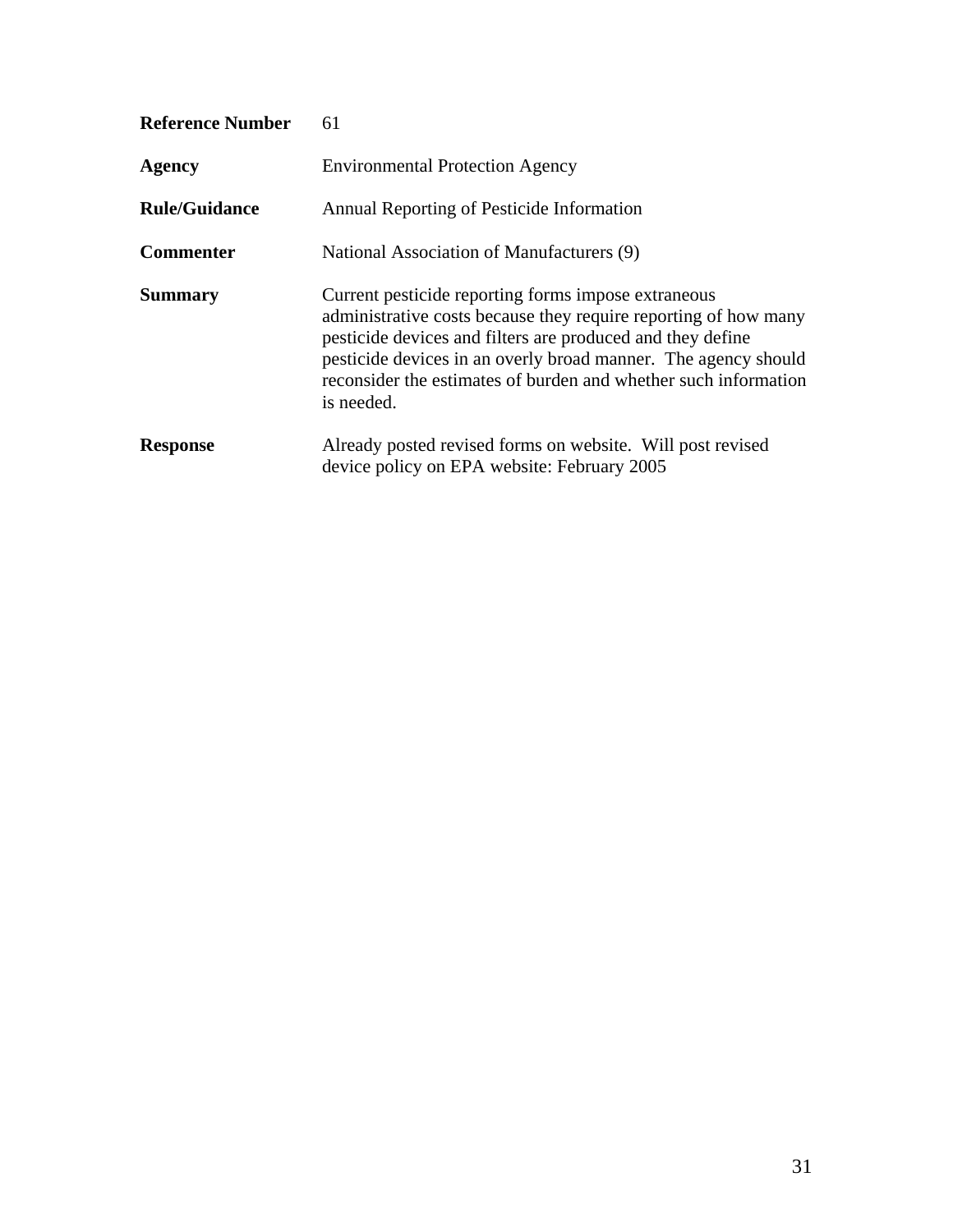| <b>Reference Number</b> | 68                                                                                                                                                                                                                                                                                                                                                                          |
|-------------------------|-----------------------------------------------------------------------------------------------------------------------------------------------------------------------------------------------------------------------------------------------------------------------------------------------------------------------------------------------------------------------------|
| <b>Agency</b>           | <b>Environmental Protection Agency</b>                                                                                                                                                                                                                                                                                                                                      |
| <b>Rule/Guidance</b>    | Cooling Water Intake Structures, Phase III                                                                                                                                                                                                                                                                                                                                  |
| <b>Commenter</b>        | American Public Power Association (42)                                                                                                                                                                                                                                                                                                                                      |
| <b>Summary</b>          | EPA is developing a rule to reduce impingement and entrainment<br>of aquatic organisms at the cooling water intake structures for<br>manufacturing facilities and smaller electric utility generating<br>plants $(<50 \text{ mdg})$ . These standards are unlikely to yield net<br>benefits and no further Federal action is necessary with respect to<br>these facilities. |
| <b>Response</b>         | Published proposed rule: November 1, 2004<br>Final rule: May 2006                                                                                                                                                                                                                                                                                                           |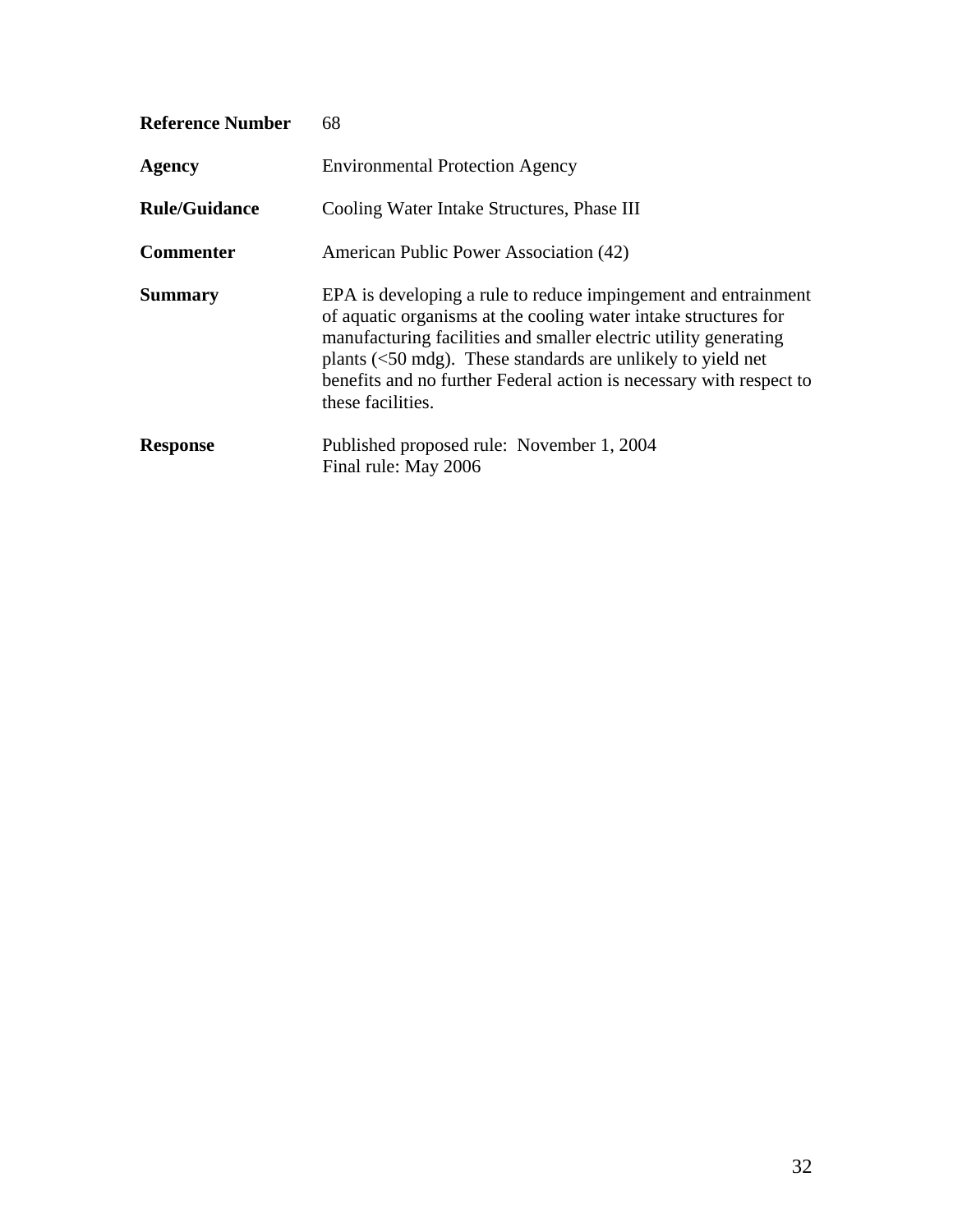| <b>Reference Number</b> | 75                                                                                                                                                                                                                                                                                                                                                                                                                                             |
|-------------------------|------------------------------------------------------------------------------------------------------------------------------------------------------------------------------------------------------------------------------------------------------------------------------------------------------------------------------------------------------------------------------------------------------------------------------------------------|
| <b>Agency</b>           | <b>Environmental Protection Agency</b>                                                                                                                                                                                                                                                                                                                                                                                                         |
| <b>Rule/Guidance</b>    | <b>Electronic Filing by Manufacturing Firms</b>                                                                                                                                                                                                                                                                                                                                                                                                |
| <b>Commenter</b>        | American Furniture Manufacturers Association (35)                                                                                                                                                                                                                                                                                                                                                                                              |
| <b>Summary</b>          | The agency, in collaboration with state regulators who administer<br>federal air quality rules, should develop and implement user-<br>friendly, multi-media electronic filing systems as a means of<br>reducing paperwork burden on manufacturers. Encouraging<br>commonality of forms and electronic filing procedures, coupled<br>with use of compatible software between state and federal<br>regulators, is essential to burden reduction. |
| <b>Response</b>         | Review electronic reporting options supported by EPA's central<br>data exchange, and report to OMB: December 2005                                                                                                                                                                                                                                                                                                                              |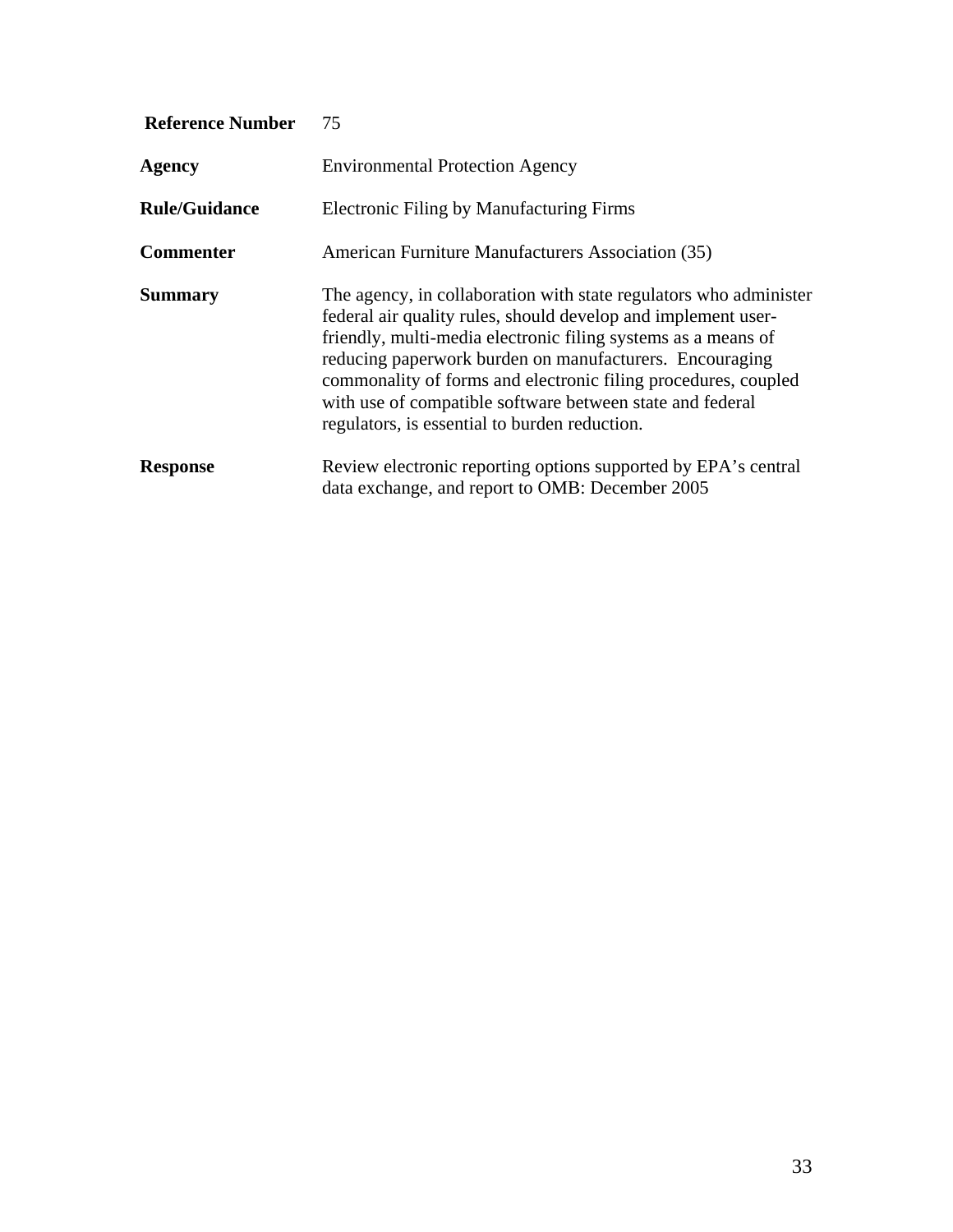| <b>Reference Number</b> | 83                                                                                                                                                                                                                                                                                                              |
|-------------------------|-----------------------------------------------------------------------------------------------------------------------------------------------------------------------------------------------------------------------------------------------------------------------------------------------------------------|
| <b>Agency</b>           | <b>Environmental Protection Agency</b>                                                                                                                                                                                                                                                                          |
| <b>Rule/Guidance</b>    | Leak-Detection and Repair Regulatory Programs                                                                                                                                                                                                                                                                   |
| <b>Commenter</b>        | National Association of Manufacturers (9)                                                                                                                                                                                                                                                                       |
| <b>Summary</b>          | The same manufacturing facility often faces multiple leak-<br>detection and repair programs under different EPA rules. The<br>paperwork associated with these programs is burdensome. EPA<br>should amend existing rules so that only one leak-detection and<br>repair program is required for any given plant. |
| <b>Response</b>         | Proposed rule: March 2006<br>Final rule: March 2007                                                                                                                                                                                                                                                             |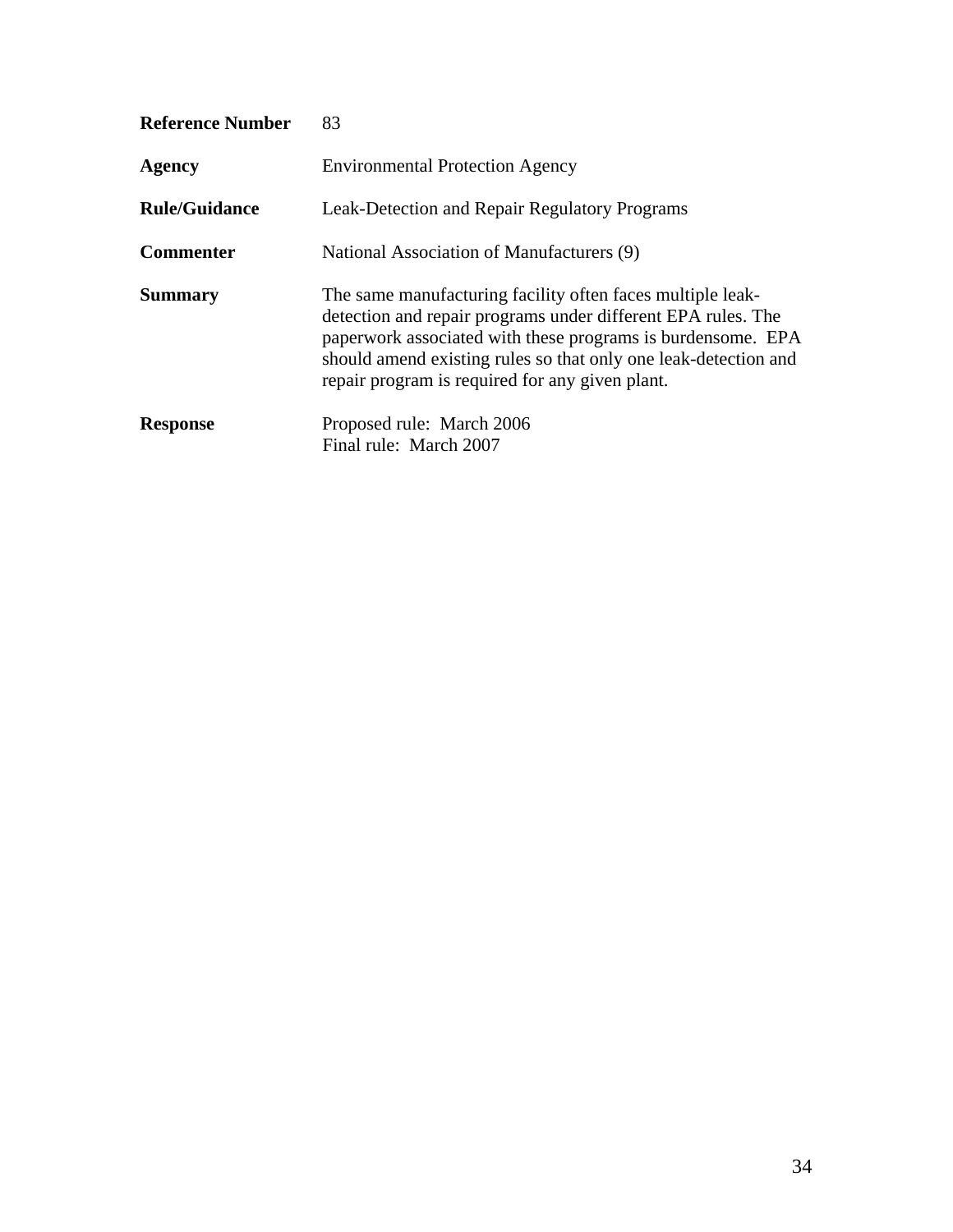| <b>Reference Number</b> | 86                                                                                                                                                                                                                                                                                                                                                                                                                                                                                                                                                           |
|-------------------------|--------------------------------------------------------------------------------------------------------------------------------------------------------------------------------------------------------------------------------------------------------------------------------------------------------------------------------------------------------------------------------------------------------------------------------------------------------------------------------------------------------------------------------------------------------------|
| <b>Agency</b>           | <b>Environmental Protection Agency</b>                                                                                                                                                                                                                                                                                                                                                                                                                                                                                                                       |
| <b>Rule/Guidance</b>    | Method of Detection Limit/Minimum Level (MDL/ML)<br>Procedure under the Clean Water Act                                                                                                                                                                                                                                                                                                                                                                                                                                                                      |
| <b>Commenter</b>        | National Association of Manufacturers (9); Inter-Industry<br>Analytic Group (14); Alliance of Automobile Manufacturers (23)                                                                                                                                                                                                                                                                                                                                                                                                                                  |
| <b>Summary</b>          | The agency's MDL/ML procedure used for establishing low-<br>level detection of chemical constituents results in a high rate of<br>false positives. When used for compliance purposes, this data<br>may inaccurately characterize a discharger's effluent as being<br>non-compliant. Although the agency's Technical Support<br>document confirms that the MDL/ML approach is unsuitable for<br>compliance determinations, it appears this approach is being used<br>for compliance and may continue to be used for compliance.<br>This practice should halt. |
| <b>Response</b>         | 1. EPA has initiated a stakeholder process of forming a Federal<br>Advisory Committee (FAC). This process will be completed by<br>Summer 2006.<br>2. Conclude pilot project: November 2006<br>3. Proposed rule: Spring 2007<br>4. Final rule: Spring 2008                                                                                                                                                                                                                                                                                                    |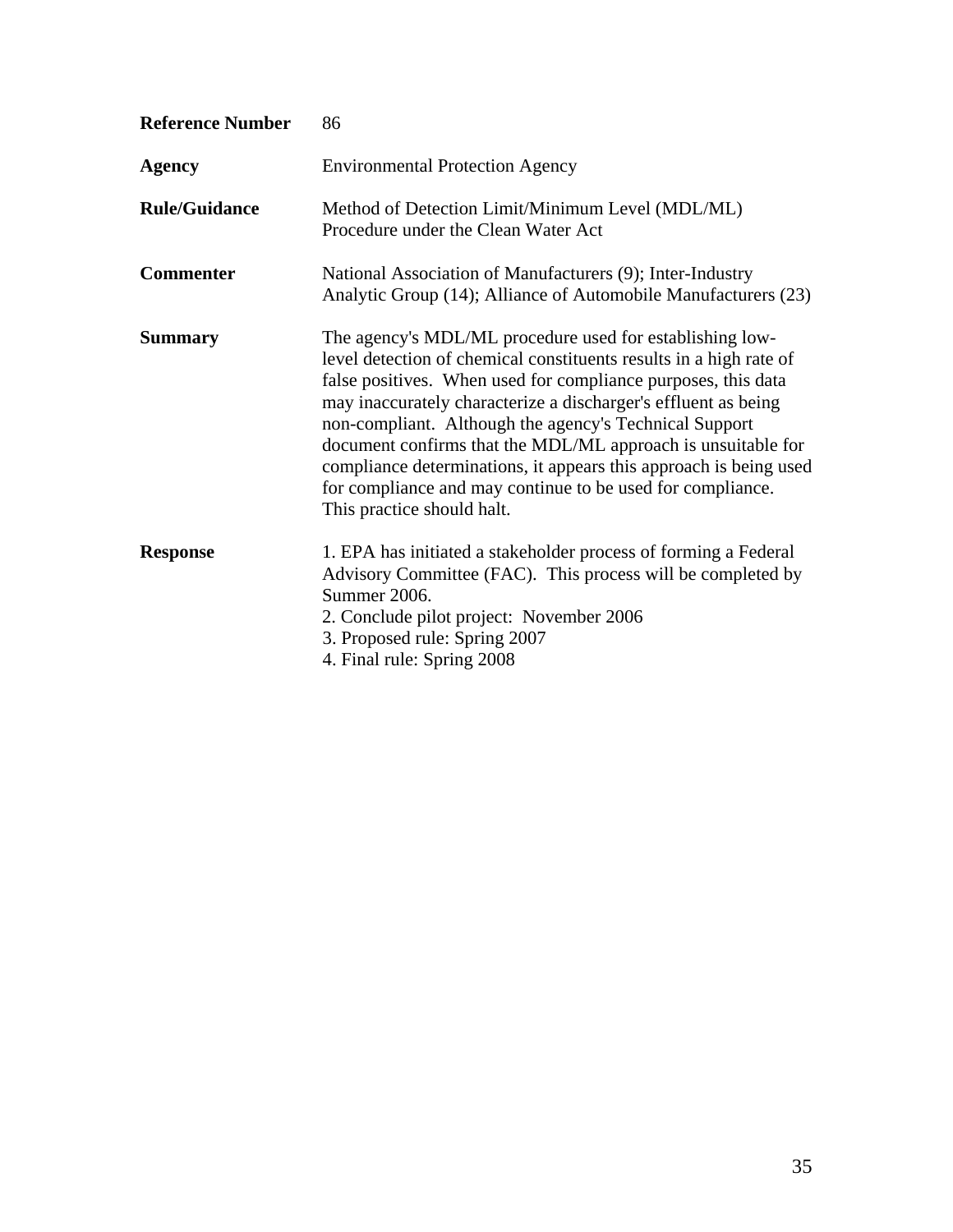| <b>Reference Number</b> | 87                                                                                                                                                                                                                                                                                                                                                                                                                                                     |
|-------------------------|--------------------------------------------------------------------------------------------------------------------------------------------------------------------------------------------------------------------------------------------------------------------------------------------------------------------------------------------------------------------------------------------------------------------------------------------------------|
| Agency                  | <b>Environmental Protection Agency</b>                                                                                                                                                                                                                                                                                                                                                                                                                 |
| <b>Rule/Guidance</b>    | Operating Permits Under the Clean Air Act; 42 U.S.C. s/s 7401<br>et seq                                                                                                                                                                                                                                                                                                                                                                                |
| <b>Commenter</b>        | National Association of Manufacturers (9)                                                                                                                                                                                                                                                                                                                                                                                                              |
| <b>Summary</b>          | All major and some minor stationary sources must file for<br>operating permits under Title V of the Clean Air Act. The<br>growing number of requirements under Title V, coupled with the<br>growth of state permit programs, has created confusion and<br>additional burden. The Title V permitting process should be<br>reviewed and amended to clarify language, make permit<br>language more concise, and reduce costs to firms seeking<br>permits. |
| <b>Response</b>         | 1. Final public meeting: held on February 7, 2005<br>2. Public comment period closes: March 31, 2005<br>3. Final report prepared: December 2005                                                                                                                                                                                                                                                                                                        |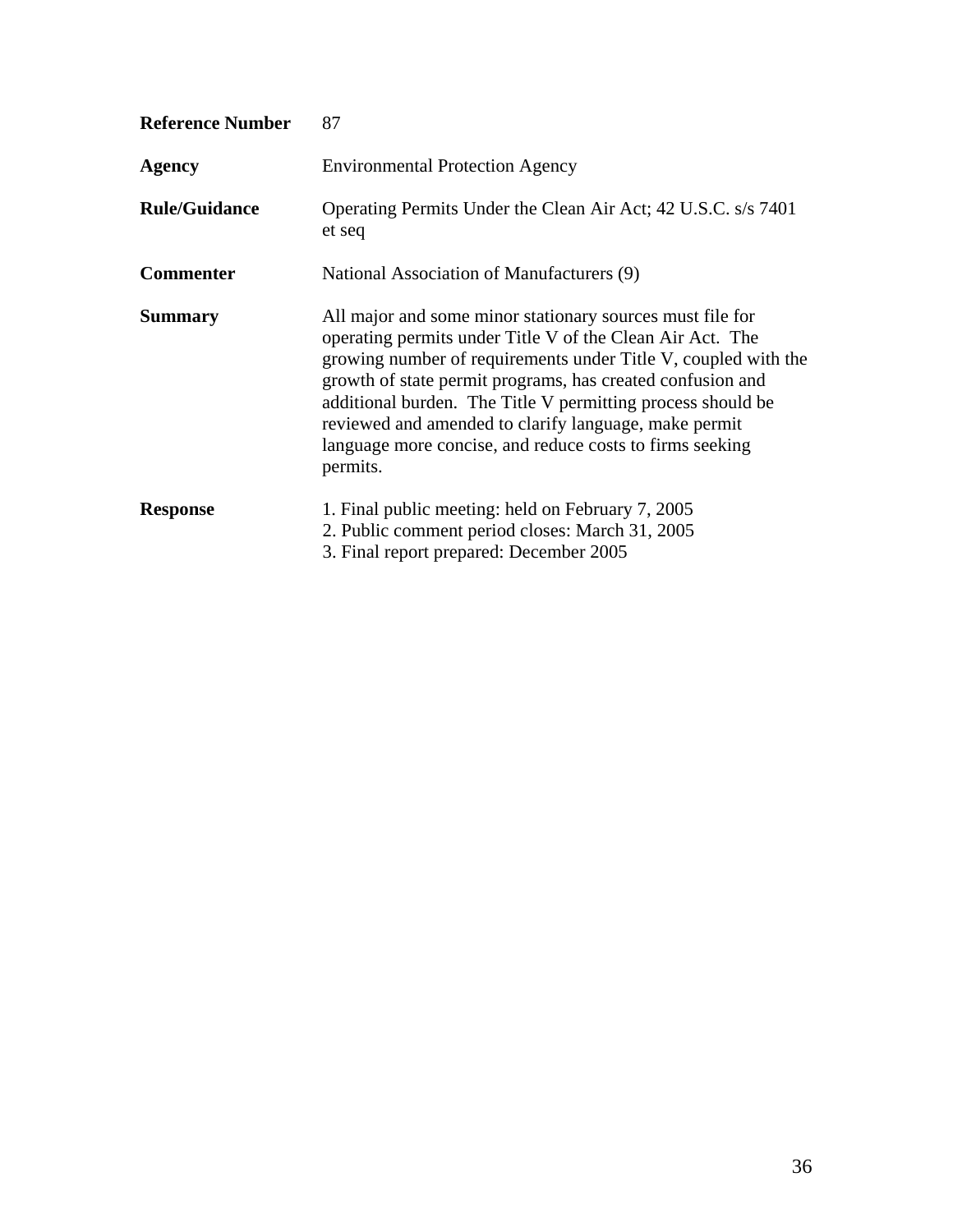| <b>Reference Number</b> | 88                                                                                                                                                                                                                                                                                                                      |
|-------------------------|-------------------------------------------------------------------------------------------------------------------------------------------------------------------------------------------------------------------------------------------------------------------------------------------------------------------------|
| Agency                  | <b>Environmental Protection Agency</b>                                                                                                                                                                                                                                                                                  |
| <b>Rule/Guidance</b>    | Potential to Emit (PTE) Test                                                                                                                                                                                                                                                                                            |
| <b>Commenter</b>        | Deere & Company (1); Motor and Equipment Manufacturers<br>Association (41)                                                                                                                                                                                                                                              |
| <b>Summary</b>          | Use of the PTE test in implementing the Clean Air Act treats<br>sources with real-world emissions below the statutory threshold<br>as "major sources" subject to the full extent of major source<br>regulations. EPA should eliminate the "potential to emit" test<br>because it does not reflect real world emissions. |
| <b>Response</b>         | Proposed rule: January 2006<br>Final rule: January 2007                                                                                                                                                                                                                                                                 |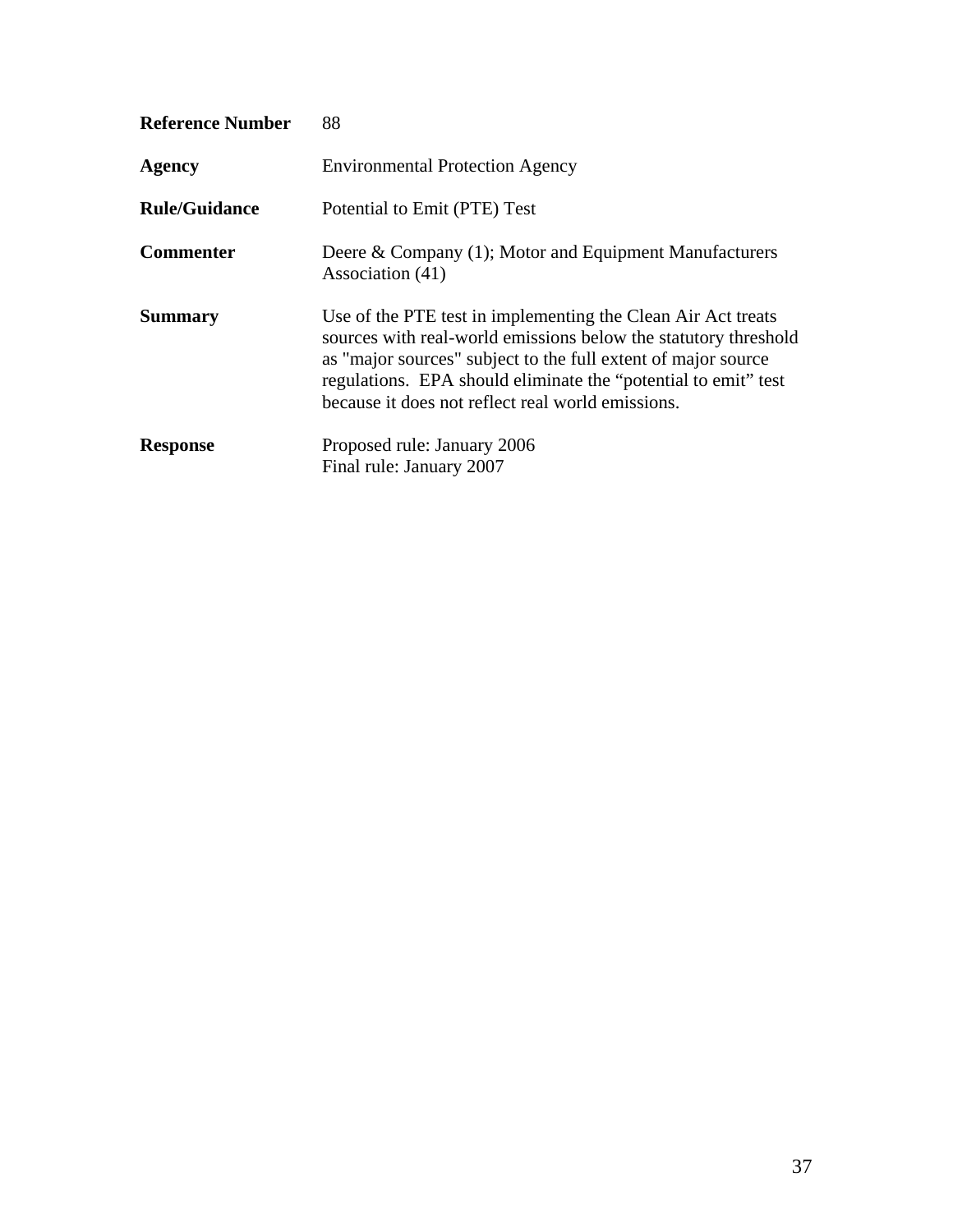| <b>Reference Number</b> | 90                                                                                                                                                                                                                                                                                                                                                                                                                                                                                                                                                                                                                                                                                                                                                                                        |
|-------------------------|-------------------------------------------------------------------------------------------------------------------------------------------------------------------------------------------------------------------------------------------------------------------------------------------------------------------------------------------------------------------------------------------------------------------------------------------------------------------------------------------------------------------------------------------------------------------------------------------------------------------------------------------------------------------------------------------------------------------------------------------------------------------------------------------|
| Agency                  | <b>Environmental Protection Agency</b>                                                                                                                                                                                                                                                                                                                                                                                                                                                                                                                                                                                                                                                                                                                                                    |
| <b>Rule/Guidance</b>    | Prohibit Use of Mercury in Automobile Manufacturing                                                                                                                                                                                                                                                                                                                                                                                                                                                                                                                                                                                                                                                                                                                                       |
| <b>Commenter</b>        | American Iron and Steel Institute (34)                                                                                                                                                                                                                                                                                                                                                                                                                                                                                                                                                                                                                                                                                                                                                    |
| <b>Summary</b>          | The agency should move to prohibit the use of mercury in<br>automobile manufacturing to minimize environmental impact of<br>mercury to facilitate recycling.                                                                                                                                                                                                                                                                                                                                                                                                                                                                                                                                                                                                                              |
| <b>Response</b>         | 1. Conduct preliminary analysis of the use of mercury-containing<br>switches in convenience lights and braking systems installed in<br>new cars and identify viable non-mercury alternatives for use in<br>TSCA rulemaking and voluntary activities: Spring 2005<br>2. Begin discussions with stakeholders on possible options for<br>regulatory and voluntary action, e.g., TSCA Section 5 SNUR for<br>discontinued uses of mercury switches in new cars, voluntary<br>removal of mercury-containing switches in existing cars, and<br>expansion of other current voluntary mercury-reduction<br>initiatives: Summer 2005<br>3. Make determination on appropriate regulatory or voluntary<br>approaches for addressing mercury switches and other parts in<br>automobiles: November 2005 |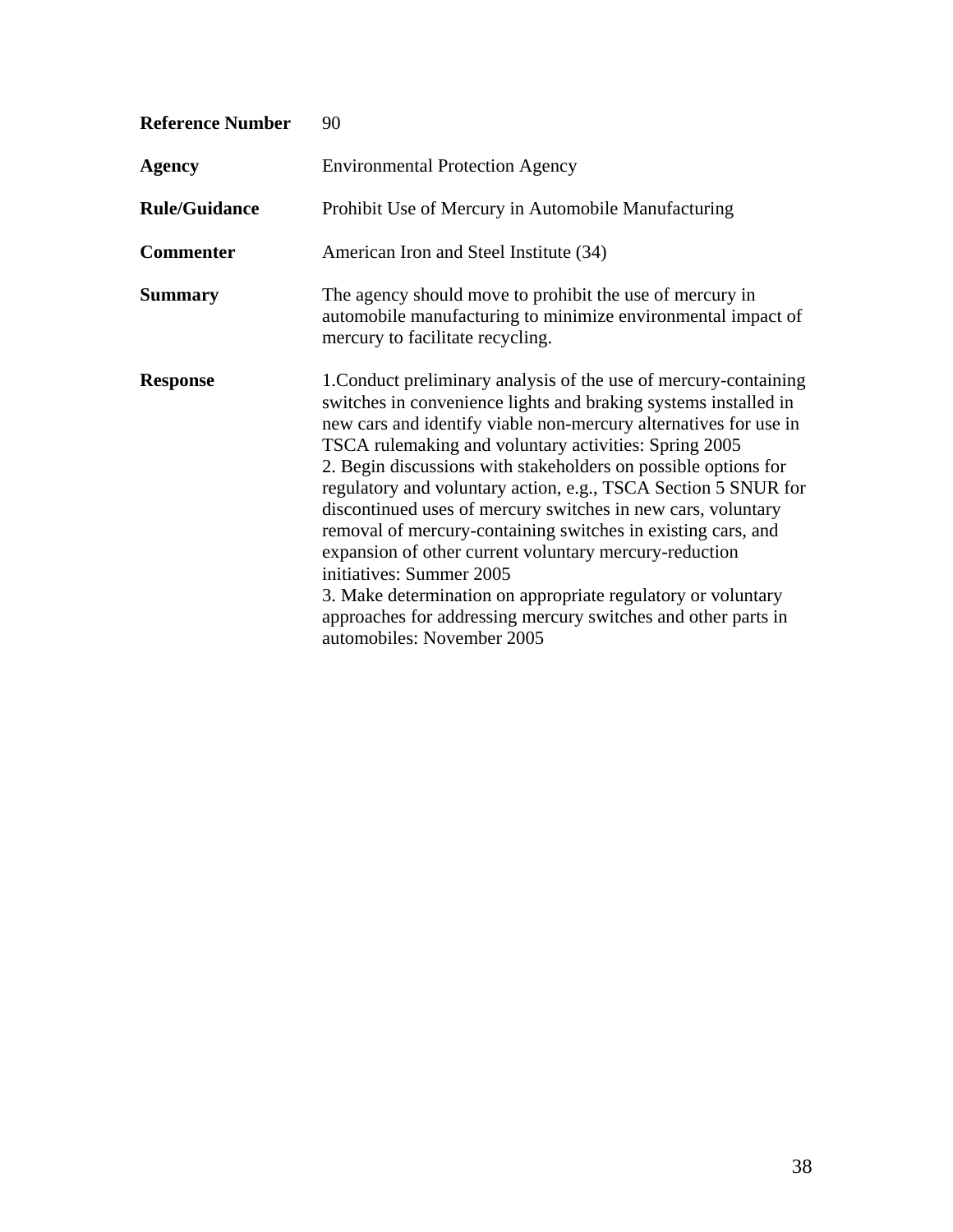| <b>Reference Number</b> | 92                                                                                                                                                                                                                                                                                                                                                                                                               |
|-------------------------|------------------------------------------------------------------------------------------------------------------------------------------------------------------------------------------------------------------------------------------------------------------------------------------------------------------------------------------------------------------------------------------------------------------|
| <b>Agency</b>           | <b>Environmental Protection Agency</b>                                                                                                                                                                                                                                                                                                                                                                           |
| <b>Rule/Guidance</b>    | Reduce the Inspection Frequency from Weekly to Monthly for<br><b>Selected RCRA Facilities</b>                                                                                                                                                                                                                                                                                                                    |
| <b>Commenter</b>        | Deere & Company $(1)$                                                                                                                                                                                                                                                                                                                                                                                            |
| <b>Summary</b>          | EPA should reduce the frequency of inspections of RCRA large<br>quantity generator accumulation areas. The risk to the<br>environment from a release from a well-engineered Large<br>Quantity Generator Accumulation Area is less than previously<br>thought. Thus, burden reduction could be achieved under the<br>RCRA if the inspection frequency for these facilities was<br>reduced from weekly to monthly. |
| <b>Response</b>         | 1. Published proposed rule on burden reduction: January 17,<br>2002<br>2. Published Notice of Data Availability taking comments on less<br>frequent inspections: October 29, 2003<br>3. Final rule: November 2005                                                                                                                                                                                                |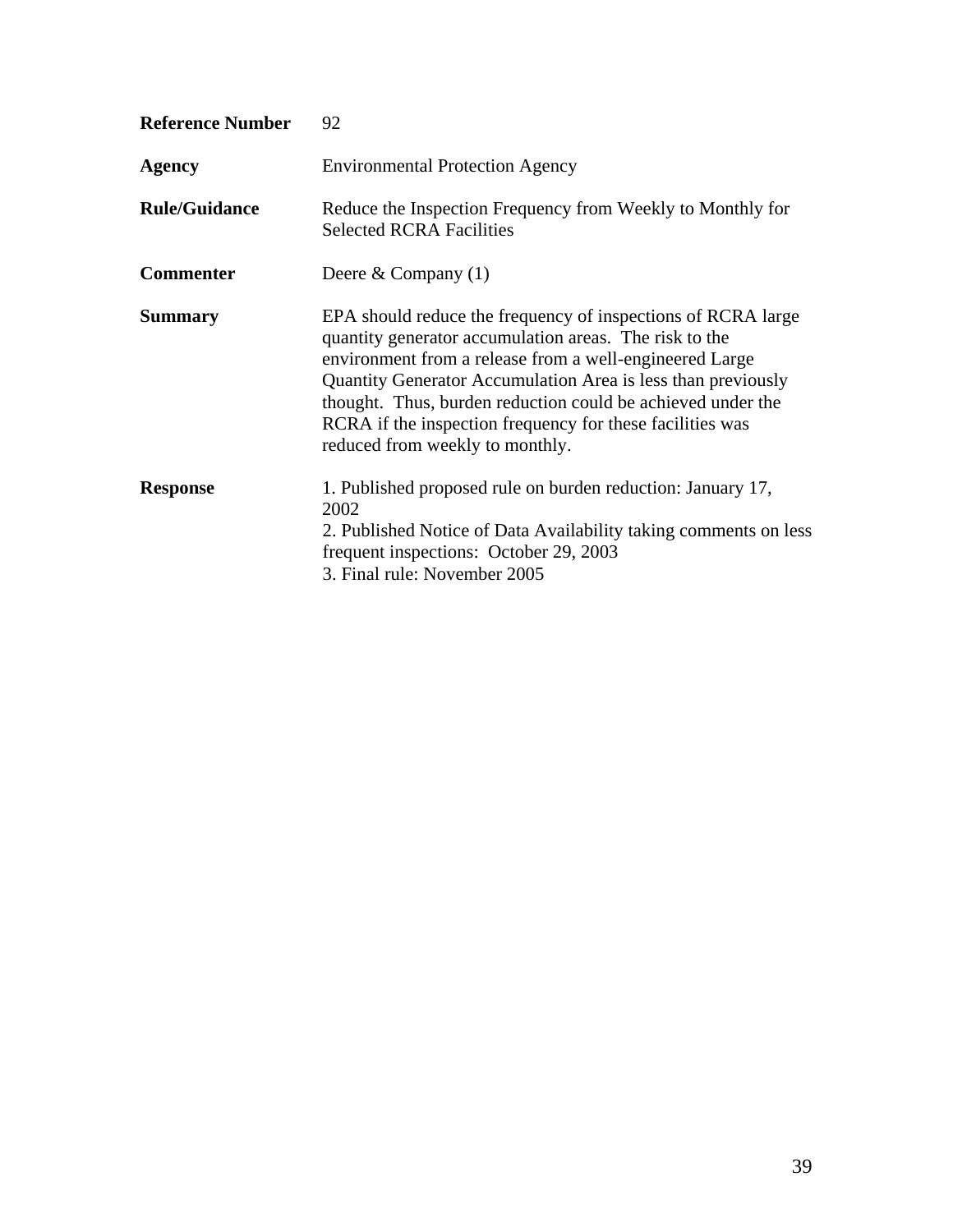| <b>Reference Number</b> | 97                                                                                                                                                                                                                                                                                                                                                            |
|-------------------------|---------------------------------------------------------------------------------------------------------------------------------------------------------------------------------------------------------------------------------------------------------------------------------------------------------------------------------------------------------------|
| <b>Agency</b>           | <b>Environmental Protection Agency</b>                                                                                                                                                                                                                                                                                                                        |
| <b>Rule/Guidance</b>    | Reportable Quantity (RQ) Threshold for Nitrogen Oxide and<br><b>Dioxide at Combustion Sources</b>                                                                                                                                                                                                                                                             |
| <b>Commenter</b>        | National Association of Manufacturers (9); American Chemistry<br>Council (31)                                                                                                                                                                                                                                                                                 |
| <b>Summary</b>          | The current rule sets the RQ for nitrogen emissions too low for<br>combustion sources (e.g., the flares used to control emissions of<br>volatile organic compounds), triggering reporting burdens on<br>owners/operators of combustion facilities and administrative<br>burden on the NRC and state and local reporting entities. The<br>RQ should be raised. |
| <b>Response</b>         | Proposed rule: September 2005                                                                                                                                                                                                                                                                                                                                 |
|                         | Final rule: September 2006                                                                                                                                                                                                                                                                                                                                    |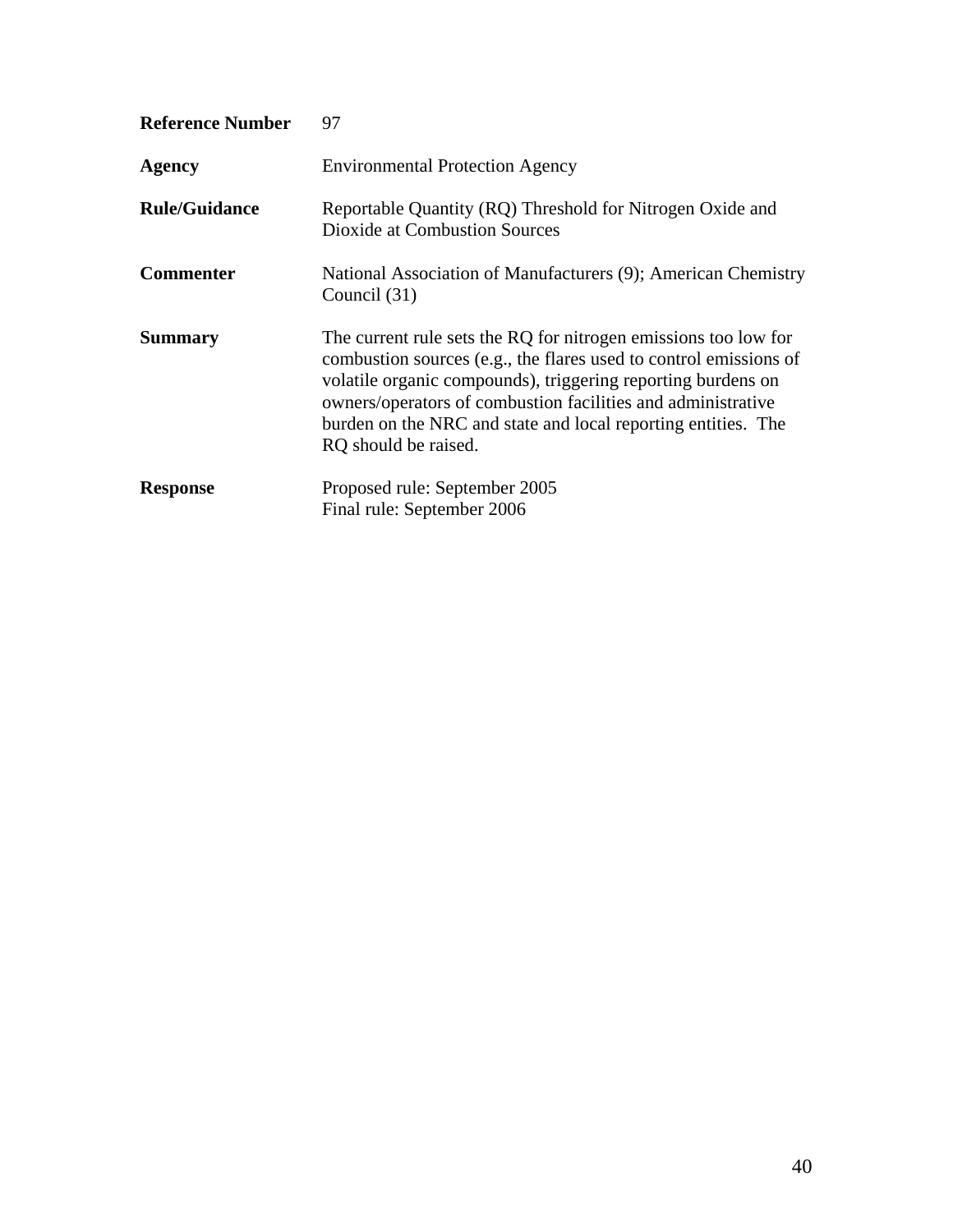| <b>Reference Number</b> | 101                                                                                                                                                                                                                                                                                                                                                                                                                                                                                                                                                       |
|-------------------------|-----------------------------------------------------------------------------------------------------------------------------------------------------------------------------------------------------------------------------------------------------------------------------------------------------------------------------------------------------------------------------------------------------------------------------------------------------------------------------------------------------------------------------------------------------------|
| <b>Agency</b>           | <b>Environmental Protection Agency</b>                                                                                                                                                                                                                                                                                                                                                                                                                                                                                                                    |
| <b>Rule/Guidance</b>    | Sulfur and Nitrogen Monitoring at Stationary Gas-Fired Turbines                                                                                                                                                                                                                                                                                                                                                                                                                                                                                           |
| <b>Commenter</b>        | National Association of Manufacturers (9)                                                                                                                                                                                                                                                                                                                                                                                                                                                                                                                 |
| <b>Summary</b>          | The current New Source Performance Standards (NSPS) require<br>monitoring of sulfur and nitrogen content of fuel being fired in<br>gas turbines. However, there is negligible sulfur and little<br>nitrogen in natural gas. The requirements should be rescinded,<br>which would reduce the need to submit paperwork showing no<br>emissions. For facilities with Clean Air Act Title V permits, if<br>there are excess emissions, they would be reported under the<br>Title V deviation reports and thus there is no need for a separate<br>NSPS report. |
| <b>Response</b>         | Final rule published: April 14, 2004<br>EPA has initiated additional conversations with commenter to<br>determine whether the promulgated rule addresses the<br>commenter's concerns. EPA will report to OMB on the status of<br>these discussions: May 2005                                                                                                                                                                                                                                                                                              |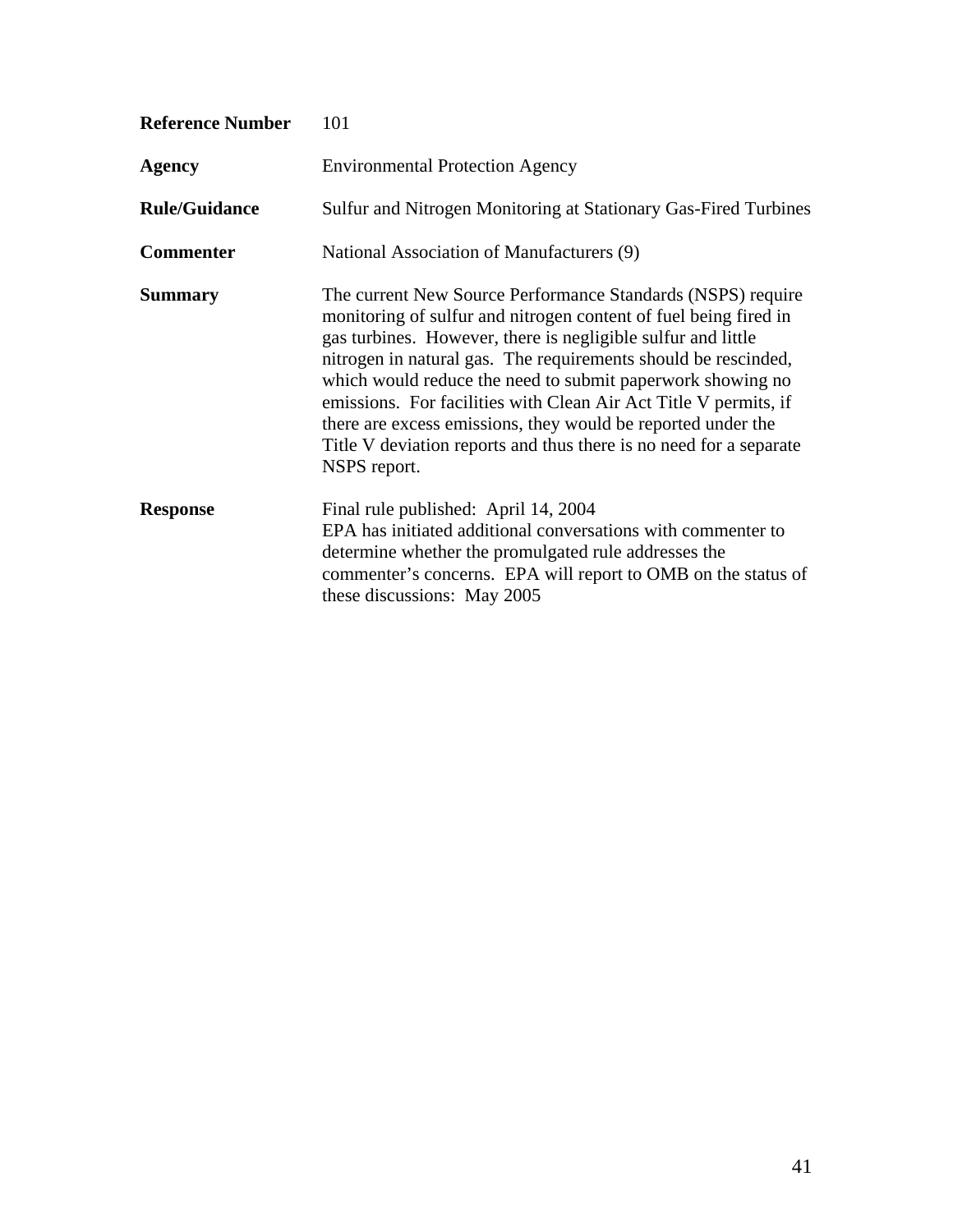| <b>Reference Number</b> | 103                                                                                                                                                                                                                                                                                                                                                                                                                                                                                                                                         |
|-------------------------|---------------------------------------------------------------------------------------------------------------------------------------------------------------------------------------------------------------------------------------------------------------------------------------------------------------------------------------------------------------------------------------------------------------------------------------------------------------------------------------------------------------------------------------------|
| <b>Agency</b>           | <b>Environmental Protection Agency</b>                                                                                                                                                                                                                                                                                                                                                                                                                                                                                                      |
| <b>Rule/Guidance</b>    | Systematic Program for Developing and Validating Analytic<br>Methods                                                                                                                                                                                                                                                                                                                                                                                                                                                                        |
| <b>Commenter</b>        | Inter-Industry Analytic Group (14); American Public Power<br>Association (42)                                                                                                                                                                                                                                                                                                                                                                                                                                                               |
| <b>Summary</b>          | The agency's process for deciding what analytic methods to<br>develop and to approve is not transparent to the public. Costly<br>and time-consuming disputes among regulated entities have been<br>spawned over how to develop analytic methods and how to use<br>them when making compliance decisions. The agency should,<br>first, develop a systematic process for determining what analytic<br>methods should be developed for regulatory use and, second,<br>develop formal criteria for validating and adopting analytic<br>methods. |
| <b>Response</b>         | 1. EPA has initiated a stakeholder process of forming a Federal<br>Advisory Committee (FAC). This process will be completed by<br>Summer 2006.<br>2. Conclude pilot project: November 2006<br>3. Proposed rule: Spring 2007<br>4. Final rule: Spring 2008                                                                                                                                                                                                                                                                                   |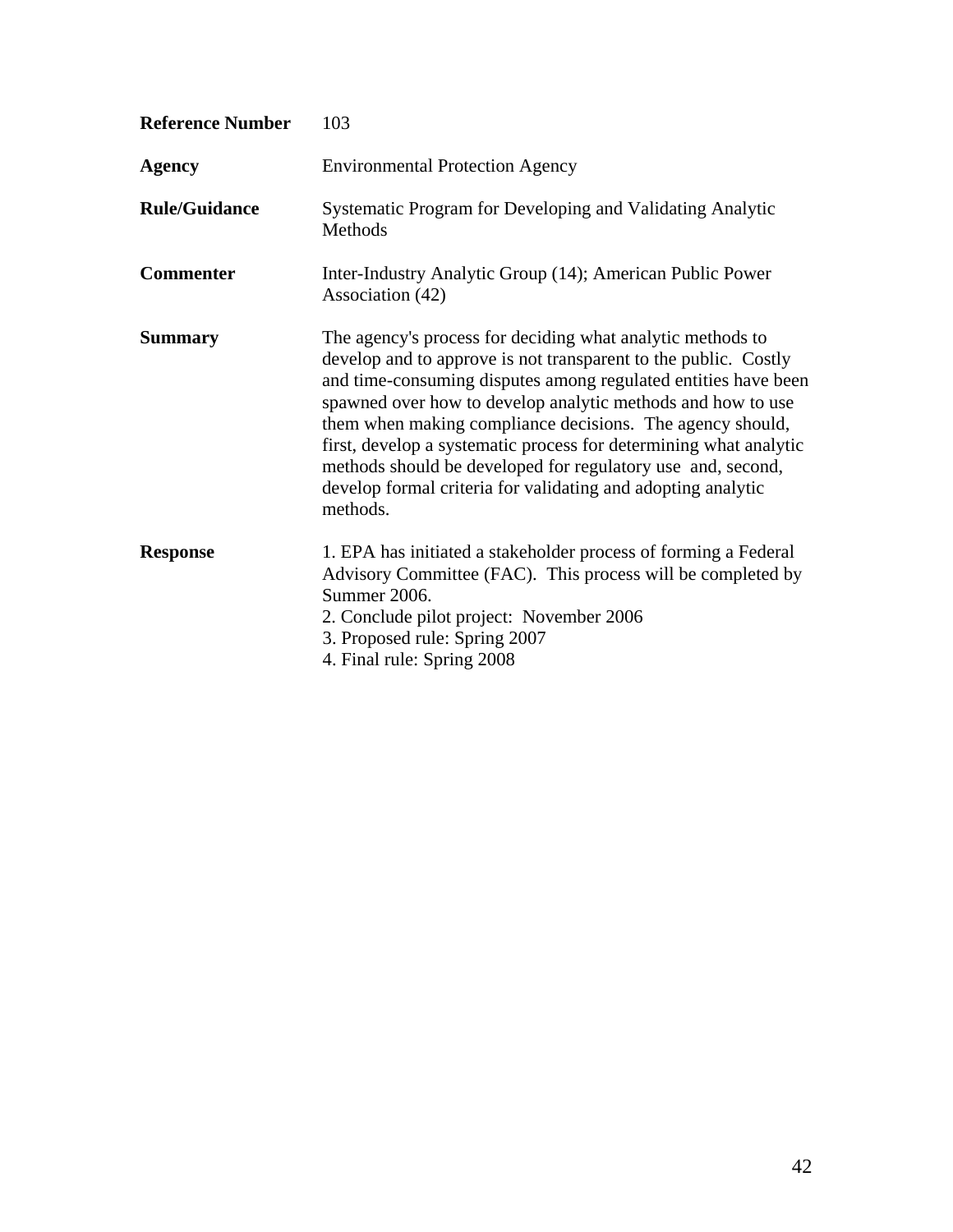| 108                                                                                                                                                                                                                                                                                                                                                                                                                                                                                                                            |
|--------------------------------------------------------------------------------------------------------------------------------------------------------------------------------------------------------------------------------------------------------------------------------------------------------------------------------------------------------------------------------------------------------------------------------------------------------------------------------------------------------------------------------|
| <b>Environmental Protection Agency</b>                                                                                                                                                                                                                                                                                                                                                                                                                                                                                         |
| Deferral of Duplicative Federal Permitting                                                                                                                                                                                                                                                                                                                                                                                                                                                                                     |
| The Policy Group (28)                                                                                                                                                                                                                                                                                                                                                                                                                                                                                                          |
| Currently, metal finishing facilities comply with federal air<br>emission standards that are implemented through state and local<br>permits. However, if action is not taken, in late 2004 duplicative<br>federal permitting requirements would automatically be added,<br>with no environmental benefit. The agency should develop a<br>rule that permanently exempts metal finishing facilities from<br>cumbersome federal permitting requirements, saving time and<br>money for both the agency and the regulated industry. |
| Proposed rule: March 2005<br>Final rule: August 2005                                                                                                                                                                                                                                                                                                                                                                                                                                                                           |
|                                                                                                                                                                                                                                                                                                                                                                                                                                                                                                                                |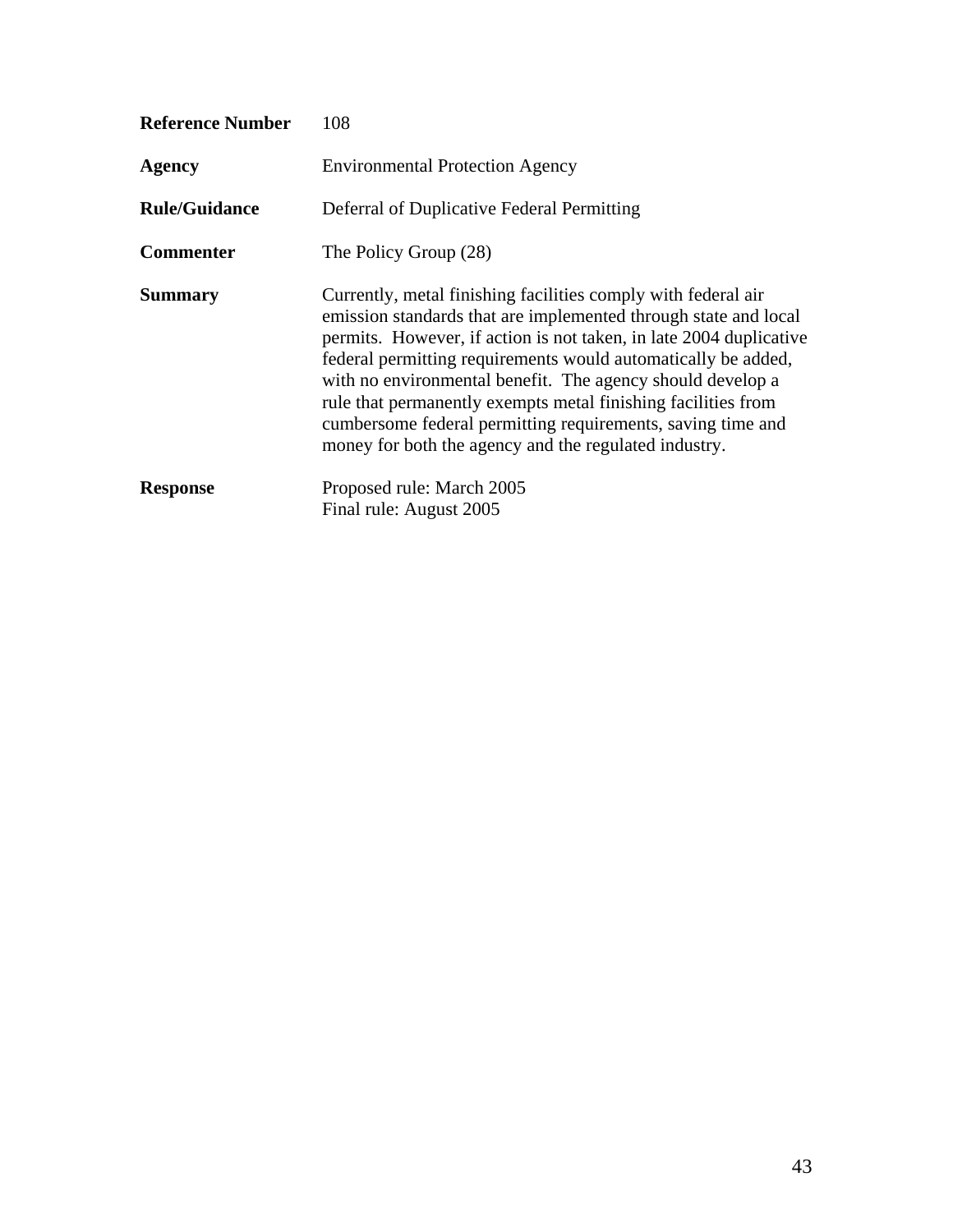| <b>Reference Number</b> | 110                                                                                                                                                                                                                                                                                                                                                                    |
|-------------------------|------------------------------------------------------------------------------------------------------------------------------------------------------------------------------------------------------------------------------------------------------------------------------------------------------------------------------------------------------------------------|
| <b>Agency</b>           | <b>Environmental Protection Agency</b>                                                                                                                                                                                                                                                                                                                                 |
| <b>Rule/Guidance</b>    | Superfund Amendments and Reauthorization Act (SARA); 42<br>U.S.C. 9601 et seq Title 312 and 313 Programs                                                                                                                                                                                                                                                               |
| <b>Commenter</b>        | American Iron and Steel Institute (34)                                                                                                                                                                                                                                                                                                                                 |
| <b>Summary</b>          | The SARA 312 and 313 programs are misleading to the public<br>and burdensome to manufacturers. The agency should initiate<br>rulemaking to make reporting biennial (313 one year, 312 due<br>the next), eliminate reports of chemicals managed at landfills and<br>through deep well injection, and focus reporting on toxic (rather<br>than criteria) air pollutants. |
| <b>Response</b>         | EPA will consider this comment within the TRI burden reduction<br>rulemakings:<br>Phase I, forms modification rule:<br>Published proposed rule: January 2005<br>Final rule: June 2005<br>Phase II, burden reduction rule:<br>Proposed rule: August 2005<br>Final rule: December 2006                                                                                   |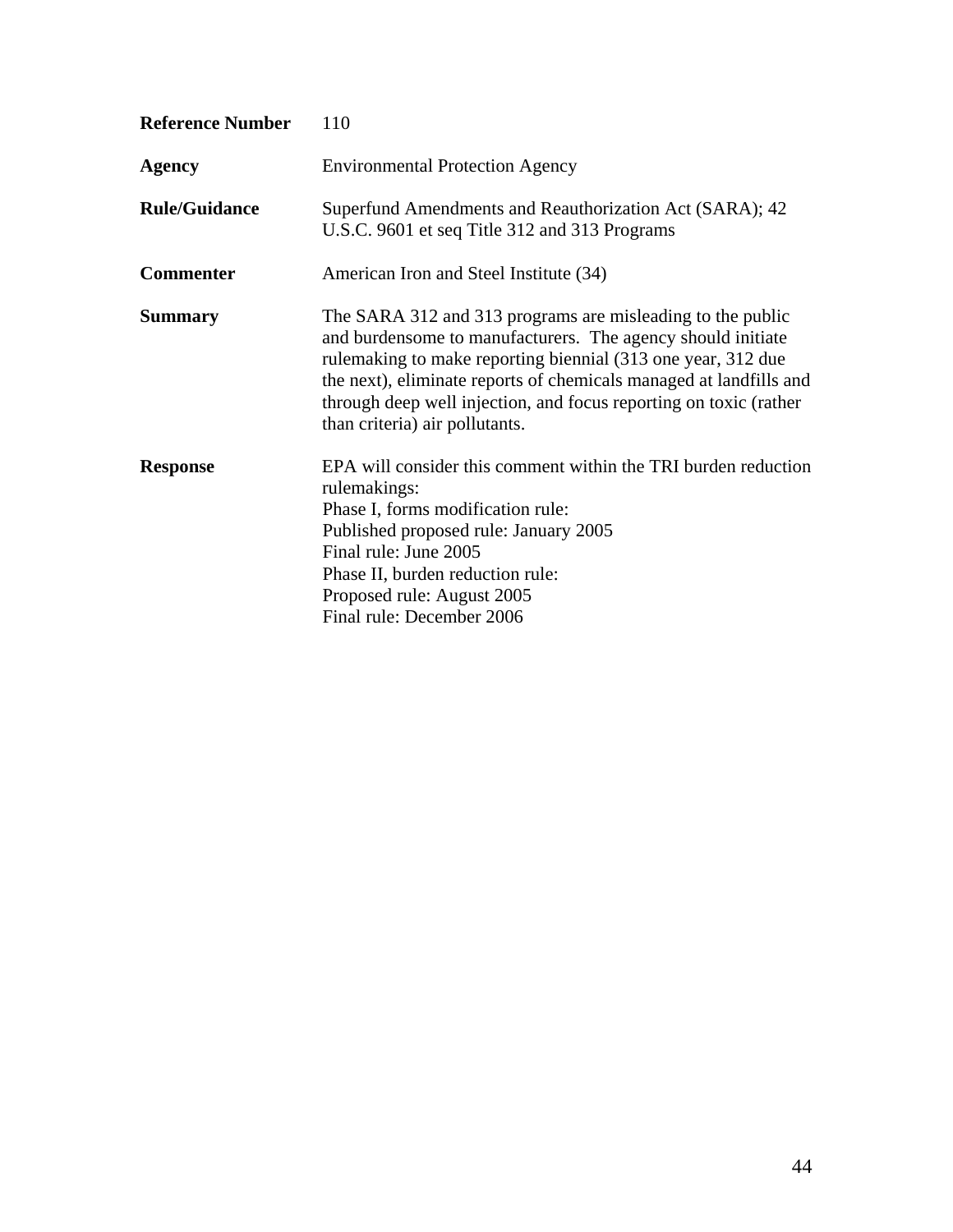| <b>Reference Number</b> | 112                                                                                                                                                                                                                                                                                                                                                                                                                                                                                                                                                                                                                                    |
|-------------------------|----------------------------------------------------------------------------------------------------------------------------------------------------------------------------------------------------------------------------------------------------------------------------------------------------------------------------------------------------------------------------------------------------------------------------------------------------------------------------------------------------------------------------------------------------------------------------------------------------------------------------------------|
| <b>Agency</b>           | <b>Environmental Protection Agency</b>                                                                                                                                                                                                                                                                                                                                                                                                                                                                                                                                                                                                 |
| <b>Rule/Guidance</b>    | Vapor Recovery at Gasoline Stations                                                                                                                                                                                                                                                                                                                                                                                                                                                                                                                                                                                                    |
| <b>Commenter</b>        | American Petroleum Institute (12)                                                                                                                                                                                                                                                                                                                                                                                                                                                                                                                                                                                                      |
| <b>Summary</b>          | Emissions may occur in the gap between the station's nozzle and<br>the vehicle fill pipe during the re-fueling of vehicles of service<br>stations. Two redundant systems have been required for<br>controlling these emissions: one on the vehicle, the Onboard<br>Vapor Recovery System, and one at the station, Stage II Vapor<br>Recovery Systems. As more vehicles are produced with onboard<br>vapor recovery systems, the regulations on the service stations<br>should be phased out to reduce unnecessary burdens (e.g., the<br>cost of maintaining, inspecting and managing the paperwork for<br>the vapor recovery systems). |
| <b>Response</b>         | EPA will submit analysis on the cost-effectiveness of Stage II<br>controls to OMB: September 2005                                                                                                                                                                                                                                                                                                                                                                                                                                                                                                                                      |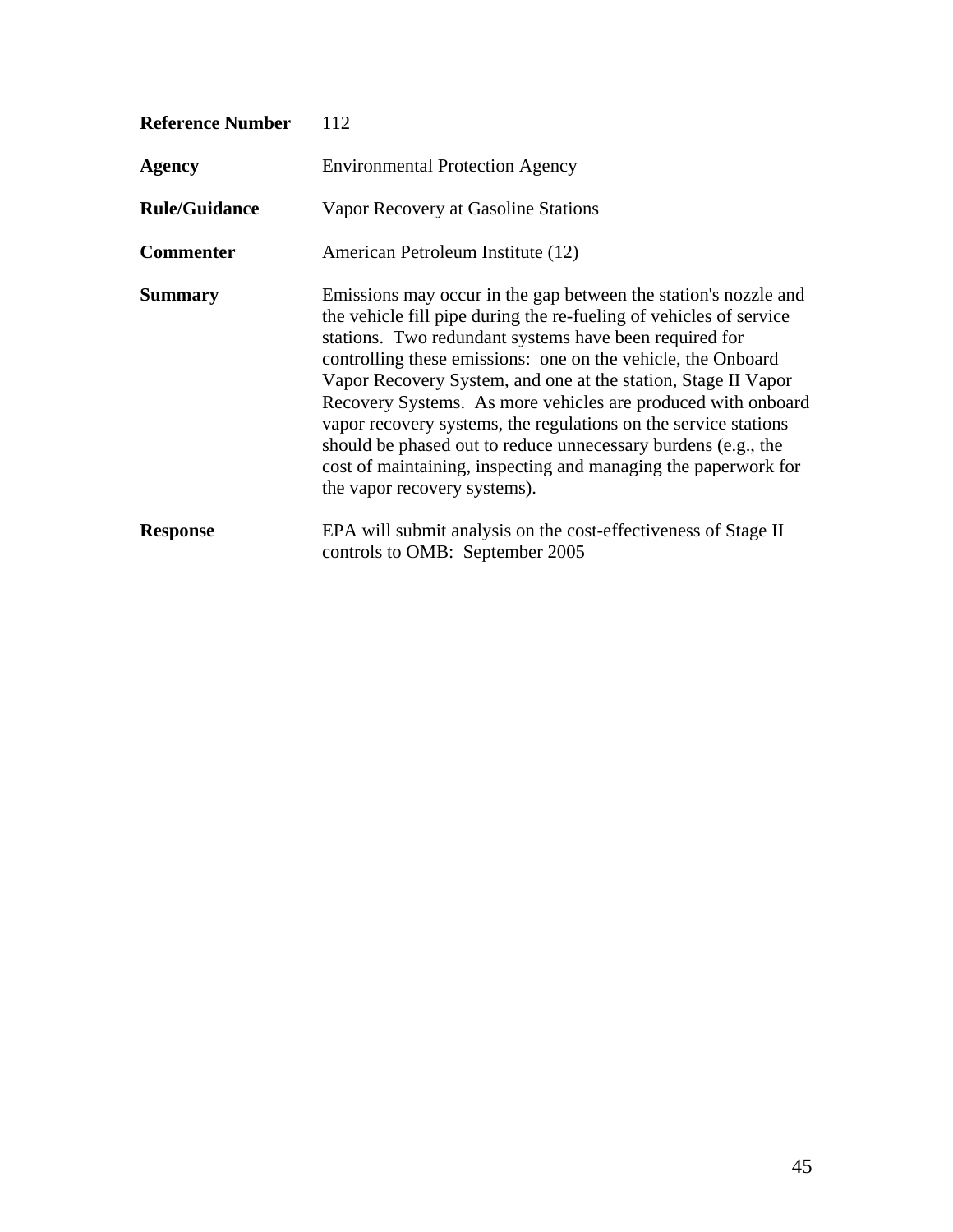| <b>Reference Number</b> | 116                                                                                                                                                                                                                                                                                                                                                                                                                                                                                                                                                                                                                                                                                                                                                                                                                                                                                                                                                                                                                   |
|-------------------------|-----------------------------------------------------------------------------------------------------------------------------------------------------------------------------------------------------------------------------------------------------------------------------------------------------------------------------------------------------------------------------------------------------------------------------------------------------------------------------------------------------------------------------------------------------------------------------------------------------------------------------------------------------------------------------------------------------------------------------------------------------------------------------------------------------------------------------------------------------------------------------------------------------------------------------------------------------------------------------------------------------------------------|
| <b>Agency</b>           | <b>Environmental Protection Agency</b>                                                                                                                                                                                                                                                                                                                                                                                                                                                                                                                                                                                                                                                                                                                                                                                                                                                                                                                                                                                |
| <b>Rule/Guidance</b>    | Publicly Owned Treatment Work (POTW) removal credits                                                                                                                                                                                                                                                                                                                                                                                                                                                                                                                                                                                                                                                                                                                                                                                                                                                                                                                                                                  |
| <b>Commenter</b>        | Copper and Brass Fabricators Council (45)                                                                                                                                                                                                                                                                                                                                                                                                                                                                                                                                                                                                                                                                                                                                                                                                                                                                                                                                                                             |
| <b>Summary</b>          | Under the national pre-treatment program, industrial facilities<br>that discharge to POTWs must meet pretreatment standards that<br>generally include concentration limits on specific pollutants. The<br>CWA provides that if a particular pollutant can be removed by<br>the treatment processes at the POTW, the POTW may grant a<br>"removal credit" to the facility that reduces the level of treatment<br>required at the facility to account for the treatment that will occur<br>anyway at the POTW. Before a POTW can grant removal credits<br>to its industrial dischargers, however, it must obtain "removal<br>credit authority" from EPA. The commenter states that the<br>procedures established in 40 CFR 403.7 companies must follow<br>to get authority for removal credits are unreasonable and<br>extremely difficult to obtain. Recommends revisions to more<br>accurately reflect the total removal by the POTW, and<br>modifications to facilitate the granting of authority when<br>justified. |
| <b>Response</b>         | Develop internal issue paper on options to facilitate use of<br>removal credits: March 2005                                                                                                                                                                                                                                                                                                                                                                                                                                                                                                                                                                                                                                                                                                                                                                                                                                                                                                                           |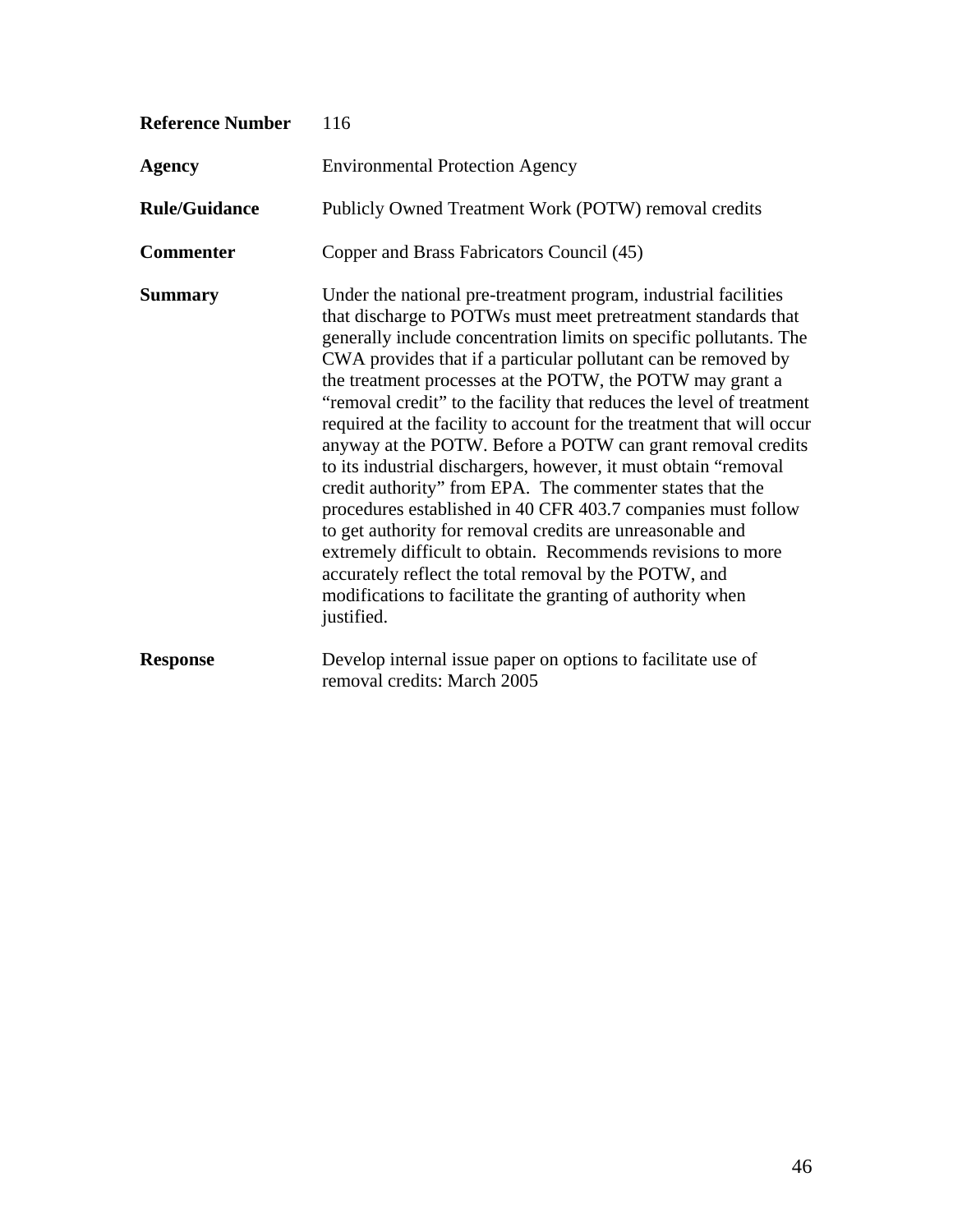| <b>Reference Number</b> | 117                                                                                                                                                                                                                                                                                                                                                                                                                                                                                                                    |
|-------------------------|------------------------------------------------------------------------------------------------------------------------------------------------------------------------------------------------------------------------------------------------------------------------------------------------------------------------------------------------------------------------------------------------------------------------------------------------------------------------------------------------------------------------|
| Agency                  | <b>Environmental Protection Agency</b>                                                                                                                                                                                                                                                                                                                                                                                                                                                                                 |
| <b>Rule/Guidance</b>    | Categorical Wastewater Sampling and Testing                                                                                                                                                                                                                                                                                                                                                                                                                                                                            |
| <b>Commenter</b>        | Copper and Brass Fabricators Council (45)                                                                                                                                                                                                                                                                                                                                                                                                                                                                              |
| <b>Summary</b>          | 40 CFR 403-471 requires dischargers to sample and test for<br>certain categorical pollutants. Under EPA interpretations, some<br>dischargers must test for elements they don't use. For example,<br>some copper forming dischargers must test for chromium and<br>lead, but do not use those chemicals. Categorical dischargers<br>should not be required to test for all pollutant in the category<br>when it can be independently shown that no possibility exists for<br>certain pollutants to be in the discharge. |
| <b>Response</b>         | Final rule: June 2005                                                                                                                                                                                                                                                                                                                                                                                                                                                                                                  |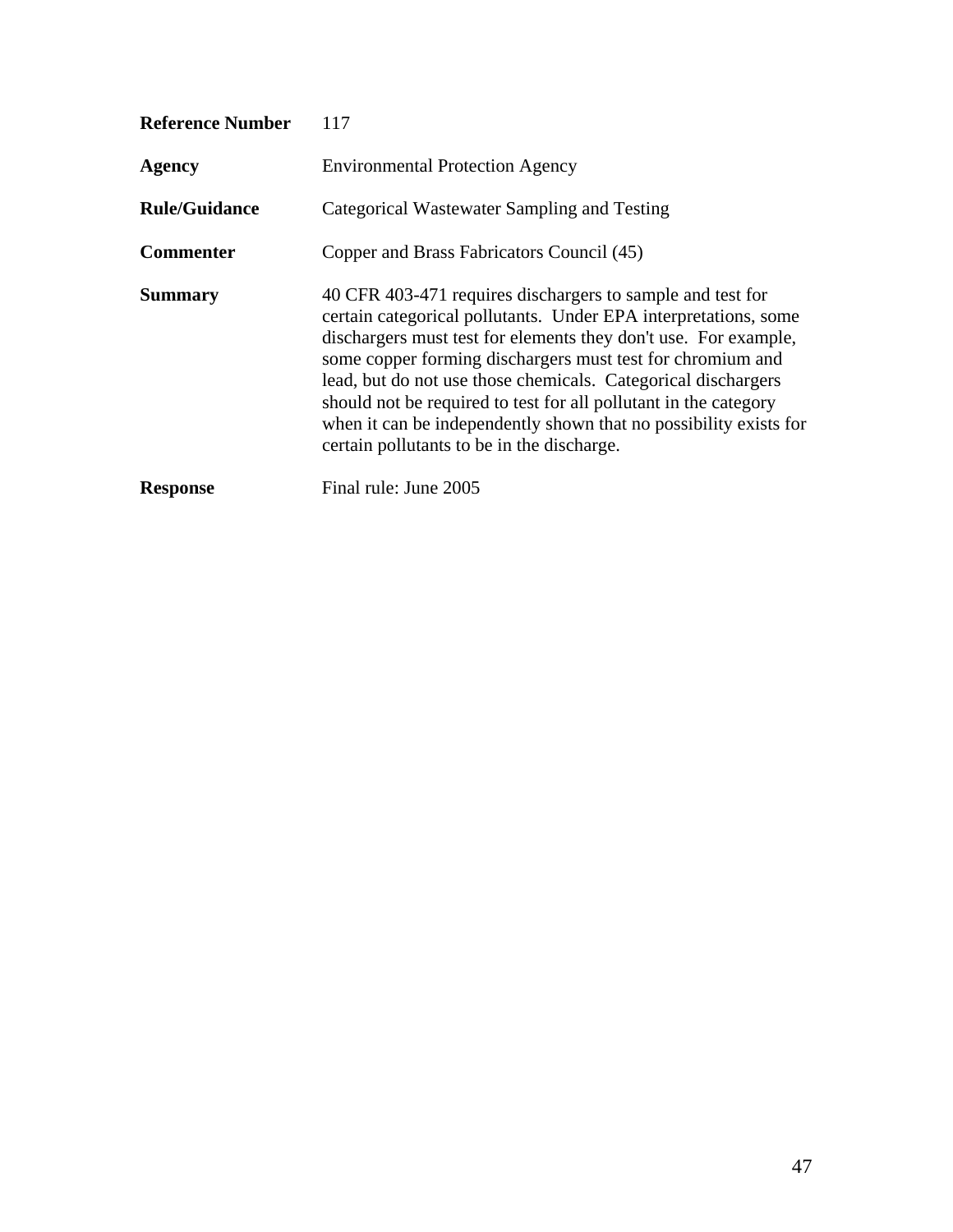| <b>Reference Number</b> | 118                                                                                                                                                                                                                                                                                                                                                                                                                                                                                                                                                                                                                                                                                                                                                                                                                                                                                                                                                                                               |
|-------------------------|---------------------------------------------------------------------------------------------------------------------------------------------------------------------------------------------------------------------------------------------------------------------------------------------------------------------------------------------------------------------------------------------------------------------------------------------------------------------------------------------------------------------------------------------------------------------------------------------------------------------------------------------------------------------------------------------------------------------------------------------------------------------------------------------------------------------------------------------------------------------------------------------------------------------------------------------------------------------------------------------------|
| <b>Agency</b>           | <b>Environmental Protection Agency</b>                                                                                                                                                                                                                                                                                                                                                                                                                                                                                                                                                                                                                                                                                                                                                                                                                                                                                                                                                            |
| <b>Rule/Guidance</b>    | Definition of Volatile Organic Compound                                                                                                                                                                                                                                                                                                                                                                                                                                                                                                                                                                                                                                                                                                                                                                                                                                                                                                                                                           |
| <b>Commenter</b>        | Copper and Brass Fabricators Council (45)                                                                                                                                                                                                                                                                                                                                                                                                                                                                                                                                                                                                                                                                                                                                                                                                                                                                                                                                                         |
| <b>Summary</b>          | The definition of volatile organic compound (VOC) as found in<br>40 CFR 51.100(s) has no volatility element and therefore<br>disregards whether a compound is even volatile at all. The rule<br>defines VOCs very broadly as any carbon compound, but<br>appropriately narrows the definition somewhat by limiting VOCs<br>to those carbon compounds that "participate in atmospheric<br>photochemical reactions." Of particular concern are ozone<br>precursors; photochemical activity is one measure of an organic<br>compound's ability to be an ozone precursor, but it is not the only<br>measure. As applied by EPA, all organic compounds are<br>assumed to be participants in atmospheric photochemical<br>reactions. The comment suggests including a vapor pressure<br>threshold (such as 0.1 mm Hg in the VOC Emissions Standards<br>for Consumer Products Rule, 1996) below which a carbon<br>compound would not be considered volatile and would not meet<br>the definition of VOC. |
| <b>Response</b>         | Advanced notice of proposed rulemaking: May 2005                                                                                                                                                                                                                                                                                                                                                                                                                                                                                                                                                                                                                                                                                                                                                                                                                                                                                                                                                  |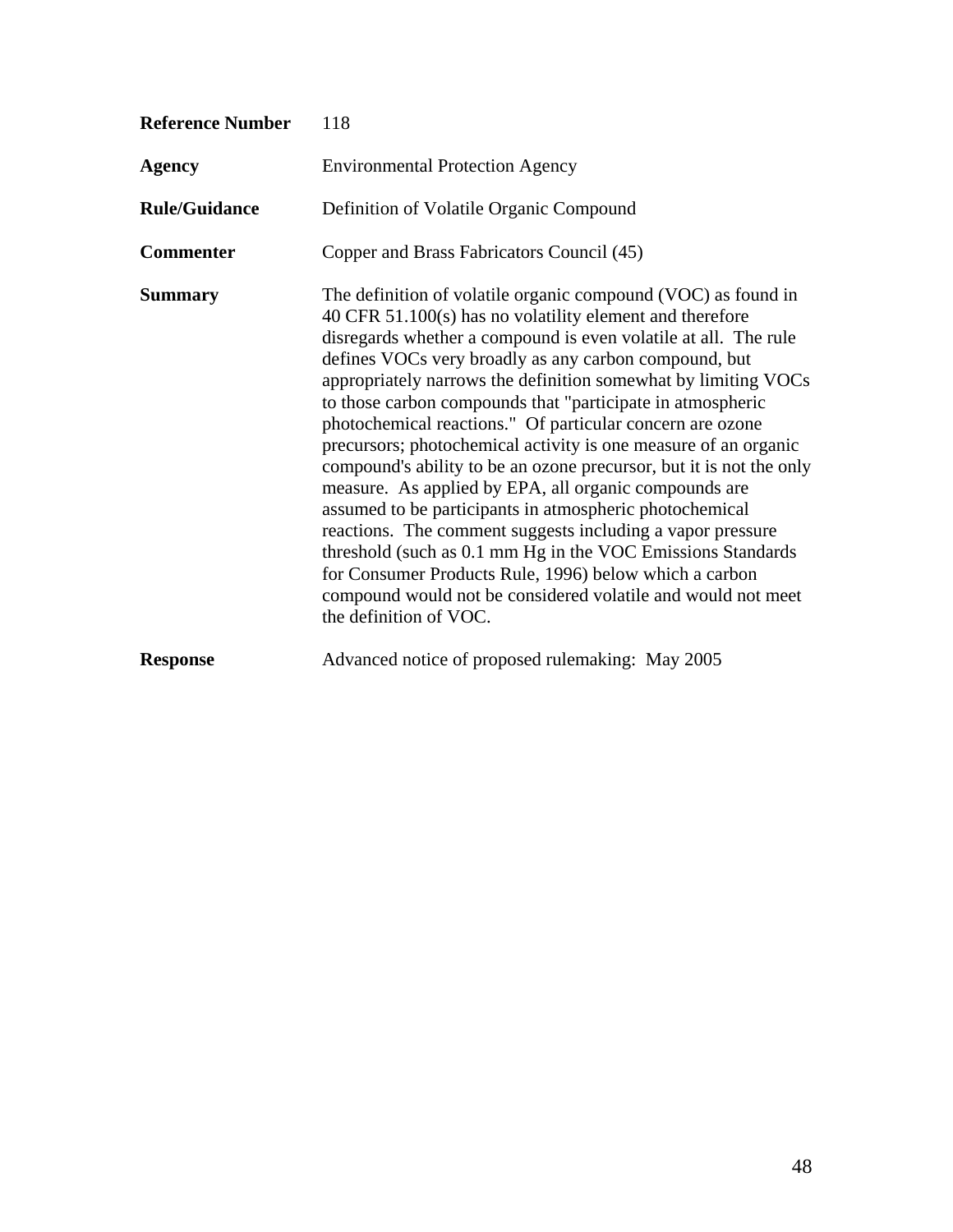| <b>Reference Number</b> | 119                                                                                                                                                                                                                                                                                                                                                                                                                                                                                                                                                                                                                                                                                                                                                                                                                                                                                                                                                                                                                                    |
|-------------------------|----------------------------------------------------------------------------------------------------------------------------------------------------------------------------------------------------------------------------------------------------------------------------------------------------------------------------------------------------------------------------------------------------------------------------------------------------------------------------------------------------------------------------------------------------------------------------------------------------------------------------------------------------------------------------------------------------------------------------------------------------------------------------------------------------------------------------------------------------------------------------------------------------------------------------------------------------------------------------------------------------------------------------------------|
| <b>Agency</b>           | <b>Environmental Protection Agency</b>                                                                                                                                                                                                                                                                                                                                                                                                                                                                                                                                                                                                                                                                                                                                                                                                                                                                                                                                                                                                 |
| <b>Rule/Guidance</b>    | <b>Thermal Treatment of Hazardous Waste Guidance</b>                                                                                                                                                                                                                                                                                                                                                                                                                                                                                                                                                                                                                                                                                                                                                                                                                                                                                                                                                                                   |
| <b>Commenter</b>        | Copper and Brass Fabricators Council (45)                                                                                                                                                                                                                                                                                                                                                                                                                                                                                                                                                                                                                                                                                                                                                                                                                                                                                                                                                                                              |
| <b>Summary</b>          | Under current guidance, hazardous waste generators are allowed<br>to treat without permit if the treatment is conducted in<br>compliance with standards applicable to "tanks and containers."<br>EPA, however, no longer allows "thermal treatment" of<br>hazardous waste in this instance. EPA included evaporation of<br>water under this thermal treatment prohibition, primarily because<br>direct-fired units were being used by some for incineration and<br>combustion. The commenter stated that the prohibition of<br>incineration and combustion is reasonable; however, the<br>overbroad interpretation now prevents other reasonable methods,<br>such as evaporation, that reduces the volume of hazardous waste.<br>If allowed, evaporation could reduce the volume of hazardous<br>waste generated and transported by as much as 95% and allow<br>the remainder to be shipped offsite for conventional treatment.<br>The reduced shipping volume would not only reduce cost, but<br>also reduce risk to the environment. |
| <b>Response</b>         | Provide OMB with a report on the risks and benefits of adopting<br>this recommendation: February 2006                                                                                                                                                                                                                                                                                                                                                                                                                                                                                                                                                                                                                                                                                                                                                                                                                                                                                                                                  |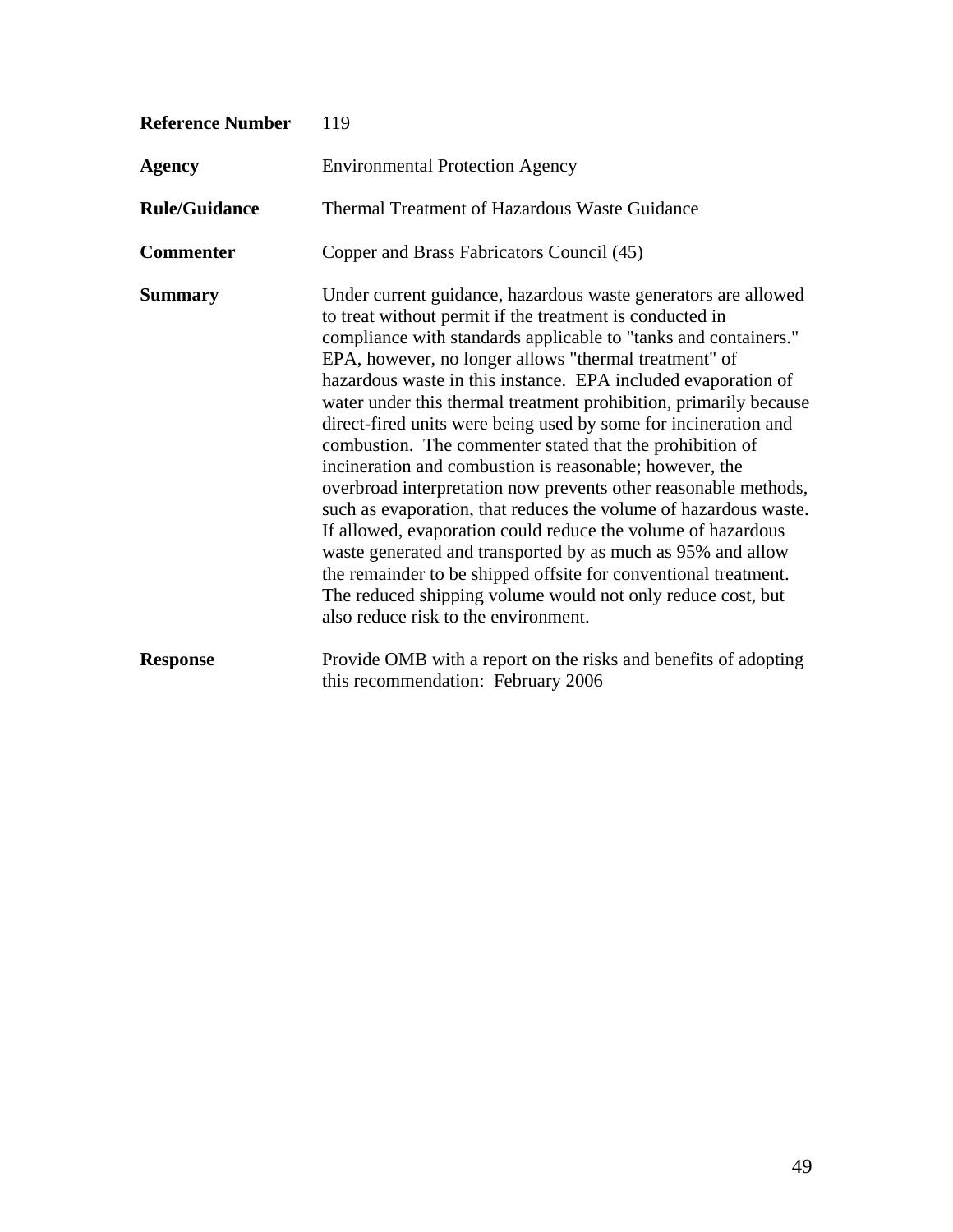| <b>Reference Number</b> | 121                                                                                                                                                                                                                                                                                                                                                                                   |
|-------------------------|---------------------------------------------------------------------------------------------------------------------------------------------------------------------------------------------------------------------------------------------------------------------------------------------------------------------------------------------------------------------------------------|
| <b>Agency</b>           | Federal Communications Commission (FCC)                                                                                                                                                                                                                                                                                                                                               |
| <b>Rule/Guidance</b>    | "Do Not Fax" Rule                                                                                                                                                                                                                                                                                                                                                                     |
| <b>Commenter</b>        | National Federal of Independent Business (8); National<br>Association of Manufacturers (9); U.S. Chamber of Commerce<br>(19); National Small Business Association (24); SBA Office of<br>Advocacy (39)                                                                                                                                                                                |
| <b>Summary</b>          | The "Do Not Fax" rule prevents businesses from using one of<br>their most effective means of advertisement by requiring prior<br>written consent, a stronger standard than that for telemarketers.<br>The rule should be withdrawn or the standard should be changed<br>from requiring "written consent" to allowing faxes in cases of<br>"previous existing business relationships." |
| <b>Response</b>         | Final rule is not effective until July 1, 2005. FCC action on<br>petitions for reconsideration of the rule is pending.                                                                                                                                                                                                                                                                |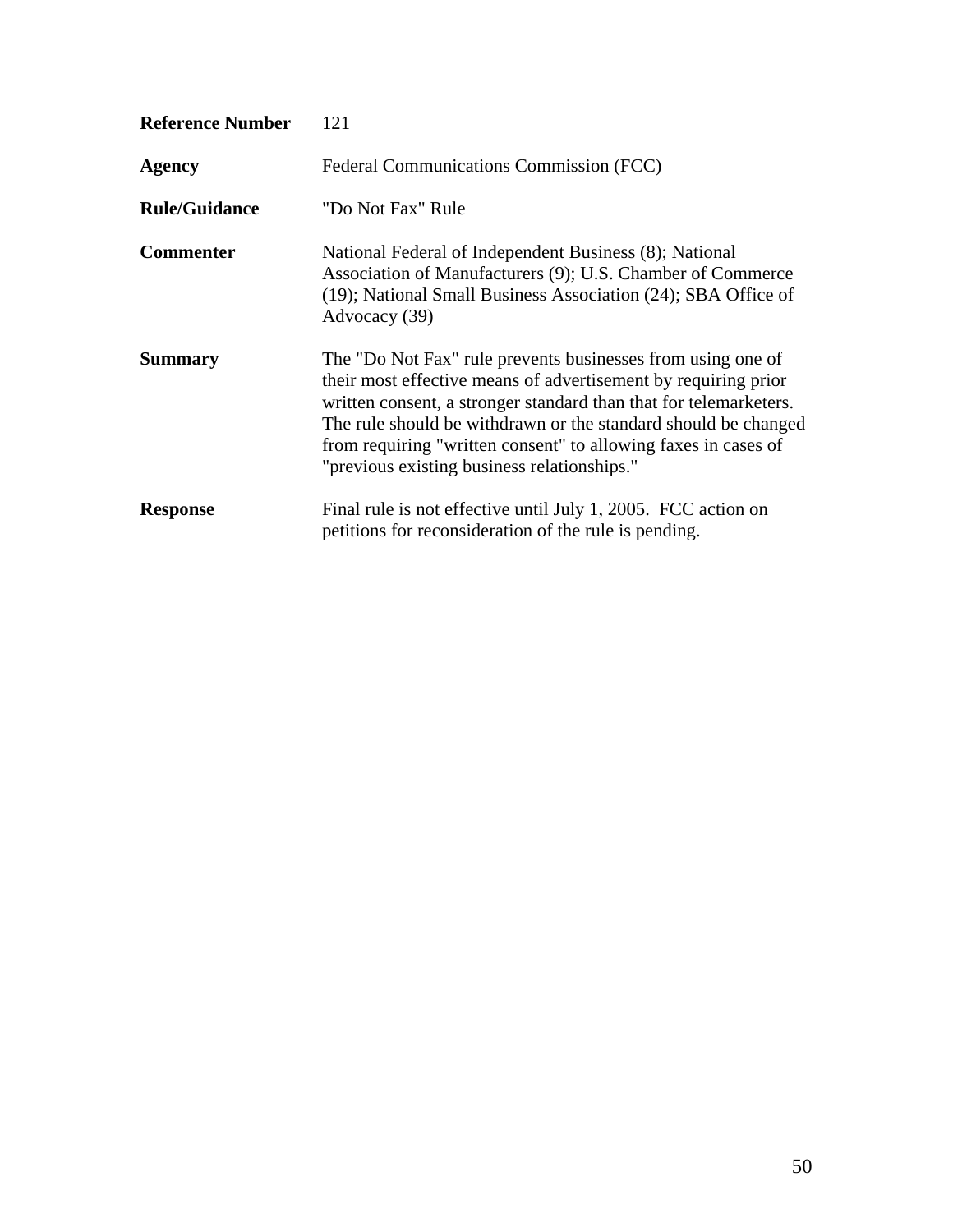| <b>Reference Number</b> | 122                                                                                                                                                                                                                                                                                                                                                                                                          |
|-------------------------|--------------------------------------------------------------------------------------------------------------------------------------------------------------------------------------------------------------------------------------------------------------------------------------------------------------------------------------------------------------------------------------------------------------|
| <b>Agency</b>           | Federal Communications Commission (FCC)                                                                                                                                                                                                                                                                                                                                                                      |
| <b>Rule/Guidance</b>    | <b>Broadband</b>                                                                                                                                                                                                                                                                                                                                                                                             |
| <b>Commenter</b>        | Heritage Foundation (5)                                                                                                                                                                                                                                                                                                                                                                                      |
| <b>Summary</b>          | FCC has pending proceedings concerning the regulatory<br>treatment of broadband - one to determine whether broadband is<br>classified as a "telecommunications service" or "information"<br>service," another on whether telephone companies providing<br>broadband should be regulated as "dominant" providers. These<br>should be decided expeditiously in a way that reduces or<br>eliminates regulation. |
| <b>Response</b>         | Supreme Court action on classification issue addressed by<br>commenter expected by July 2005; FCC resolution of<br>rule makings after that time.                                                                                                                                                                                                                                                             |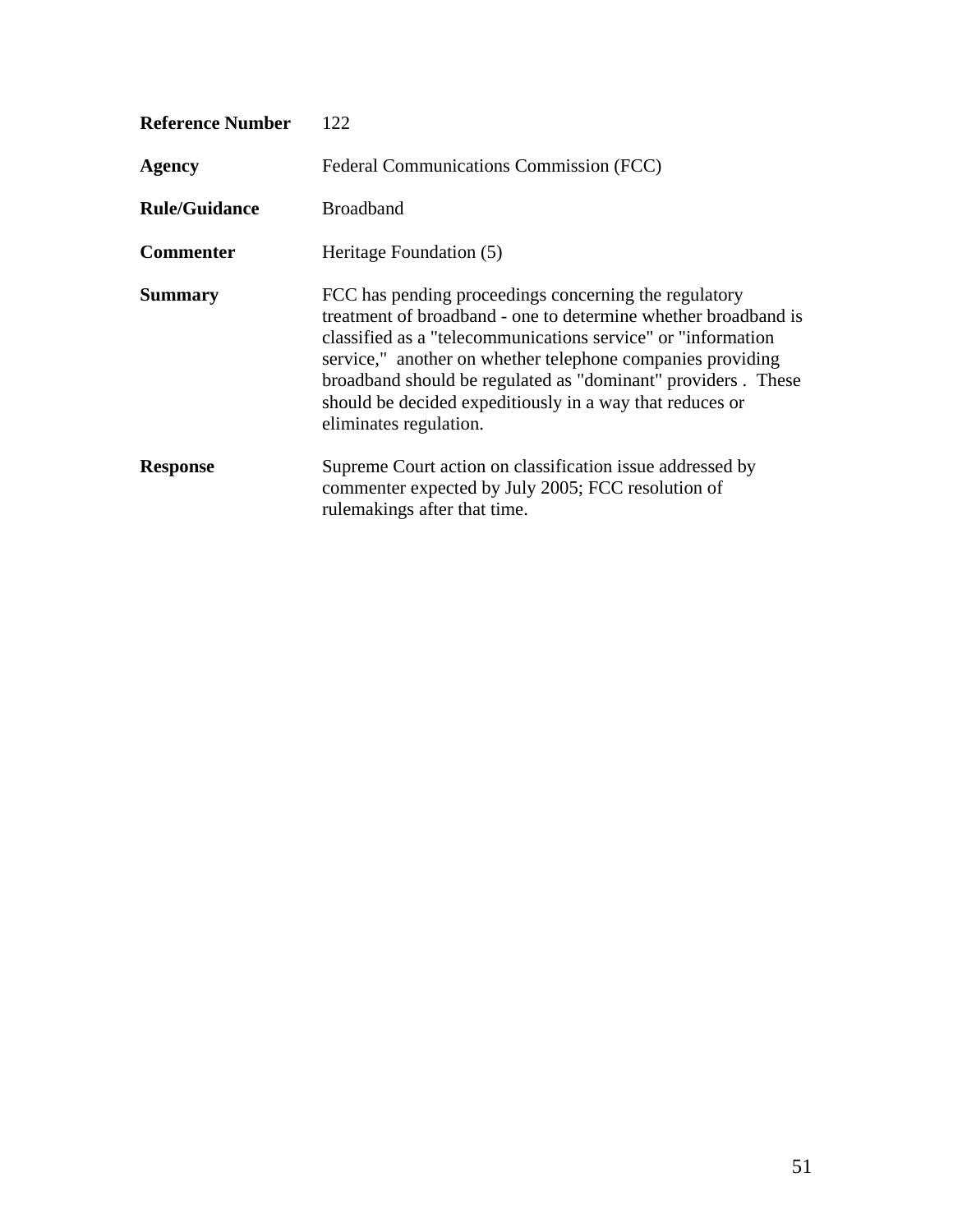| <b>Reference Number</b> | 125                                                                                                                                                                                                                                                                                                                                                                                                                                                                                                                                                                 |
|-------------------------|---------------------------------------------------------------------------------------------------------------------------------------------------------------------------------------------------------------------------------------------------------------------------------------------------------------------------------------------------------------------------------------------------------------------------------------------------------------------------------------------------------------------------------------------------------------------|
| Agency                  | Department of Health and Human Services (HHS)                                                                                                                                                                                                                                                                                                                                                                                                                                                                                                                       |
| <b>Rule/Guidance</b>    | Health Insurance Portability and Accountability Act of 1996<br>(HIPAA); 42 U.S.C. 201 note                                                                                                                                                                                                                                                                                                                                                                                                                                                                          |
| <b>Commenter</b>        | Motor & Equipment Manufacturers Association (41)                                                                                                                                                                                                                                                                                                                                                                                                                                                                                                                    |
| <b>Summary</b>          | HIPAA amended the Internal Revenue Code to improve<br>portability and continuity of health insurance coverage in the<br>group and individual markets, and to simplify the administration<br>of health insurance. Implementation of HIPAA has been<br>problematic because companies have had to deal with multiple<br>effective dates and the need to reengineer existing processes to<br>eliminate or reduce exposure. Considerable time and money<br>have been spent trying to comply with these complex<br>requirements. The compliance burden should be reduced. |
| <b>Response</b>         | Proposed rule on transactions modification standard: Fall 2005<br>Final rule on transactions modification standard: Fall 2006                                                                                                                                                                                                                                                                                                                                                                                                                                       |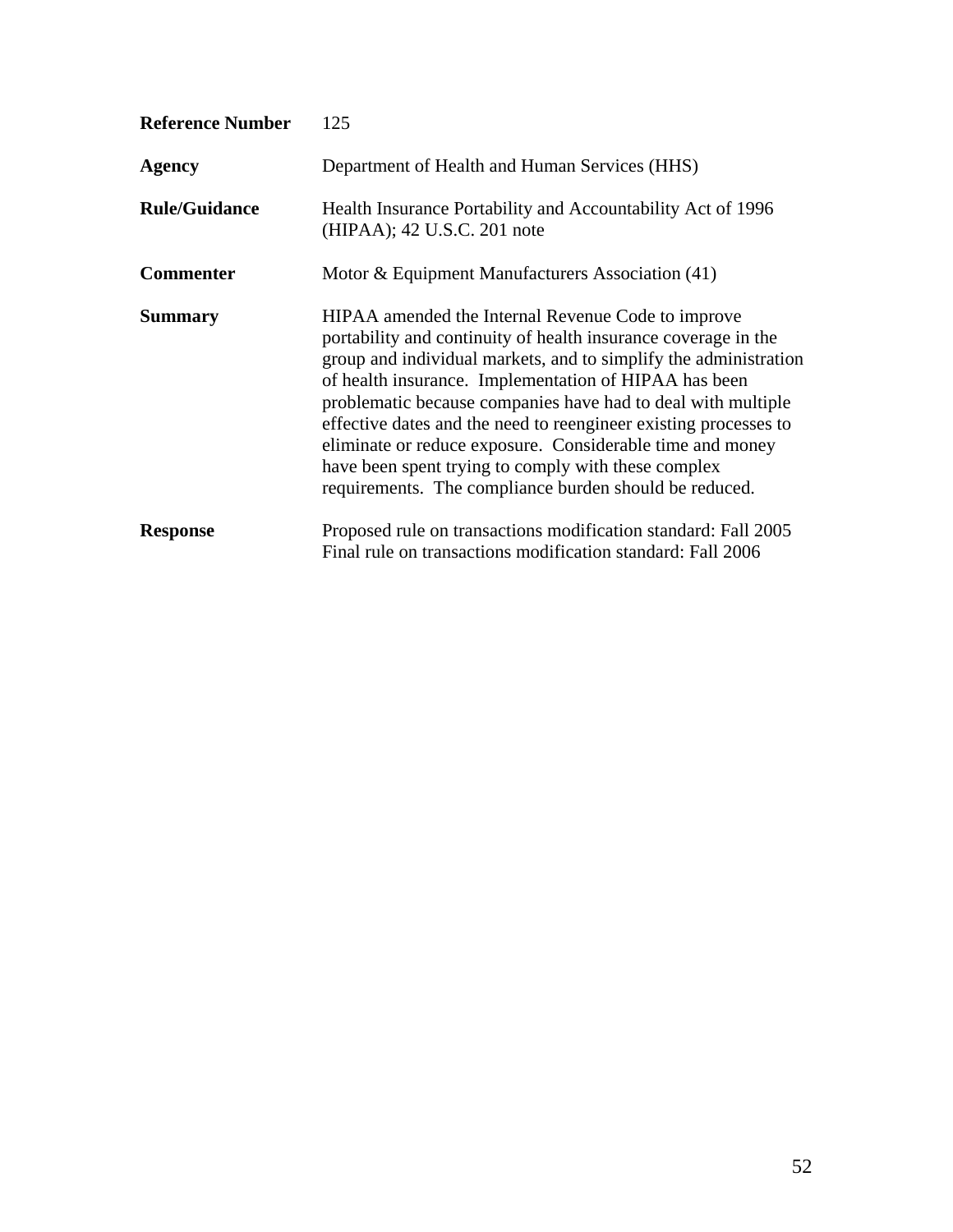| <b>Reference Number</b> | 134-137, 139, 141-144                                                                                                                                                                                                                                                                                                                                                                                                                                                                                                                                                                                                                                                                                                                                                                                                                     |
|-------------------------|-------------------------------------------------------------------------------------------------------------------------------------------------------------------------------------------------------------------------------------------------------------------------------------------------------------------------------------------------------------------------------------------------------------------------------------------------------------------------------------------------------------------------------------------------------------------------------------------------------------------------------------------------------------------------------------------------------------------------------------------------------------------------------------------------------------------------------------------|
| <b>Agency</b>           | Department of Labor (DOL), Employment Standards<br>Administration (ESA)                                                                                                                                                                                                                                                                                                                                                                                                                                                                                                                                                                                                                                                                                                                                                                   |
| <b>Rule/Guidance</b>    | Reform of Family and Medical Leave Act (FMLA); 29 U.S.C.<br>2611-2615                                                                                                                                                                                                                                                                                                                                                                                                                                                                                                                                                                                                                                                                                                                                                                     |
| <b>Commenter</b>        | FMLA Technical Corrections Coalition (4); Heritage Foundation<br>(5); National Federation of Independent Business (8); National<br>Association of Manufacturers (9); U.S. Chamber of Commerce<br>(19); American Furniture Manufacturers Association (35); Motor<br>& Equipment Manufacturers Association (41); Society for<br>Human Resource Management (46);                                                                                                                                                                                                                                                                                                                                                                                                                                                                             |
| <b>Summary</b>          | Commenters recommended reform of almost every aspect of<br>FMLA. Recommendations included: requiring employees to<br>take intermittent leave in one-hour increments; allowing<br>employers to disqualify employees for perfect attendance awards<br>because of FMLA leave; allowing employers 5 days to designate<br>a request as FMLA leave; modifying the definition of "serious<br>health condition"; harmonizing HIPAA, FMLA, and the<br>Americans with Disabilities Act of 1990 (ADA), P.L. 101-336<br>privacy requirements; allowing employers to directly contact<br>health care providers for FMLA determinations; clarifying that<br>employers may substitute paid leave for FMLA leave; modifying<br>penalty provisions specified in the FMLA regulations; and<br>allowing employers to substitute "light duty" for FMLA leave. |
| <b>Response</b>         | In its December 2004 Regulatory Plan and Regulatory Agenda,<br>ESA announced its intention to publish a proposed rule in 2005<br>that will revise FMLA regulations to address issues raised by the<br>Supreme Court's decision in Ragsdale v. Wolverine Worldwide,<br>Inc., 122 S. Ct. 1155 (2002), and the decisions of other courts.                                                                                                                                                                                                                                                                                                                                                                                                                                                                                                    |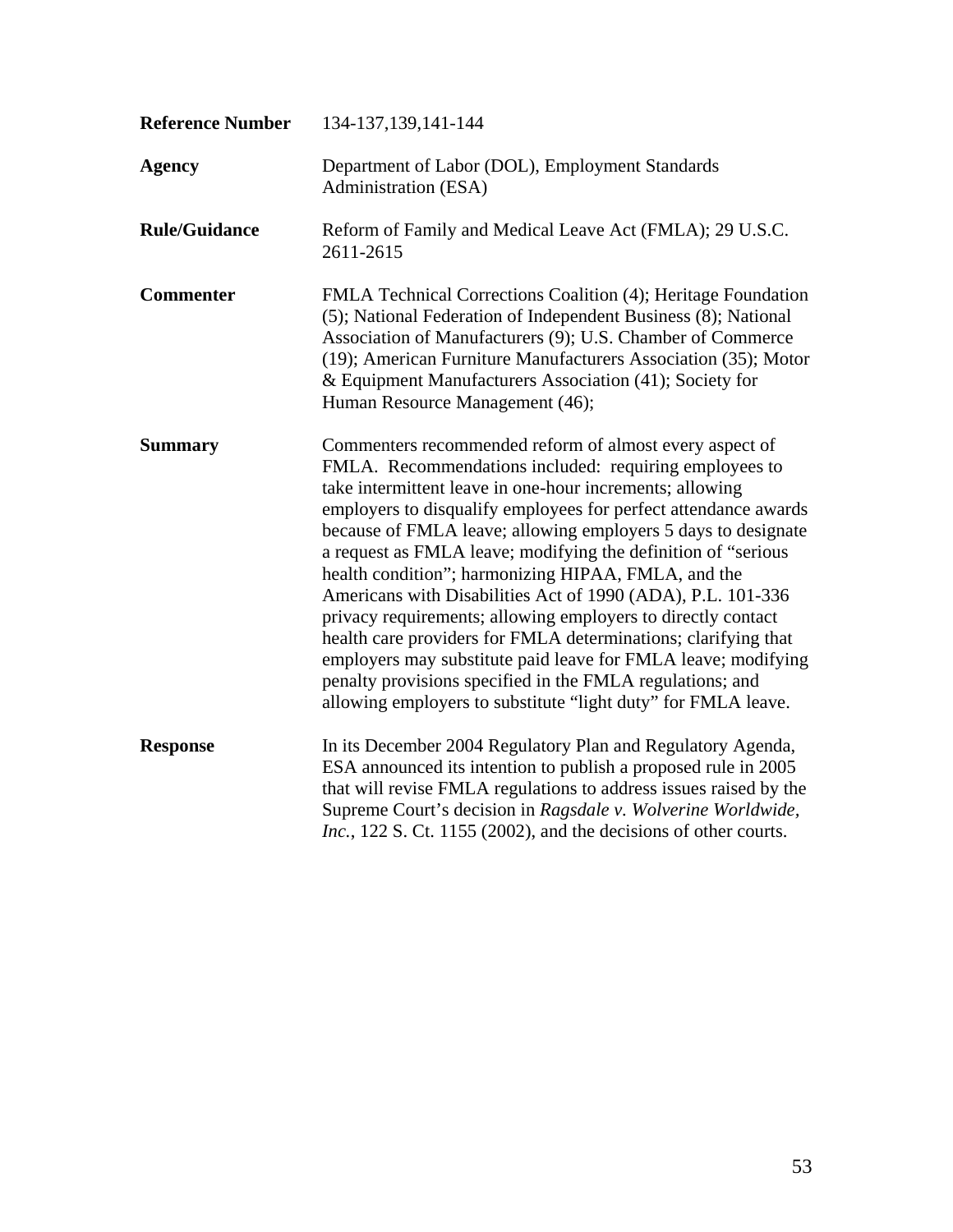| <b>Reference Number</b> | 145                                                                                                                                                                                                                                                                                                                                                                                                          |
|-------------------------|--------------------------------------------------------------------------------------------------------------------------------------------------------------------------------------------------------------------------------------------------------------------------------------------------------------------------------------------------------------------------------------------------------------|
| Agency                  | Department of Labor (DOL)                                                                                                                                                                                                                                                                                                                                                                                    |
| <b>Rule/Guidance</b>    | <b>Permanent Labor Certification</b>                                                                                                                                                                                                                                                                                                                                                                         |
| <b>Commenter</b>        | U.S. Chamber of Commerce (19)                                                                                                                                                                                                                                                                                                                                                                                |
| <b>Summary</b>          | The commenter recommends that the new labor certification<br>application process to bring permanent alien workers into the US<br>be finalized and streamlined to reduce burden on employers.<br>Specifically, the commenter would like DOL to implement a<br>pilot program tested in the 1990s that allows for particular types<br>of labor market tests, to minimize administrative burden on<br>employers. |
| <b>Response</b>         | This goal was integrated into the Permanent Labor Certification<br>final rule: published on December 27, 2004 and effective on<br>March 28, 2005                                                                                                                                                                                                                                                             |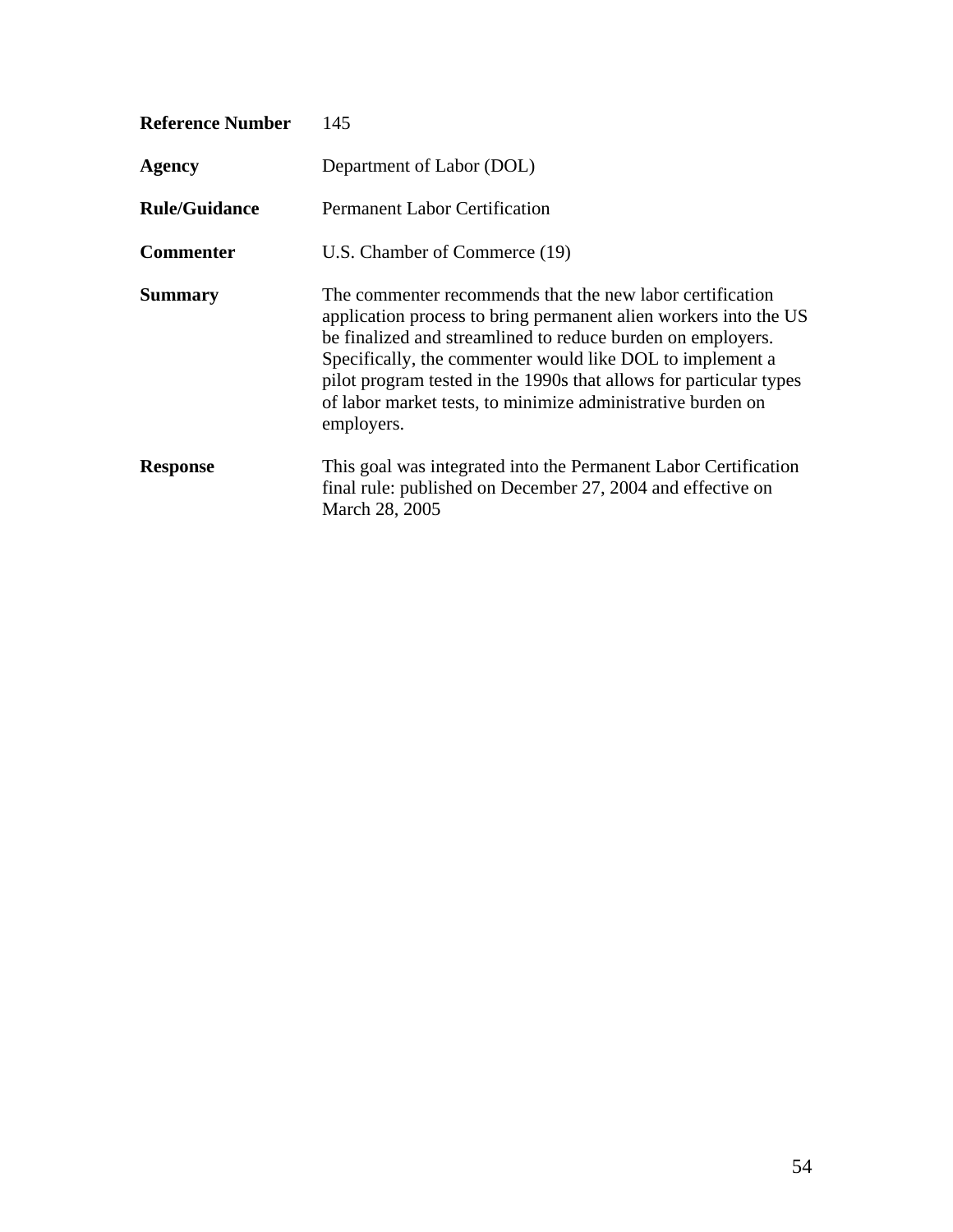| <b>Reference Number</b> | 151                                                                                                                                                                                                                                                  |
|-------------------------|------------------------------------------------------------------------------------------------------------------------------------------------------------------------------------------------------------------------------------------------------|
| <b>Agency</b>           | Department of Labor (DOL), Occupational Safety and Health<br>Administration (OSHA)                                                                                                                                                                   |
| <b>Rule/Guidance</b>    | Annual Training Requirements for Separate Standards                                                                                                                                                                                                  |
| <b>Commenter</b>        | American Furniture Manufacturers Association (35)                                                                                                                                                                                                    |
| <b>Summary</b>          | Both EPA and OSHA require annual employee training for<br>specific standards related to a variety of requirements. The cost<br>of training is a major annual expense and not always productive.<br>A single, integrated program should be developed. |
| <b>Response</b>         | The Department will provide OMB with a report on training<br>requirements: May 2005                                                                                                                                                                  |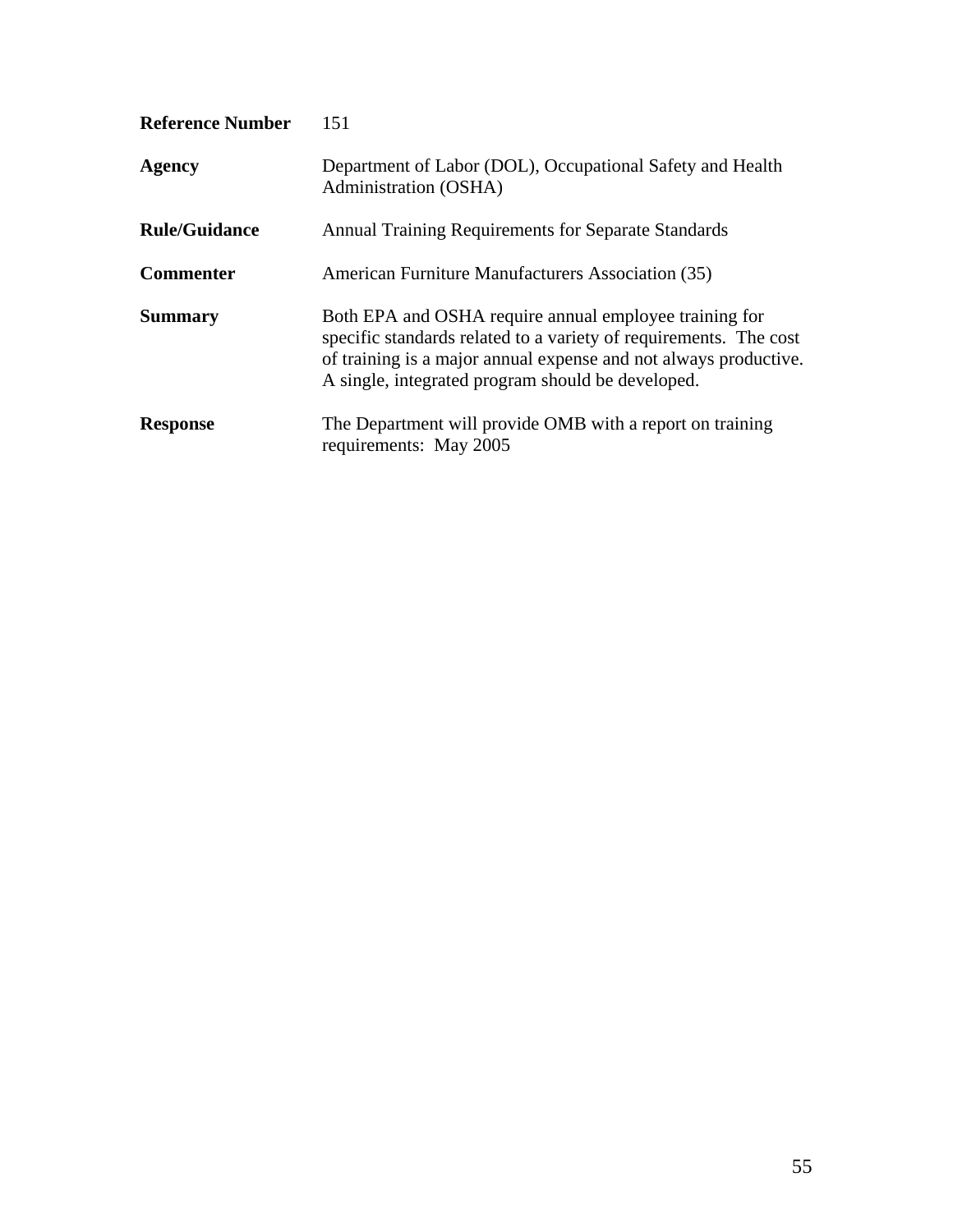| <b>Reference Number</b> | 152                                                                                                                                                                                                                                                                                                                                                                                                                                                                  |
|-------------------------|----------------------------------------------------------------------------------------------------------------------------------------------------------------------------------------------------------------------------------------------------------------------------------------------------------------------------------------------------------------------------------------------------------------------------------------------------------------------|
| <b>Agency</b>           | Department of Labor (DOL), Occupational Safety and Health<br>Administration (OSHA)                                                                                                                                                                                                                                                                                                                                                                                   |
| <b>Rule/Guidance</b>    | <b>Coke Oven Emissions</b>                                                                                                                                                                                                                                                                                                                                                                                                                                           |
| <b>Commenter</b>        | American Coke and Coal Chemicals Institute (3); American Iron<br>and Steel Institute (34)                                                                                                                                                                                                                                                                                                                                                                            |
| <b>Summary</b>          | The OSHA standard that applies to the control of employee<br>exposure to coke oven emissions is in need of major revision to<br>account for the development of new technology, the<br>obsolescence of antiquated technology and the results of 25 years<br>of exposure monitoring data. Additionally, the personnel<br>monitoring of lead/cadmium should be reduced. Updating the<br>standard would allow the industry to more effectively utilize its<br>resources. |
| <b>Response</b>         | Standards Improvement Project Phase II final rule, published on<br>January 6, 2005, streamlined the Coke Oven Emissions standard.<br>OSHA is considering a phase III rulemaking to further update<br>many of their standards.                                                                                                                                                                                                                                        |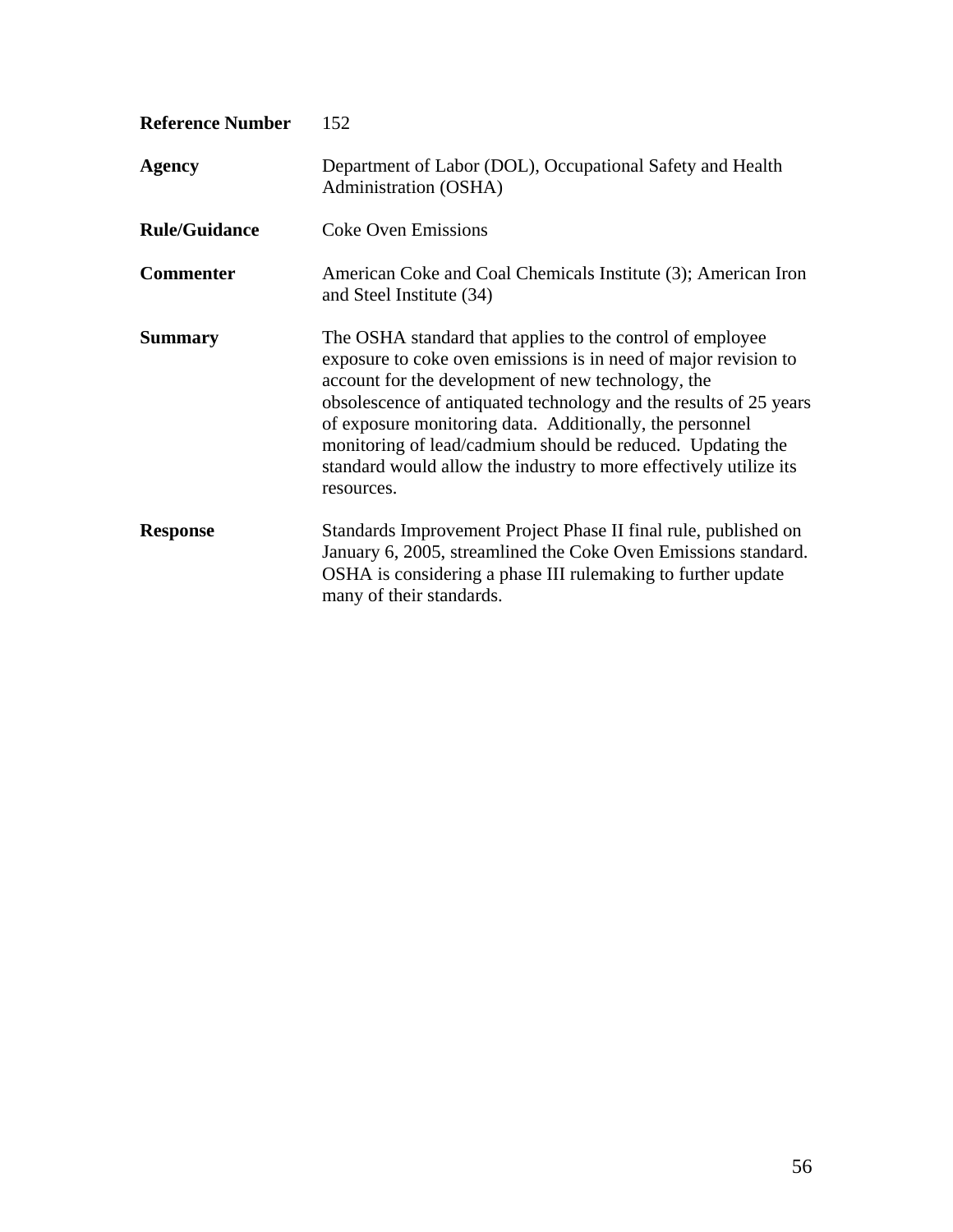| <b>Reference Number</b> | 153                                                                                                                                                                                                                               |
|-------------------------|-----------------------------------------------------------------------------------------------------------------------------------------------------------------------------------------------------------------------------------|
| <b>Agency</b>           | Department of Labor (DOL), Occupational Safety and Health<br>Administration (OSHA)                                                                                                                                                |
| <b>Rule/Guidance</b>    | Flammable Liquids                                                                                                                                                                                                                 |
| <b>Commenter</b>        | National Association of Manufacturers (9); National Marine<br>Manufacturers Association (38)                                                                                                                                      |
| <b>Summary</b>          | The current rule cites the National Fire Protection Association<br>standards set in 1969 for spray application of flammable and<br>combustible liquids and should be updated to reflect current<br>technology.                    |
| <b>Response</b>         | OSHA has undertaken a major project to review and update as<br>necessary all of its standards that are based on national consensus<br>standards. The flammable liquids standard will be considered<br>during this update process. |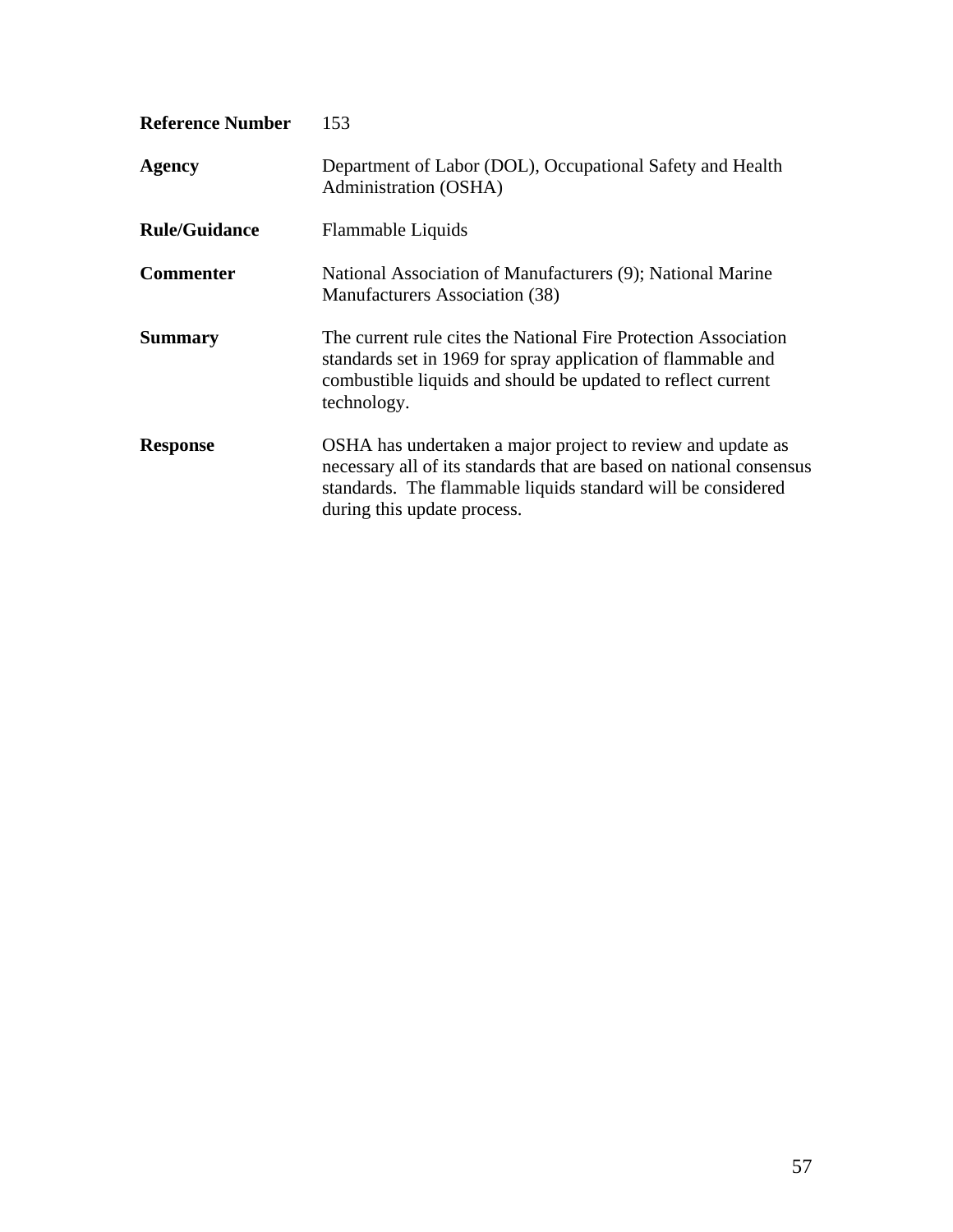| <b>Reference Number</b> | 155                                                                                                                                                                                                                                                                                                                                                            |
|-------------------------|----------------------------------------------------------------------------------------------------------------------------------------------------------------------------------------------------------------------------------------------------------------------------------------------------------------------------------------------------------------|
| <b>Agency</b>           | Department of Labor (DOL), Occupational Safety and Health<br>Administration (OSHA)                                                                                                                                                                                                                                                                             |
| <b>Rule/Guidance</b>    | <b>Hazard Communication Training</b>                                                                                                                                                                                                                                                                                                                           |
| <b>Commenter</b>        | National Association of Manufacturers (9)                                                                                                                                                                                                                                                                                                                      |
| <b>Summary</b>          | The current format and detail of the information in this program<br>is overwhelming for small business. Some of the recommended<br>procedures in this guidance document are too complicated for<br>small businesses with limited resources. OSHA should develop<br>a simplified approach with more information on how to obtain<br>referenced source material. |
| <b>Response</b>         | OSHA posted new proposed guidance documents on their<br>website in 2004, which were in part meant to simplify training<br>procedures. Guidance document will be completed in 2005.                                                                                                                                                                             |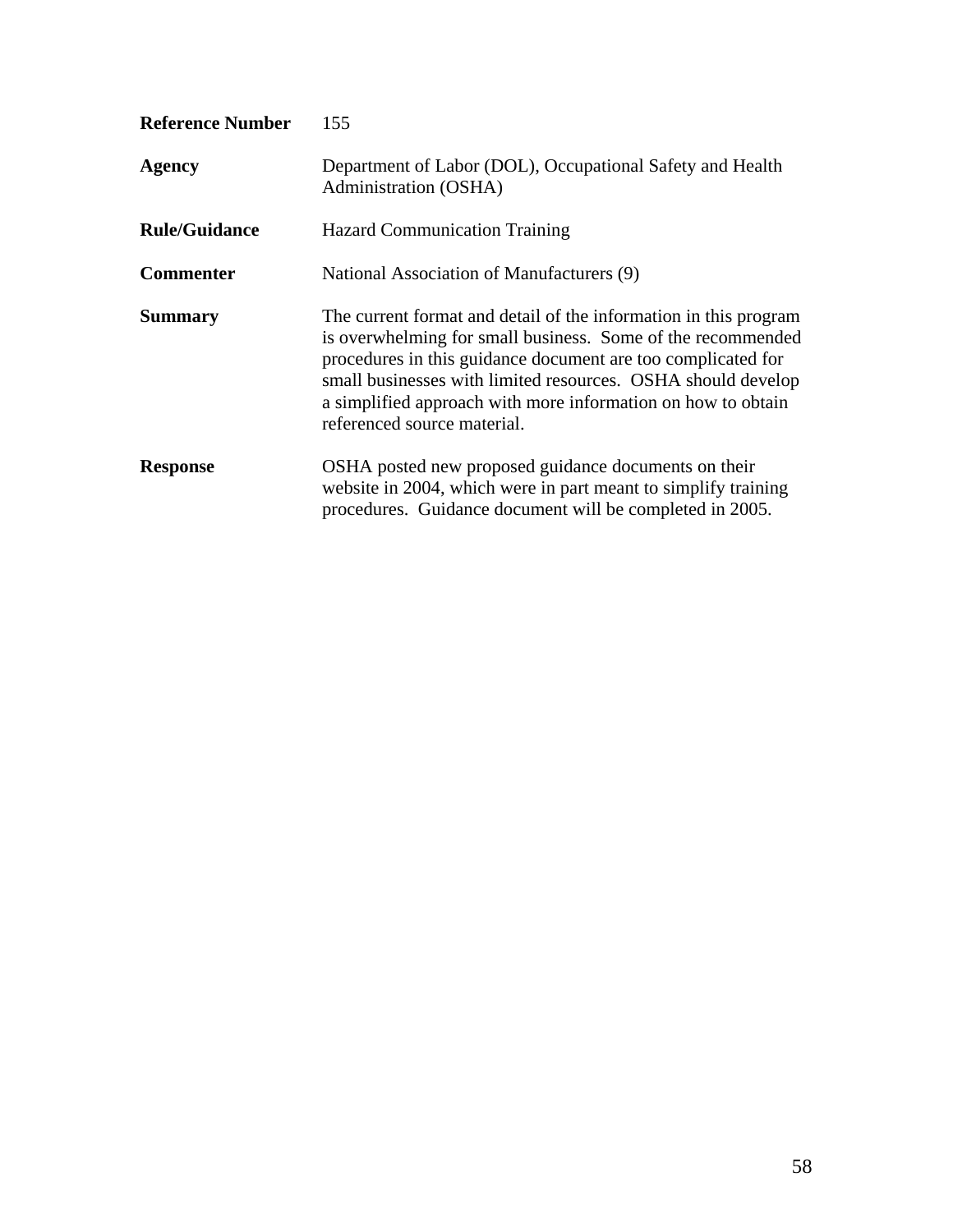| <b>Reference Number</b> | 156                                                                                                                                                                                                                                                                                                                                                                                           |
|-------------------------|-----------------------------------------------------------------------------------------------------------------------------------------------------------------------------------------------------------------------------------------------------------------------------------------------------------------------------------------------------------------------------------------------|
| <b>Agency</b>           | Department of Labor (DOL), Occupational Safety and Health<br>Administration (OSHA)                                                                                                                                                                                                                                                                                                            |
| <b>Rule/Guidance</b>    | Hazard Communication/Material Safety Data Sheets (MSDS)                                                                                                                                                                                                                                                                                                                                       |
| <b>Commenter</b>        | Deere & Company (1); National Association of Manufacturers<br>(9); American Furniture Manufacturers Association (35)                                                                                                                                                                                                                                                                          |
| <b>Summary</b>          | Material Safety Data Sheets should be prepared in a consistent<br>format by chemical suppliers throughout the U.S. A consistent<br>format would allow the regulated community to find information<br>on MSDS's more quickly and therefore save time and money.<br>Additionally, quality of the information provided should be<br>improved to reduce the risk of unintended employee exposure. |
| <b>Response</b>         | Proposed guidance for preparation of MSDSs and an<br>enforcement initiative will be posted on OSHA's website: 2005<br>Final guidance: February 2006                                                                                                                                                                                                                                           |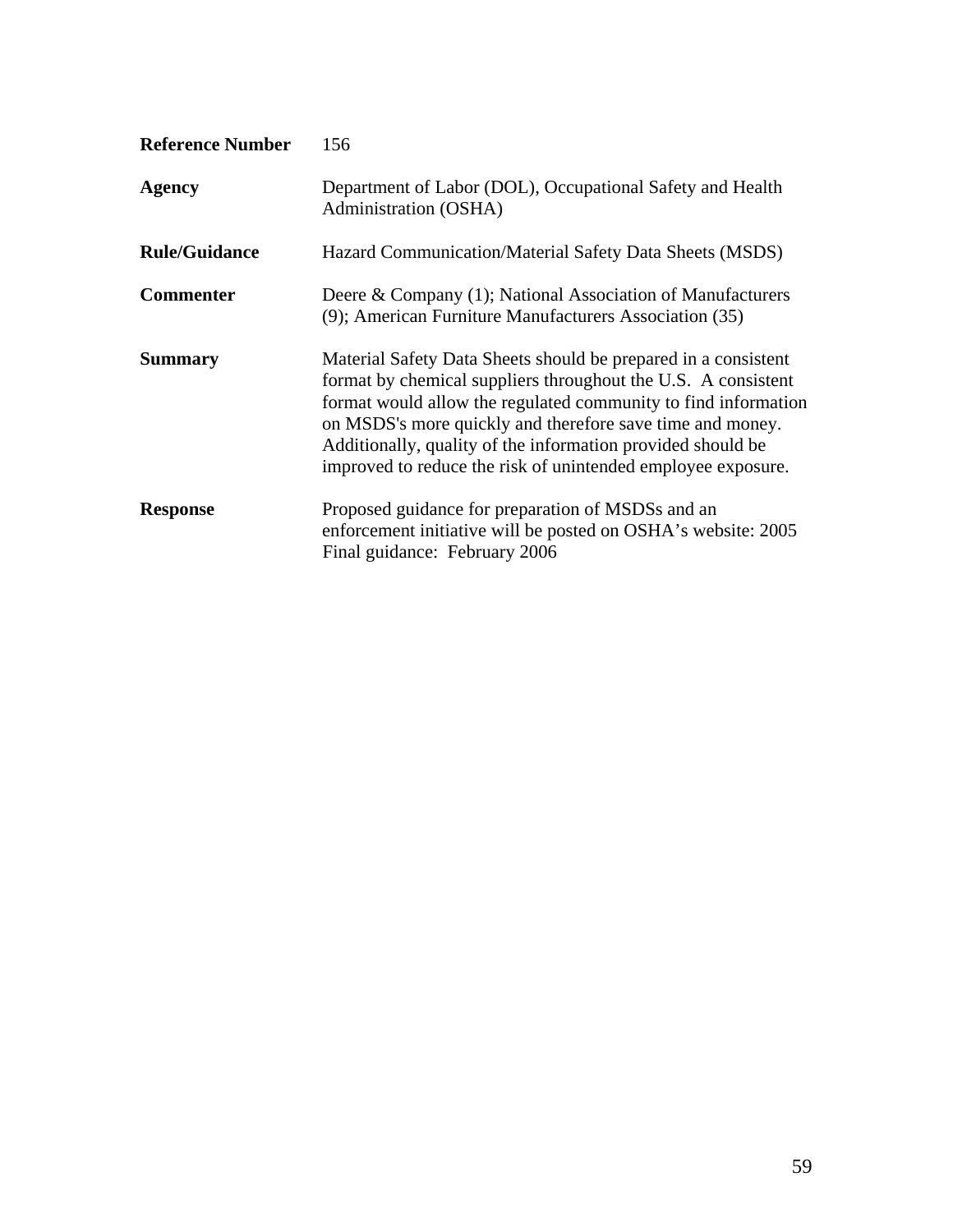| <b>Reference Number</b> | 157                                                                                                                                                                                                                                                                                                                                                                                                        |
|-------------------------|------------------------------------------------------------------------------------------------------------------------------------------------------------------------------------------------------------------------------------------------------------------------------------------------------------------------------------------------------------------------------------------------------------|
| <b>Agency</b>           | Department of Labor (DOL), Occupational Safety and Health<br>Administration (OSHA)                                                                                                                                                                                                                                                                                                                         |
| <b>Rule/Guidance</b>    | <b>Hexavalent Chromium</b>                                                                                                                                                                                                                                                                                                                                                                                 |
| <b>Commenter</b>        | The Policy Group (28); SBA Office of Advocacy (39)                                                                                                                                                                                                                                                                                                                                                         |
| <b>Summary</b>          | OSHA is required by court order to propose a new standard with<br>regard to worker exposure to hexavalent chromium. Consistent<br>with its obligations under Small Business Regulatory<br>Enforcement Fairness Act, P.L. 104-121 (SBREFA), OSHA<br>should make efforts to minimize the impact of the new standard<br>on small business. It should consider scientific data, costs, and<br>economic impact. |
| <b>Response</b>         | Final rule: January 18, 2006                                                                                                                                                                                                                                                                                                                                                                               |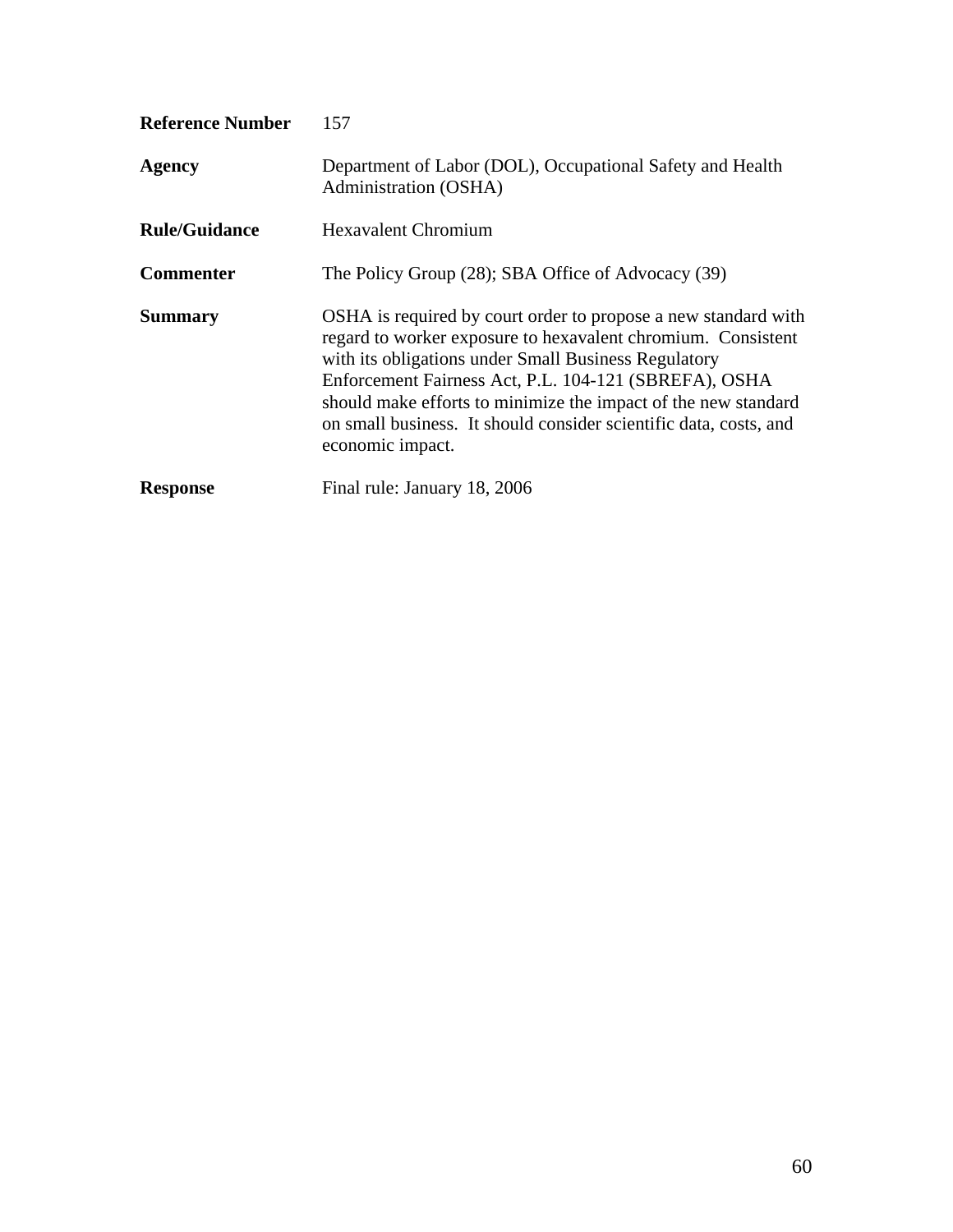| <b>Reference Number</b> | 159                                                                                                                                                                                                                                                                                                                                                                        |
|-------------------------|----------------------------------------------------------------------------------------------------------------------------------------------------------------------------------------------------------------------------------------------------------------------------------------------------------------------------------------------------------------------------|
| <b>Agency</b>           | Department of Labor (DOL), Occupational Safety and Health<br>Administration (OSHA)                                                                                                                                                                                                                                                                                         |
| <b>Rule/Guidance</b>    | <b>Sling Standard</b>                                                                                                                                                                                                                                                                                                                                                      |
| <b>Commenter</b>        | U.S. Chamber of Commerce (19); Associated Wire Rope<br>Fabricators (42)                                                                                                                                                                                                                                                                                                    |
| <b>Summary</b>          | Companies in the lifting, rigging and loading industry typically<br>use slings made of wire rope to lift objects by crane. The current<br>OSHA standard is 30 years old and is outmoded when compared<br>to the consensus standard promulgated by the American Society<br>of Mechanical Engineers (ASME). The standard should be<br>updated to reflect the ASME consensus. |
| <b>Response</b>         | OSHA has undertaken a major project to review and update as<br>necessary all of its standards that are based on national consensus<br>standards.<br>Guidance on the sling standard: February 2006<br>Rulemaking on the sling standard will be considered during this<br>project at a later date.                                                                           |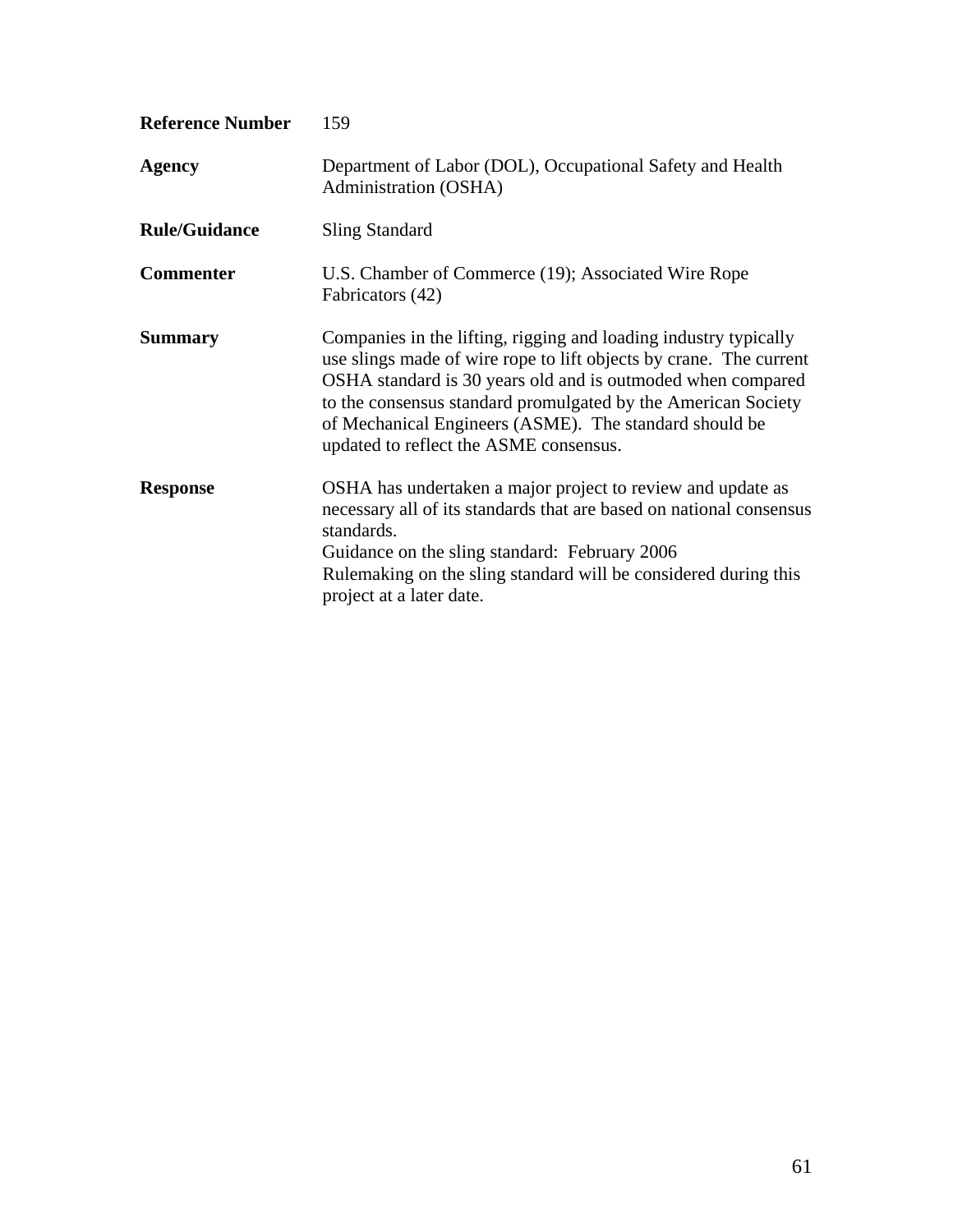| <b>Reference Number</b> | 160                                                                                                                                                                                                                                                                                                                                                                                                                                                                                 |
|-------------------------|-------------------------------------------------------------------------------------------------------------------------------------------------------------------------------------------------------------------------------------------------------------------------------------------------------------------------------------------------------------------------------------------------------------------------------------------------------------------------------------|
| <b>Agency</b>           | Department of Labor (DOL), Occupational Safety and Health<br>Administration (OSHA)                                                                                                                                                                                                                                                                                                                                                                                                  |
| <b>Rule/Guidance</b>    | Guardrails Around Stacks of Steel                                                                                                                                                                                                                                                                                                                                                                                                                                                   |
| <b>Commenter</b>        | American Iron and Steel Institute (34)                                                                                                                                                                                                                                                                                                                                                                                                                                              |
| <b>Summary</b>          | Employers are required to provide either guardrails or tie-off<br>protection to workers who must perform their duties 48 inches or<br>greater above the ground. These requirements are infeasible for<br>operations that exist in steel and steel products companies where<br>individuals need to stand on "stacks" of product to rig bundles<br>for crane lifts. The rules should provide employers with some<br>flexibility by adding the term "where practical" to the standard. |
| <b>Response</b>         | OSHA currently has a rulemaking open on Walking and<br>Working Surfaces, and will provide OMB with a report on this<br>issue: May 2005                                                                                                                                                                                                                                                                                                                                              |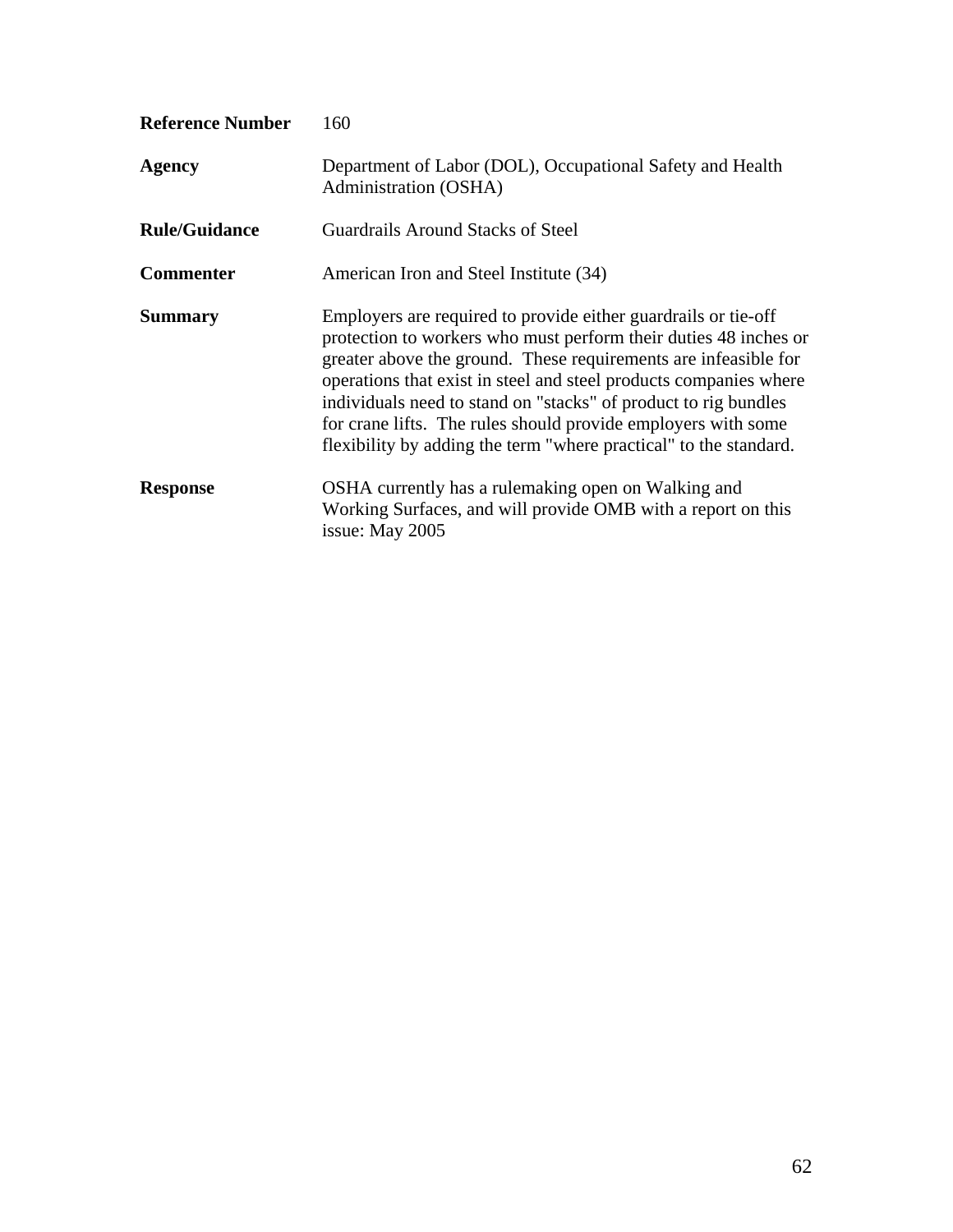| <b>Reference Number</b> | 169                                                                                                                                                                                                                                                                                                                                                                                                                                                                                                                                                                                                                   |
|-------------------------|-----------------------------------------------------------------------------------------------------------------------------------------------------------------------------------------------------------------------------------------------------------------------------------------------------------------------------------------------------------------------------------------------------------------------------------------------------------------------------------------------------------------------------------------------------------------------------------------------------------------------|
| <b>Agency</b>           | Department of Labor (DOL), Occupational Safety and Health<br>Administration (OSHA)                                                                                                                                                                                                                                                                                                                                                                                                                                                                                                                                    |
| <b>Rule/Guidance</b>    | <b>Walking and Working Surfaces</b>                                                                                                                                                                                                                                                                                                                                                                                                                                                                                                                                                                                   |
| <b>Commenter</b>        | Copper and Brass Fabricators Council (45)                                                                                                                                                                                                                                                                                                                                                                                                                                                                                                                                                                             |
| <b>Summary</b>          | Under some circumstances, 29 CFR 1910.24 requires the use of<br>fixed ladders when spiral stairways or ship stairs would be safer.<br>The regulations define requirements for stairs in certain<br>circumstances, while permitting an exception for fixed ladders<br>where they are commonly used. No allowance, however, is<br>made for the use of ship stairs (shallow stairs with handles<br>separated from the tread) or spiral stairs, unless they are wrapped<br>around a structure with at least a five foot diameter. OSHA<br>previously proposed to allow ship stairs; however, it was never<br>promulgated. |
| <b>Response</b>         | OSHA currently has a rulemaking open on Walking and<br>Working Surfaces, and will provide OMB with a report on this<br>issue: May 2005                                                                                                                                                                                                                                                                                                                                                                                                                                                                                |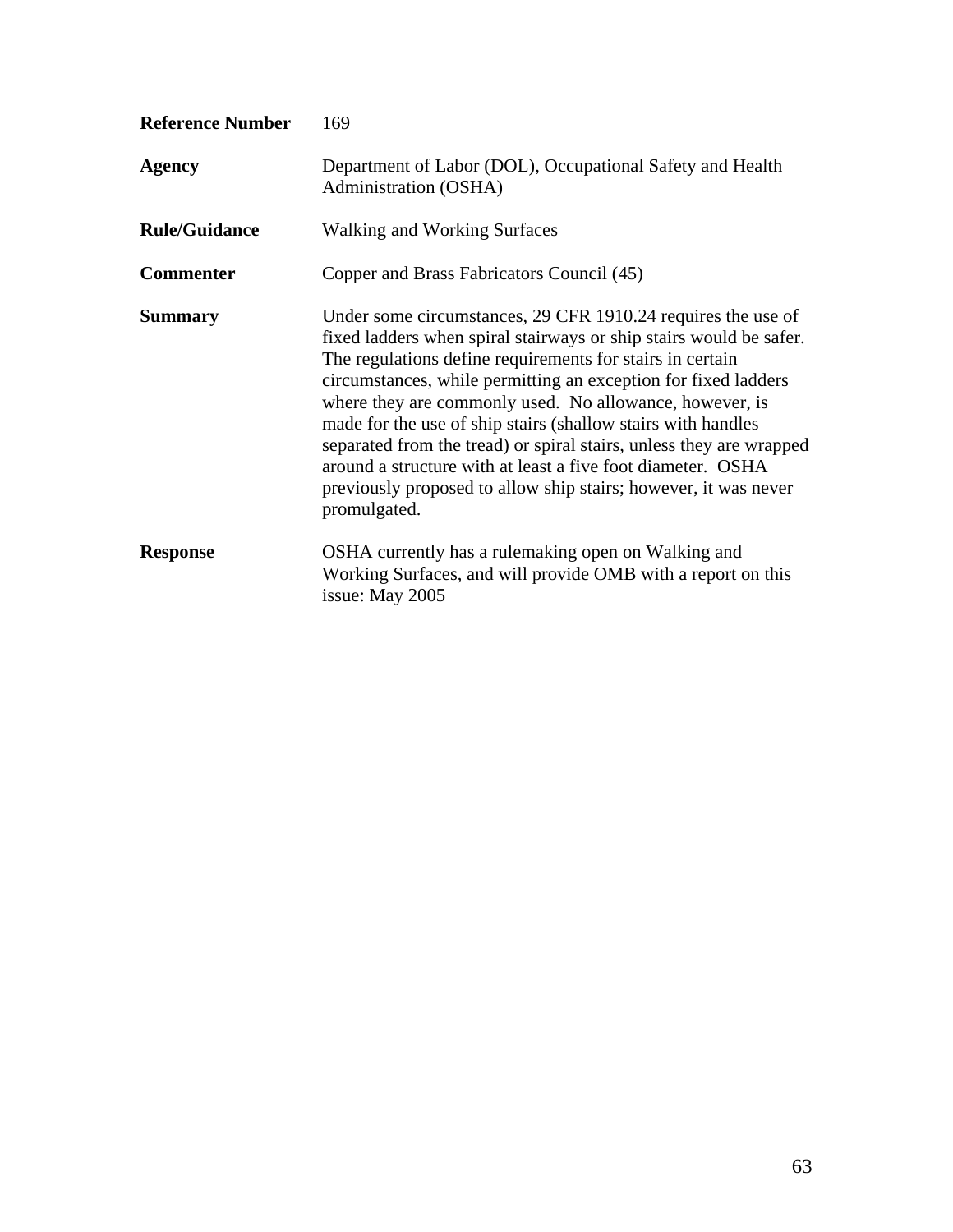| <b>Reference Number</b> | 175                                                                                                                                                                                                                                                                                                                                                                                                                                                                                                                                                                                                                         |
|-------------------------|-----------------------------------------------------------------------------------------------------------------------------------------------------------------------------------------------------------------------------------------------------------------------------------------------------------------------------------------------------------------------------------------------------------------------------------------------------------------------------------------------------------------------------------------------------------------------------------------------------------------------------|
| <b>Agency</b>           | Department of the Treasury/Department of Homeland Security<br>(DHS)                                                                                                                                                                                                                                                                                                                                                                                                                                                                                                                                                         |
| <b>Rule/Guidance</b>    | Duty Drawback                                                                                                                                                                                                                                                                                                                                                                                                                                                                                                                                                                                                               |
| <b>Commenter</b>        | National Association of Manufacturers (9)                                                                                                                                                                                                                                                                                                                                                                                                                                                                                                                                                                                   |
| <b>Summary</b>          | Drawback is the refund of Customs duties and other taxes and<br>fees paid to U.S. Customs at the time of importation. The refund<br>is administered after the exportation or destruction of either the<br>imported product or the article that has been manufactured from<br>the imported product. The Duty Drawback paperwork is so time<br>consuming that some member companies forego the refund<br>because the process costs are higher than the amount they can<br>claim. Commenter recommends that the record keeping<br>requirements be standardized, saving manufacturers significant<br>amounts of money and time. |
| <b>Response</b>         | Customs is working with members of the trade to streamline and<br>simplify drawback as part of the Automated Commercial<br>Environment (ACE) project. Amendment of the current statute<br>will be necessary.                                                                                                                                                                                                                                                                                                                                                                                                                |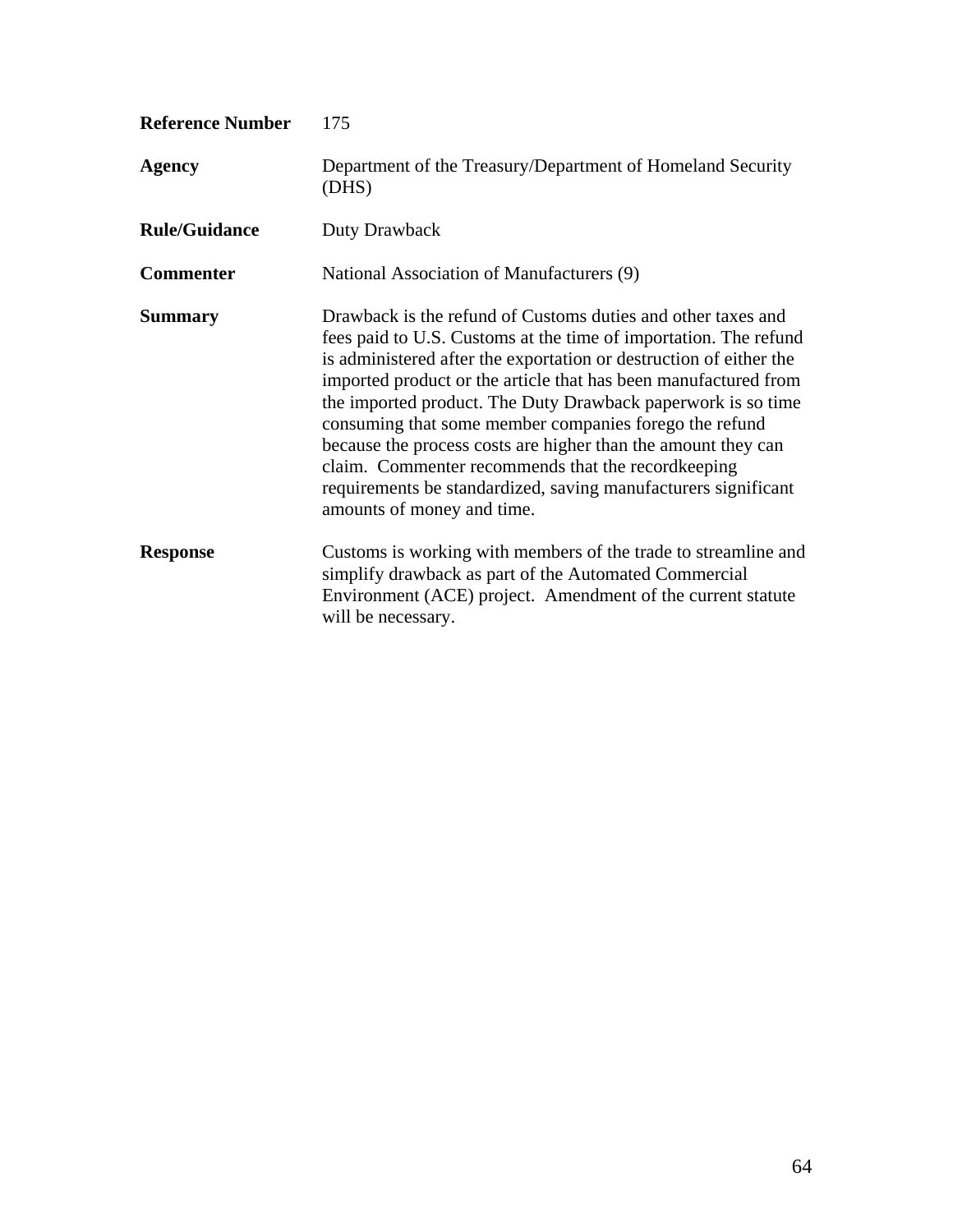| <b>Reference Number</b> | 178                                                                                                                                                                                                                                                                                                                                                                                                                                                                                           |
|-------------------------|-----------------------------------------------------------------------------------------------------------------------------------------------------------------------------------------------------------------------------------------------------------------------------------------------------------------------------------------------------------------------------------------------------------------------------------------------------------------------------------------------|
| <b>Agency</b>           | Department of the Treasury, Internal Revenue Service (IRS)                                                                                                                                                                                                                                                                                                                                                                                                                                    |
| <b>Rule/Guidance</b>    | Election to Expense Certain Depreciable Business Assets                                                                                                                                                                                                                                                                                                                                                                                                                                       |
| <b>Commenter</b>        | SBA Office of Advocacy (39)                                                                                                                                                                                                                                                                                                                                                                                                                                                                   |
| <b>Summary</b>          | Businesses can currently "expense" up to \$100,000 in equipment<br>in any given year under section 179 of the Internal Revenue<br>Code. This allows a reduction in record keeping and significant<br>capital cost recovery benefits as well as cash flow assistance.<br>Under current law the limit is scheduled to revert to $$25,000$ for<br>2005 and thereafter. The commenter requests OMB support for<br>legislation to have the "expensing" limits (enacted in 2003) made<br>permanent. |
| <b>Response</b>         | A recommendation to make the \$100,000 limit permanent is<br>included in the Administration's FY 06 budget                                                                                                                                                                                                                                                                                                                                                                                    |